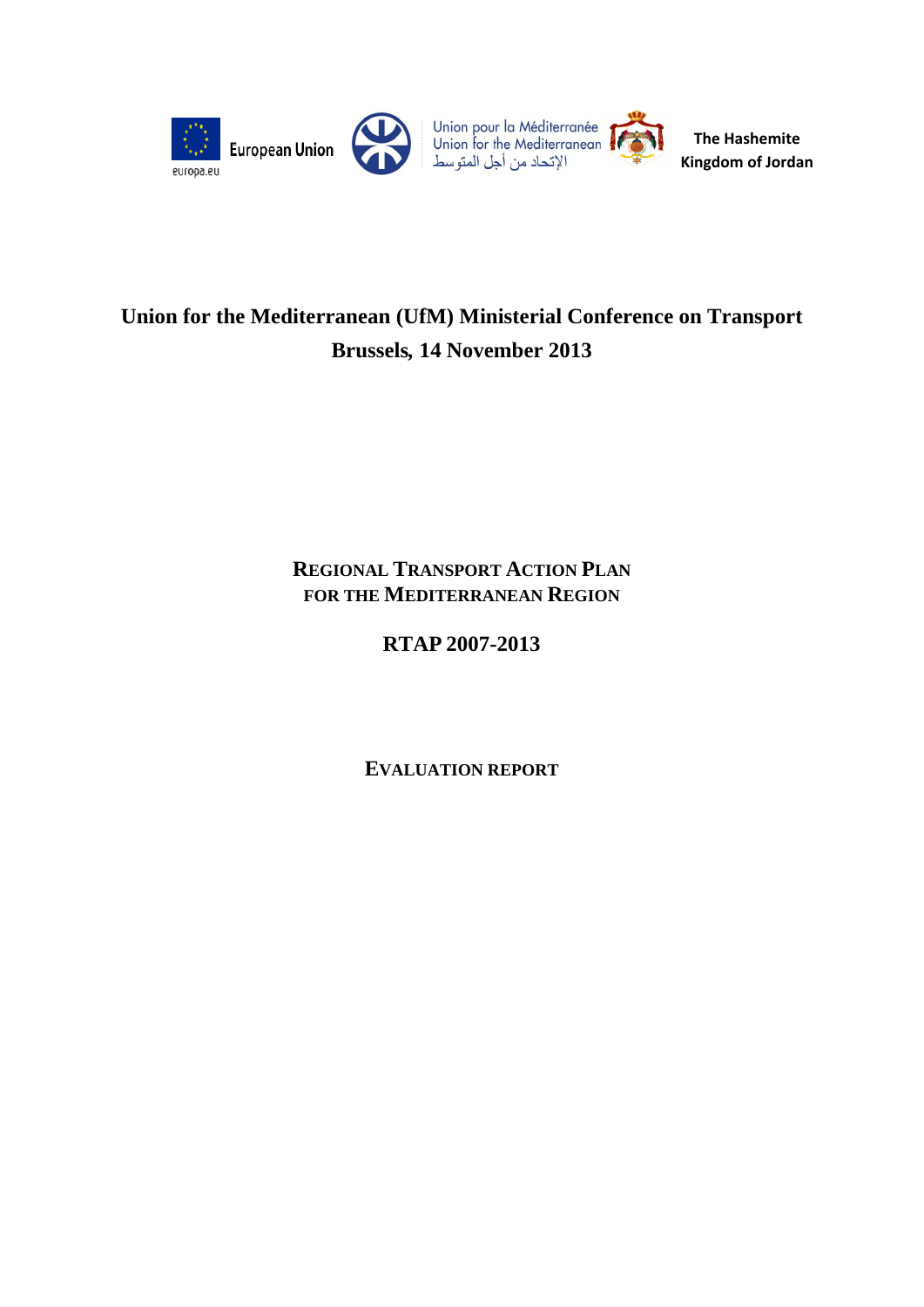*This document aims at assessing the outcome of all the actions (1 to 34) proposed in the 2007-2013 RTAP in the different relevant sectors transport (maritime, road, railway and civil aviation) as well as at highlighting the main problematic issues related to this process.* 

The report reflects the responses of the ten Partner Countries<sup>1</sup> to the consultations conducted *in 2012 and 2013.* 

*It also provides suggestions aimed at better implementing the future RTAP (2014-2020).* 

# **Table of Contents**

| I.  |                                                                              |  |
|-----|------------------------------------------------------------------------------|--|
| П.  |                                                                              |  |
| 2.1 |                                                                              |  |
| 2.2 |                                                                              |  |
|     |                                                                              |  |
| 3.1 |                                                                              |  |
| 3.2 |                                                                              |  |
|     |                                                                              |  |
| 4.1 |                                                                              |  |
| 4.2 |                                                                              |  |
| V.  | INFRASTRUCTURE POLICY: NETWORK, PRIORITY PROJECTS, CONNECTION WITH THE TEN-T |  |
|     |                                                                              |  |
| 5.1 |                                                                              |  |
| 5.2 |                                                                              |  |
| 5.3 |                                                                              |  |
| 5.4 |                                                                              |  |
| 5.5 |                                                                              |  |
| 5.6 |                                                                              |  |
| 5.7 |                                                                              |  |
| 5.8 |                                                                              |  |
|     | VI. MONITORING THE IMPLEMENTATION OF THE RTAP (ACTIONS 32 TO 34)  48         |  |
|     |                                                                              |  |

1

<sup>1</sup> 10 Mediterranean Countries participated in the RTAP (2007-2013): Algeria, Egypt, Israel, Jordan, Lebanon, Morocco, Palestine, Syria (EuroMed cooperation with Syria is currently suspended), Tunisia and Turkey.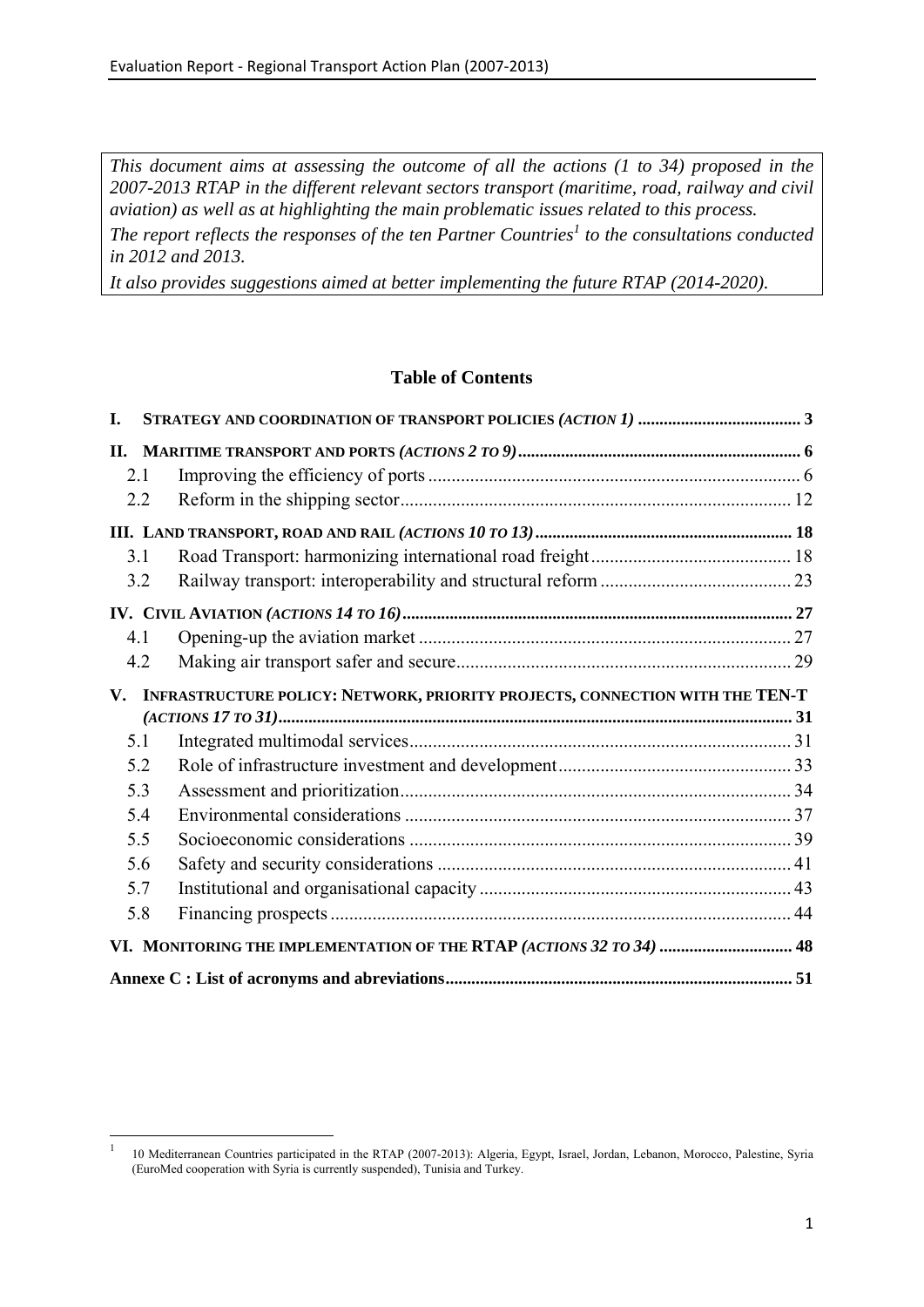### <span id="page-2-0"></span>**I. STRATEGY AND COORDINATION OF TRANSPORT POLICIES** *(ACTION 1)*

#### **Action 1**

It is essential that transport planning and policy are better coordinated at different levels, more specifically between national master plans or transport strategies, the ENP action plans and the Euro-Mediterranean partnership. Actions proposed in the RTAP should therefore be tailored to the national needs and reflected in national transport strategies and/or, if relevant, the ENP action plans.

#### *• Outcome*

#### *- Coordination between national policies and the RTAP*

The measures of the RTAP were formulated by the Mediterranean partners themselves in accordance to national needs and objectives. Consequently the measures of the RTAP have been largely taken into account in the development of various policy strategies and national action plans in the field of transport. The regional vision of the RTAP was dictated by the guidelines of the first Euro-Mediterranean Ministerial Conference for transport in Marrakech (December 2005). Under the RTAP the ministries of transport have strengthened their coordination with other partner countries and national entities for measures with a high regional added value (for example Action 18, see below).

### *- Coordination between sectoral policies covered by the RTAP*

The structure of dialogue and cooperation of EuroMed Transport, coming out of the Barcelona process and supplemented in 2008 by the Union for the Mediterranean (UfM), has been very active through the Euro-Mediterranean Transport Forum (Forum) and thematic working groups in framing and monitoring coordinated implementation of the RATP in the various transport sectors.. The following thematic working groups were set up:

- (i) Infrastructure and regulatory issues (inland transport)
- (ii) Maritime policy *(sub-groups 'motorways of the sea' and 'maritime safety and security')*
- (iii) Aviation
- (iv) Satellite navigation "GNSS"

The EuroMed projects of technical assistance (TA) in support to the Mediterranean Partner Countries and structure of dialogue and cooperation of EuroMed transport:

- *EuroMed Transport I and II* (the main project on the transport sector reform process of the Mediterranean partners on the basis of studies, training seminars, workshops, and networking);
- *SAFEMED I, II and III* (safety, maritime security and prevention of pollution);
- *MEDAMOS I and II* (intermodal project on motorways of the sea in the Mediterranean);
- *EuroMed Aviation I and II* (safety, security and air traffic management);
- *RRU* (Projects road, rail, urban transport inland transport);
- *Project on road safety*;
- *EuroMed GNSS I and II* (satellite navigation programmes EGNOS/Galileo).

*- Coordination between Regional (EuroMed) and bilateral (ENP Action Plan) Cooperation*  During the period 2007-2013 the structure of cooperation and dialogue, supported by the regional EuroMed transport project of the European Neighbourhood and Partnership Instrument (ENPI), has fostered co-ordination between the regional and national transport policy.

In the framework of the ENP and its component transport policy, the programming exercise, the strategic framework and implementation (Action Plan) and the dialogue mechanisms such as the bilateral transport sub-committees and working groups EuroMed have enabled both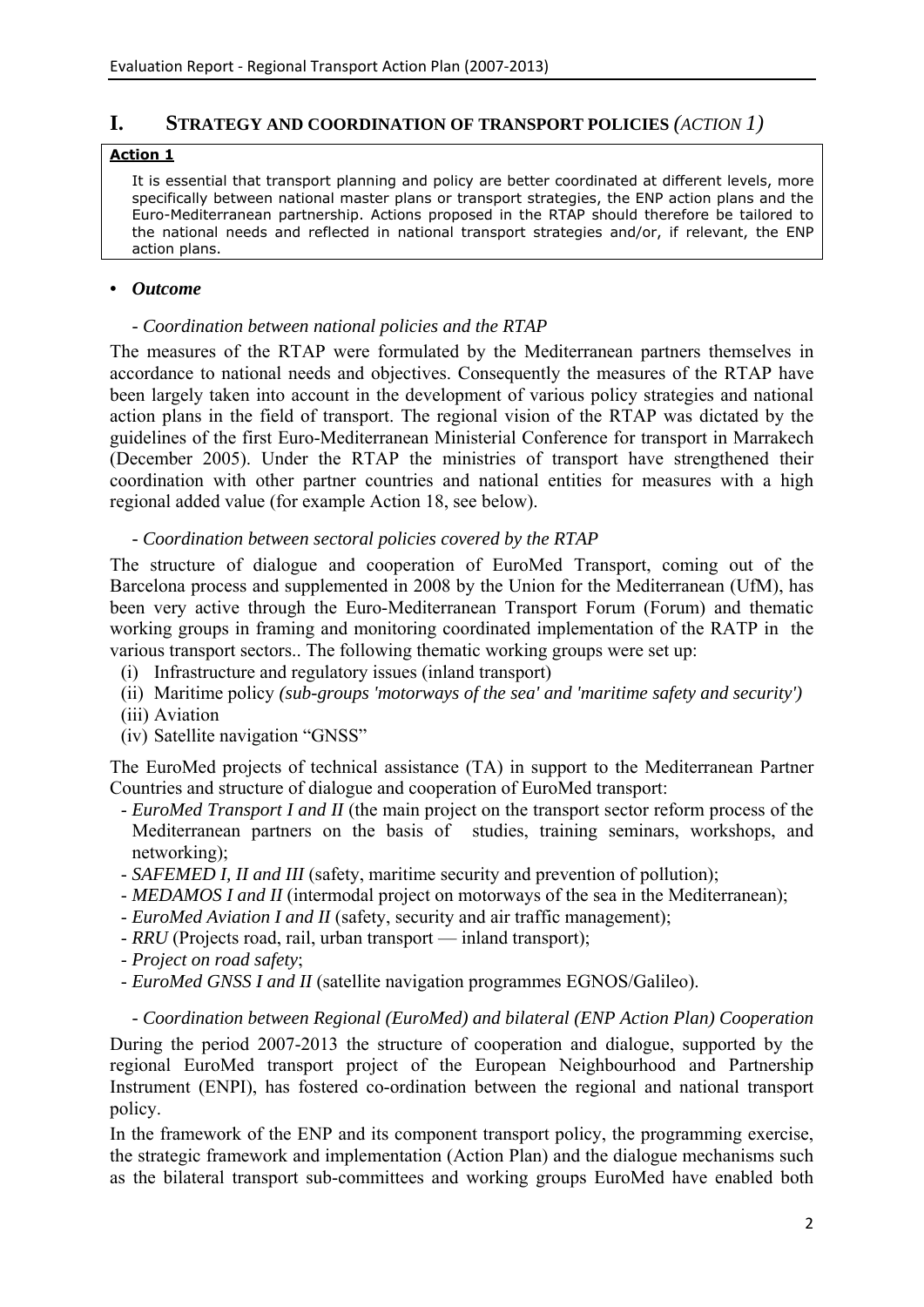Mediterranean partner countries and the EU to better ensure the consistency of policies and action plans and better coordinate existing instruments (e.g. TA projects, TAIEX, twinning).

# *- Coordination with other involved partners*

The recruitment of other institutional partners in the implementation of the actions of the RTAP should be mentioned as a success of the coordination approach at operational level and on the common regional strategy.

Indeed, in the context of the cooperation structure and EuroMed dialogue, involvement and regular participation of the UfM Secretariat, GTMO 5 + 5/CETMO, Arab Maghreb Union (AMU) and the ESCWA (United Nations Economic and Social Commission for Western Asia) allowed for exchanges of expertise and experience between these various frameworks.

# *- Achievements by the Mediterranean Partner Countries*

- Algeria has made significant progress at national level in all modes of transport. Several sectoral blueprints in transport (rail, port, airport and logistic platforms) fall within the scope of the national plan of spatial planning (SNAT). Thus, its national strategy is to develop and modernise the transport system in terms of infrastructure and institutional reforms. The planning of transport networks is in line with the measures of the RATP. On the regional level the developed transport infrastructure networks are consistent with the actions of the RTAP. Algeria has carried out this coordination exercise in the framework of the Algeria/EU action plan. The EU's support programmes for the transport sector are consistent with its sectoral development plan.
- Egypt developed an institutional framework, an organisational structure and human resources planning, including a redefined role for the Transport Planning Authority. A national transport strategy was laid down in conformity with the RTAP 2007-2013. The Ministry of Transport prepared the integrated national plans of development projects for all transport sectors. These plans focused on the regional value added and trade facilitation. They included the development of new railway lines, dry ports, inland transport, ports and logistic activities. For example, the national and regional strategy included the establishment of a new maritime connection with Turkey (shipping line between Egyptian and Turkish ports and logistic services). The possibility of establishing the same service between Egypt and Lebanon is currently under consideration. Within the framework of MEDAMOS project, it received TA in the field of maritime transport and logistics aiming at establishing reliable, efficient, integrated, and environmentally sustainable maritime and intermodal door-to-door connections within the broader logistics and supply chain systems.<sup>2</sup>
- At national level, Israel has made substantial progress in all areas of transport. At a regional perspective, the planning of networks of land transport should be based on greater cooperation and coordination with neighbouring countries. The dialogue structure EuroMed, TA projects and the role of facilitator of the European Commission in the bilateral meetings between Palestine and Israel contribute to fostering regional technical operational cooperation in the field of transport.
- Jordan's National Transport Strategy 2012-2014 is also consistent with the ENP action plan and the RTAP as regards structural reforms, legislation, customs procedures, development of ports and airports, best implementation of the priority projects, studies concerning logistical platforms, the programme of trade and transport facilitation, the separation of

 $\frac{1}{2}$  Integrated Port Community System (PCS) with EU Ports Study on port management system, and development of PCS linked with EU counterpart in accordance with Directive 2010/65/EU; e-Phytosantiary Certification System Alignment of e-phytosanitary certificates between Egypt and Slovenia; training programs for Egyptian phytosanitary inspectors; Intermodal Transport Corridor Study Prefeasibility study for linkage with the planned Intermodal Transport Corridor.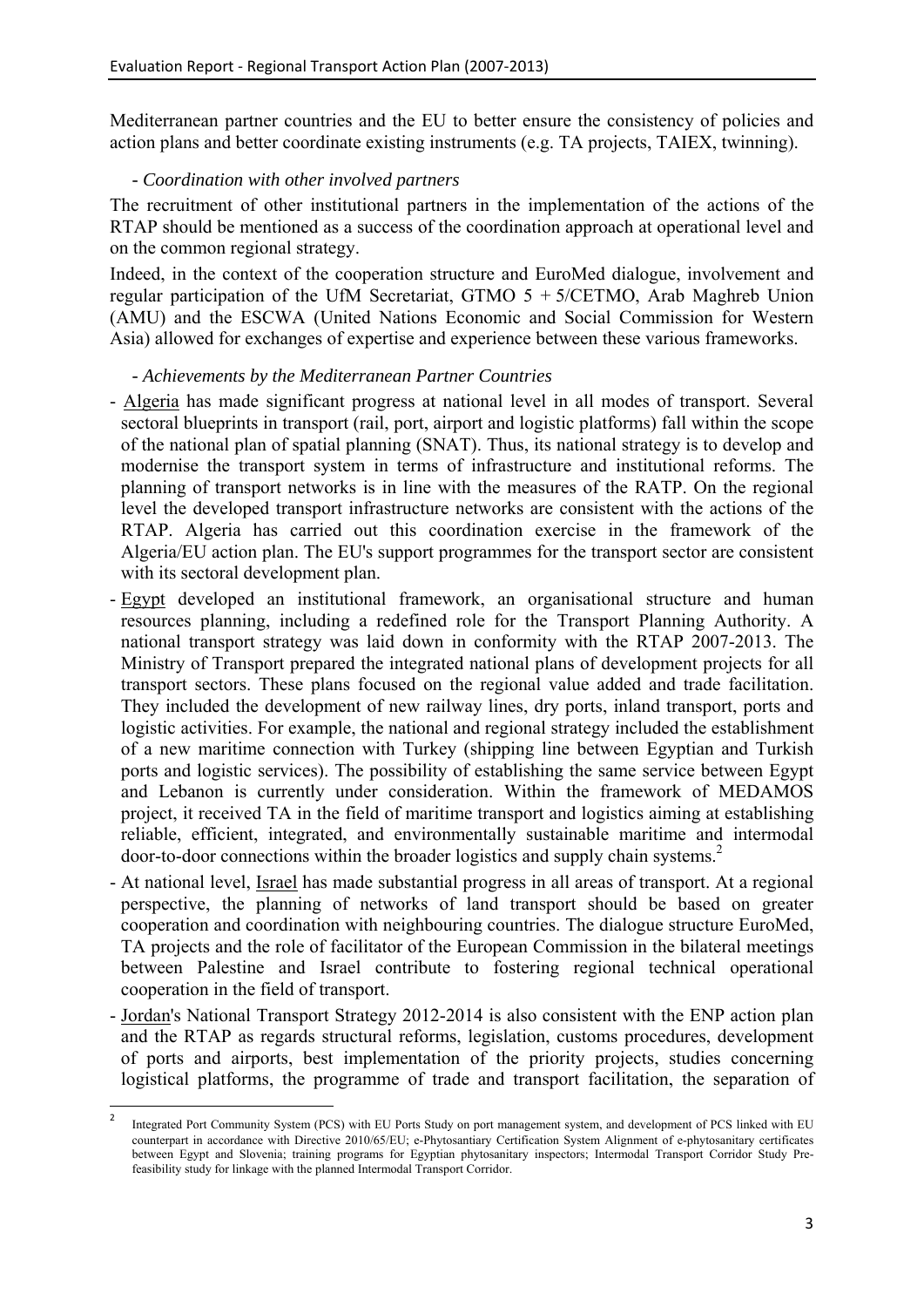management and regulatory activities through the establishment of independent regulatory bodies in various transport sectors (LTRC, CARC and JMA).<sup>3</sup>

- In conformity with the RTAP, Lebanon's Ministry of Public Works and Transport has promoted the multiple social, economic and environmental objectives, including safety and security; transport efficiency and cost effectiveness; environmental protection; private sector participation and healthy market competition; balanced geographical development; integration with regional and international transport infrastructure; and economic development. The implementation plans and programs were formulated accordingly, and the investment program of the transport sector was customised to reflect the implementation of the priority projects that would meet these objectives.
- Morocco has several master-plans in the different modes of transport (motorways, highways, roads, railways, ports, airports, logistics).The Ministry for Infrastructure and Transport aims at creating a modern basic transport infrastructure, facilitating local, regional and international trade and ensuring the fluid, comfortable and safe movement of goods and persons in full synergy with the trans-European transport network (TEN-T) and the trans-Mediterranean transport network (RTM-T) and in line with the measures in the RTAP and the ENP Action Plan. The national strategy for the transport sector during the period 2008 - 2012 has given priority to structural reforms of the various transport modes road/goods, rail, civil aviation, maritime and port) aiming mostly for a progressive liberalisation focused on transport services. Regarding infrastructure, Morocco has already carried out significant infrastructure projects aimed at regional integration.
- The Palestine national strategy for the transport sector 2010-2012, prepared by the Ministry of Transport, takes into account the transport networks and activities of the RTAP in order to integrate Palestine's transport system in the region and between the region and the EU.
- Tunisian, transport policies are coordinated between the various levels. The proposed actions under the RTAP are adapted to national needs.

# *• Suggestions aimed at better implementing the future RTAP 2014-2020*

- $\Rightarrow$  The Ministerial Conference on transport in Marrakech (2005) launched the current strategy for Euro-Mediterranean cooperation in the field of transport. In this context and integrating existing initiatives (national, sub-regional, regional and international), the Ministerial Conference on transport in 2013 should establish the priorities for Euro-Mediterranean cooperation up to 2020.
- $\Rightarrow$  Continue to consider and address issues of common concern within a regional approach. These will be the main guidelines for the future RTAP. On this basis, mobilise in a more focused and coordinated way the involved partners as well as the technical and financial instruments available.
- $\Rightarrow$  One of the main objectives of the partnership is to promote tangible transport investments and close cooperation between the Mediterranean Partner Countries on transport policy, strategy and programmes. It also requires increasing harmonisation between the Mediterranean Partners on customs procedures and practices to facilitate transit of people, goods and vehicles. The development of a regional "One Stop Shop" approach should be an essential and concrete action to ensure rapid transit between the concerned Mediterranean Partners.
- $\Rightarrow$  As first action of the future RTAP, confirm the basic principle of conformity and complementarity between national and regional strategies.

**<sup>.</sup>** <sup>3</sup> LTRC (Land Transport Regulatory Commission); CARC (Civil Aviation Regulatory Commission); JMA (Jordan Maritime Authority).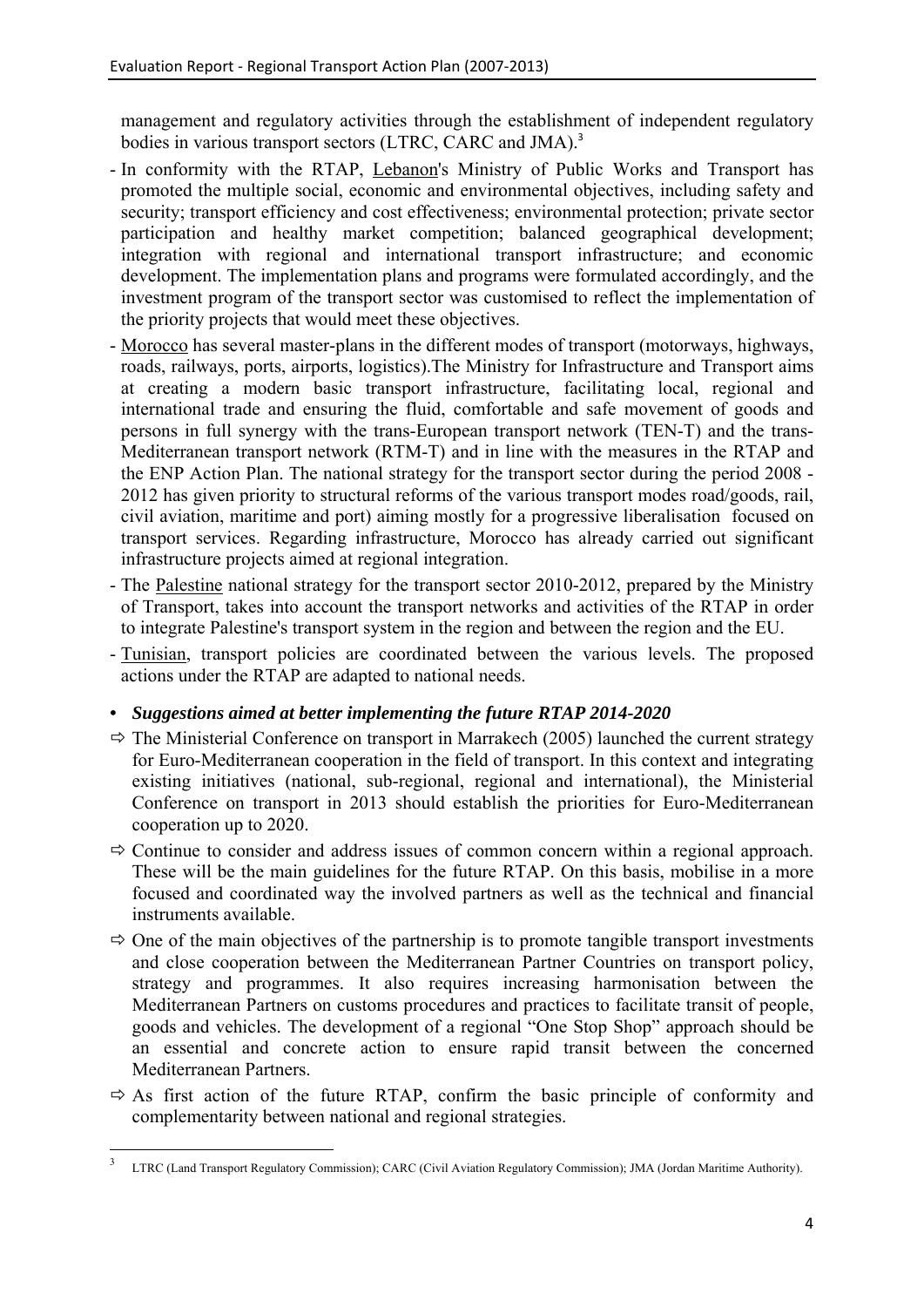# <span id="page-5-0"></span>**II. MARITIME TRANSPORT AND PORTS** *(ACTIONS 2 À 9)*

# <span id="page-5-1"></span>*2.1 Improving the efficiency of ports*

#### **Action 2**

Mediterranean Countries are encouraged to work towards the assignment of the tasks of port and terminal management, on the one hand, and regulation, on the other hand, to different autonomous agencies. Port and terminal management should be decentralized, for instance, through private sector concessions. The concept of port community could be installed within each port. The European Commission is called upon to support the transfer of know-how, inter alia, through twinning activities and the dissemination of best practices.

#### *• Outcome*

1

Whilst Mediterranean countries have generally progressed in the separation of ports' regulatory and operational functions, in some cases the actual status of the port authorities needs to be clarified in more detail.

- Actions already undertaken in Algeria aimed at improving regulation and management of ports. The port development policy should improve the efficiency of port operations with a view to boost Algeria's foreign trade through efficient logistics (Algeria recently joined the LOGISMED project). The ports single window system is currently being implemented.
- Egypt is carrying out reforms of maritime industry and ports legislation. Maritime transport activities regulations have been amended and more improvements are underway. In particular, it is developing a Port Community System (PCS) for the Damietta Port focusing on the intermodal exchange of cargo operations between Damietta's Sea and River ports. The project is developing general specifications of the initial version of the Electronic Data Interchange (EDI) and a roadmap of a Barge Traffic Management System (BTMS) implementation. The scope of the BTMS in terms of cargo will be mainly containers.
- In Israel autonomous agencies operate in the respective field of regulation and terminal management. A government decision privatizing port companies is now being implemented.
- Jordan is developing and implementing a master plan aimed at improving port and terminal management, regulation, and enabling business development. Port and terminal management has been decentralized via private sector concessions. The concept of port community is introduced. Port development policies will continue increasing capacity and efficiency of handling and introduce Key Performance Indicators (KPIs) in port management and operation. National measures were taken to reduce dwell times in container terminals with the support of the MEDAMOS project. Each port management authority should use these measures as bases for annual business plans.<sup>4</sup> The separation of management and regulatory activities through the establishment of independent regulatory bodies as JMA/ACT has been achieved.
- Lebanon has greatly invested in order to upgrade infrastructure, modernise equipment and optimise operations of the various commercial Lebanese ports, namely on: *i)* extension of the container terminal at Beirut port; *ii)* procurement of additional new gantry cranes; *iii)* construction of a new container terminal at Tripoli port; and *iv)* construction of a new port in Saida superseding the old port. The operation of container terminals both at Beirut and Tripoli ports is awarded to the private sector through concession agreements. Technical

<sup>4</sup> Jordan Ports, Transport and Logistics Development plans include the following actions: i) International Trends in Multi-Model/ Shipping port operations compliance: ii) boost capacity and efficiency in ports operation; iii) enhance ports and airport regional competitiveness; iv) safety, security and environment including ECO port system in accordance to EU Directives; v) long-term and sustainable investment; vi) state-of-the-art equipment and new technology; vii) protect stakeholders and partners investments.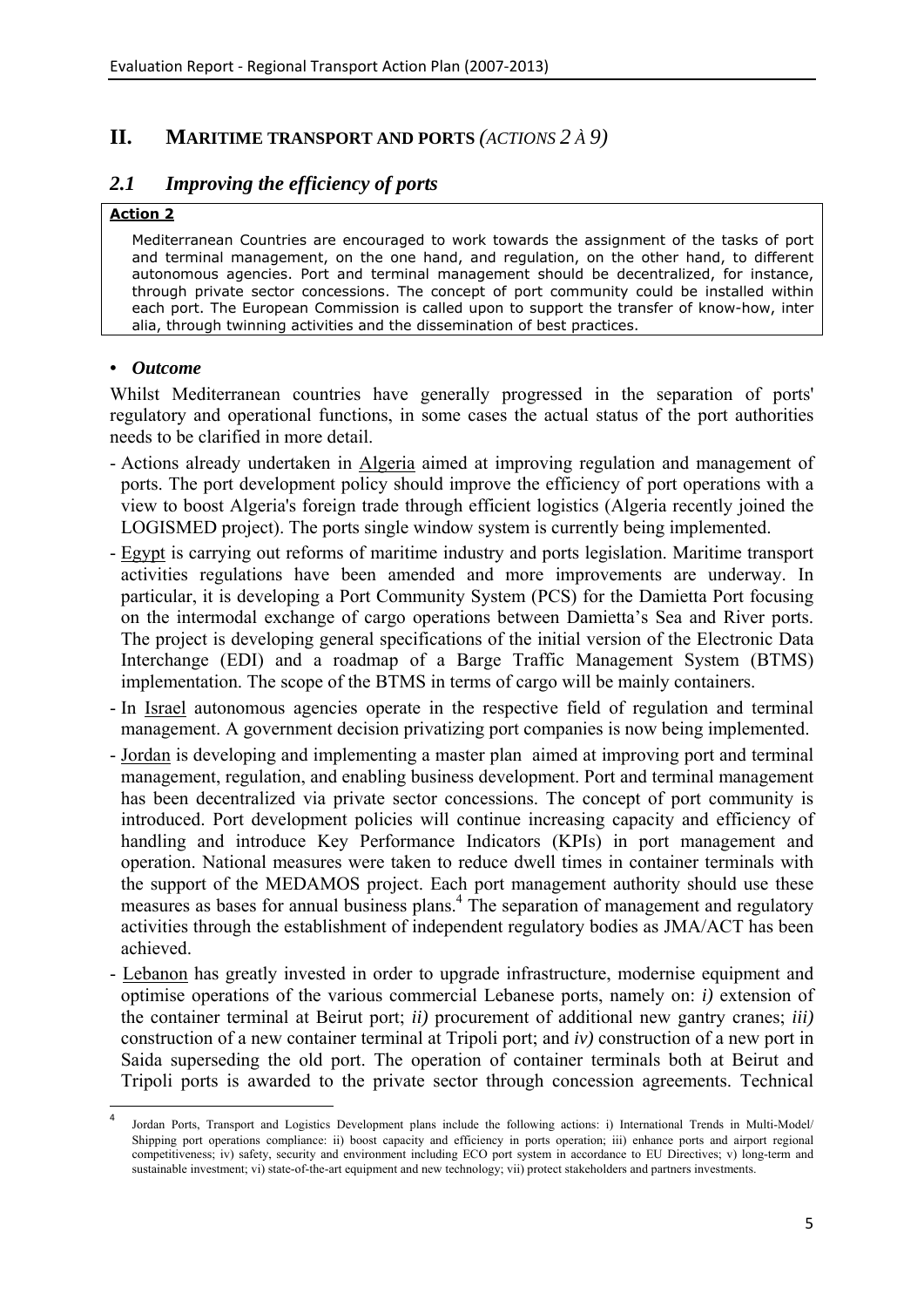assistance through the MEDAMOS II project allowed launching the development of a Port Community System (PCS), which will form the communication hub for all stakeholders dealing with reception and clearance of goods. It will collaborate with the European Port Community System Association and implement its project methodology.

- In Morocco a reform of ports has been implemented with a view to clarify roles of various port operators and fully separate between regulatory function and business and operational tasks. A single maintenance function and actions to ensure competition within the same port and between ports were also introduced in Morocco. The regulatory body ('*Agence Nationale des Ports*') set up in 2006 oversight the system. Competitive conditions were established in Casablanca, where the maintenance is ensured by a private operator. The reform resulted in an immediate reduction of costs of the port (-30% average), enhanced quality services to vessels and goods, improved security through better coordination within the ports and a reduction of transit time for containers. The introduction of the private sector in ports through concessions has also allowed for significantly improving the productivity and quality of services. Within its port policy, Morocco progressed on efficiency of ports, for instance on the Tangiers-Med port complex, which could be considered an example for the region. The strategic location of this port, its current and future capacities, its use of public-private partnership and its management are in line with the RTAP in this field.

For the longer term, Morocco has recently defined a port strategy for 2030. It consists of the definition of 6 'Pole ports' along the 3 500 km of coastline. The core in this strategy comprises the construction of five new major ports (including that of the Nador West Med port complex on the Mediterranean), capacity increases in current ports (including Casablanca and Agadir) and inserting ports in urban planning and qualification (Casablanca, Tangiers).

- In Palestine the seaport authority is a part of the Ministry of Transport, which could be seen as a difficulty for the separation of regulatory and operational functions in practice. This situation raises the need for technical assistance aimed at capacity building.
- In Tunisia, the port authority manages trading seaports pursuant to the "*code des ports maritimes*" (Law n.48-2009). The Code aims to reinforce the role and the tasks of the port authorities, notably port police, protection and conservation of the public domain of these ports, construction and operation of port projects under the concessions or PPPs, as well as creating the structures for monitoring and coordination with all actors in ports (National Council of Ports, the port community, Committee for safety and security, of each port). Private operators manage facilities and port activities by means of concessions.
- In Turkey seaport authority is a part of the Ministry of Transport, Maritime Affairs and Communication with regulatory functions. The management of the business and operational tasks of the port activities are carried out by private operators through concessions.

# *• Main outstanding issues*

- The involvement of the private sector in the management of terminal or full-port activities results in more autonomy and decentralization. Some port authorities, however, are part of partnerships. In such structures, it appears to be more difficult separating in practice regulatory and operational tasks.
- In some cases, port authorities' weak capacity to carry out effectively port management concessions may result in poor performance from the concessionaires.
- It should be noted, however, that port management reforms are designed on a medium term perspective. A full assessment at this stage is not always feasible. Implementation can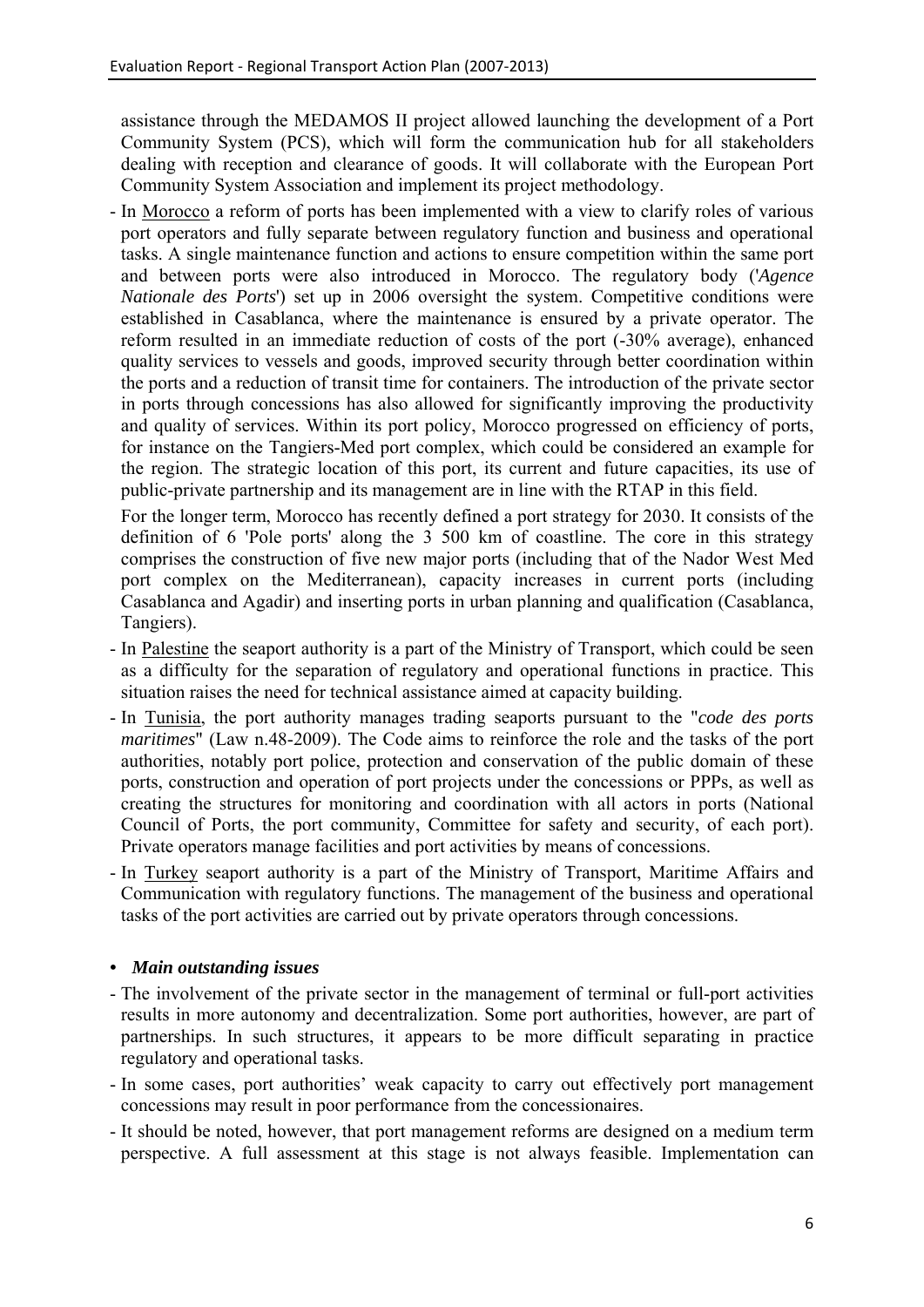encounter significant resistance by stakeholders (e.g. trade unions). Some governments progress slowly in the implementation of the projects included in the reform plan.

# *• Suggestions aimed at better implementing the future 2014-2020 RTAP*

- $\Rightarrow$  Reinforce capacity building and know-how Continuous technical assistance should cover: efficient regulatory framework (modernization and transformation); increased know how on private sector participation, PPP and concession structures; improved efficiency of port operations (customs, control, etc.); and increased consideration of environmental impact.
- $\Rightarrow$  Ensure increased private sector participation and a more transparent governance structure with a clear distinction between governance (role of the public sector) and operations (role of the private sector). A more country-specific approach and increased assistance via twinning and other programs could increase the knowledge and assist in establishing the appropriate regulatory framework.
- $\Rightarrow$  Define criteria to improve port management concessions performance (e.g. proper master planning and contract management, financial modelling, and KPIs for operation.

### **Action 3**

Continue work on the simplification of customs procedures in line with the recommendations of the Euro-Mediterranean Trade Ministerial Conference (Palermo recommendations), taking into account the commitments made in the context of the WCO SAFE Framework of Standards to Secure and Facilitate Global Trade and, whenever applicable, those in the framework of the ENP Action Plans. Technical support in this regard will be provided by the EuroMed MoS project motorways of the sea.

# *• Outcome*

1

RTAP-actions 3 to 5 address international maritime freight, one of the priorities of the EuroMed cooperation in the area of trade. The three actions have received support from the MEDAMOS I project (2007-2010), and, since November 2010, MEDAMOS II.

Concerning Action 3 (simplification of customs procedures), it appears that most countries are implementing the 2003 Palermo recommendations for trade facilitation, notably through:

Efforts made by some Mediterranean countries to facilitate customs procedures.

- For example, Algeria, Morocco and Tunisia have established specialised services within the customs administration focused on facilitation and risk analysis.<sup>5</sup> In particular, progress in the use of the Single Administrative Document (SAD), and electronic handling, is mentioned by Morocco and Tunisia. In the latter country, operators carry out the *'Liasse Transport'* project under the supervision of the Ministry of Transport, enabling stakeholders involved in the electronic processing of the port formalities transport through the 'electronic one-stop-shop for external trade and transport' to reduce the time the goods stay in port. The standardisation process of customs procedures does not require necessarily the adoption of SAD. Some countries (Israel, Turkey) report that other can be envisaged to this purpose.
- Egypt is reactivating its "*National Transport and Trade Facilitation Committee*" (NTTFC) based on the recommendation of the ESCWA. The NTTFC includes high-level representatives from the government and the private sectors (Ministries of Finance Customs Authority; Trade and Industry; Interior; Civil Aviation; Communication and Information Technology; and Agriculture as well as Chambers of Commerce, Insurance Companies,

<sup>5</sup> Algeria: "*Sous-direction chargée des facilitations*"; Morocco: "*Direction de la facilitation et de l'informatique*"; Tunisia: "*Direction de l'analyse du risque*".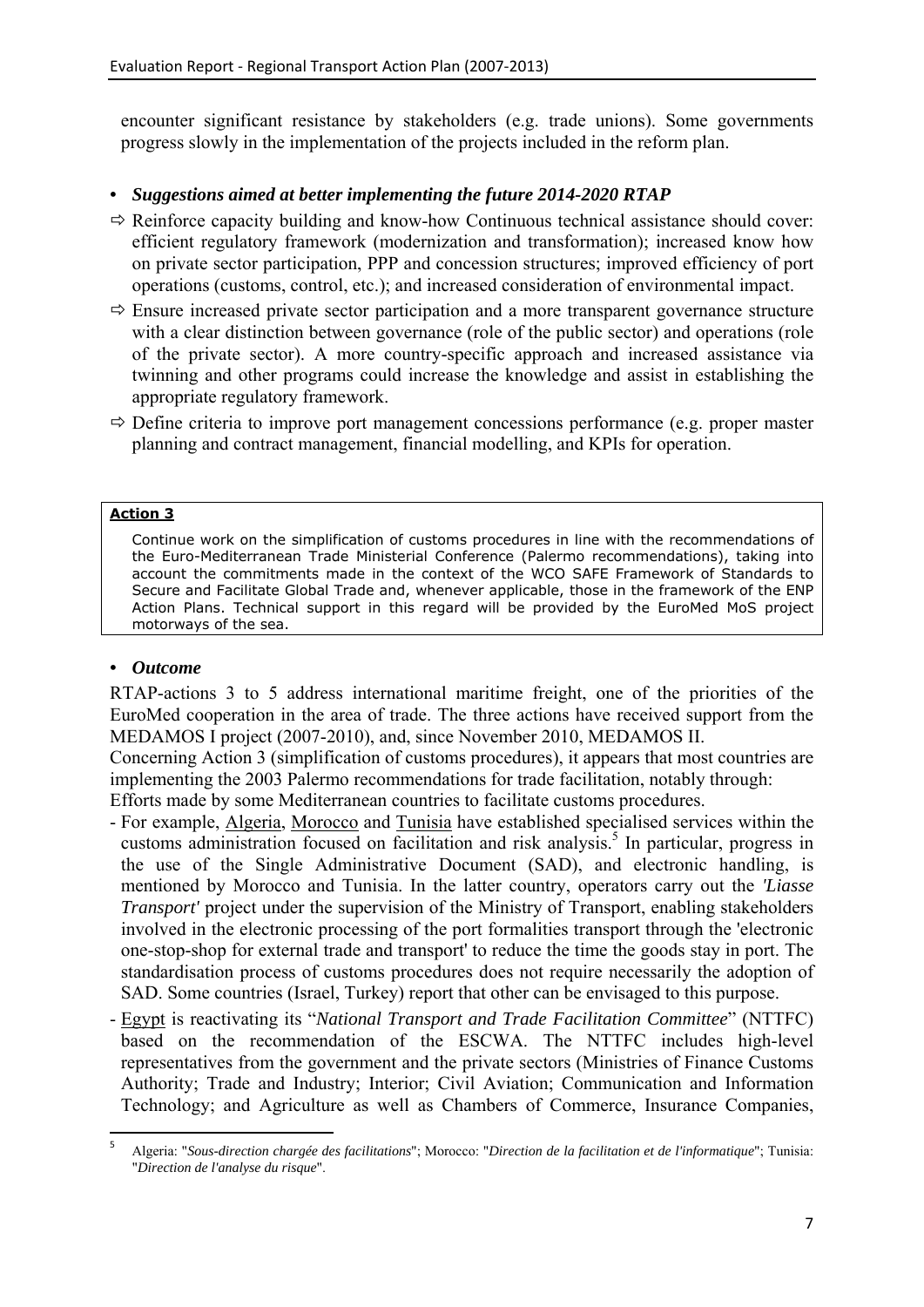Industry and Business associations, and Union of Shipping Agents). Egypt is implementing the NTTFC mandate (Ministerial decree of 2004) with a view mainly to diagnose problems, identify obstacles and bottlenecks facing the regional movement of goods (land, sea and air).

- Lebanon has established the "*National Committee for Transport and Trade Facilitation*", which includes all stakeholders both from the private and public sectors. Its main objectives are to establish an effective climate for dialogue, cooperation and coordination between the various stakeholders as well as develop simplified administrative and operational procedures of trade activities. The Port Community System benefited from technical assistance of MEDAMOS II and is now considered a priority activity in the plans for trade facilitation.

As regards cooperation between public authorities and operators, each country has initiated activities aimed at finding practical solutions.

- The Jordanian Customs is continuously making efforts to simplify customs procedures in line with the recommendations of the Euro-Mediterranean Trade Ministerial Conference (dwell times in Jordan's Aqaba container terminals was reduced from 10.5 days to 8.45 days in 2010, while a new target is to reduce further time by introducing X-ray scanners in operation at Aqaba Container Terminal by 3rd quarter of 2013).
- Commitment by Palestine to decentralize ports through private concessions for the management of container terminals or for operations is the difficult task pursued by Palestine. The customs authority is currently engaged in reforms towards simplification and greater efficiency in container inspections.

# *• Main outstanding issues*

To be effective, efforts aimed at facilitating reforms should be coordinated at governmental level, as they affect different Ministries/administrative services (transport, trade, customs).

Moreover, insufficient telecom infrastructure could prevent the use of electronic systems for exchanging data.

Customs procedures should be simplified, notably as regards the use of customs transit systems and the application of selective control. Unequal and inefficient exchange of safety and security information among customs in the region makes control procedures more and more complicated. Lack of resources for increased application of modern technologies causes inconsistent control of all cargoes.

- $\Rightarrow$  Reinforce internal coordination at governmental level in the Partner Countries in order to ensure a consistent implementation of all the actions of the future RTAP 2014-2020.
- $\Rightarrow$  Enhance Euro-Mediterranean cooperation by requiring support to all relevant actors in all sectors (transports, trade, customs). The exchange of information among administrations should be improved along the experience of the "Single Administrative Document".
- $\Rightarrow$  Disseminate TA projects and address connections with southern EU member States addressed. Using "Authorised economic operator" in the region could provide a useful instrument to improve customs transit periods.
- $\Rightarrow$  Maintain action 3, which could receive TA through the upgrading of customs services as targets of the pilot projects in each Partner Country. Dedicated workshops and training programs should be organized to disseminate best practices and increase knowledge on efficient customs services, applications and techniques.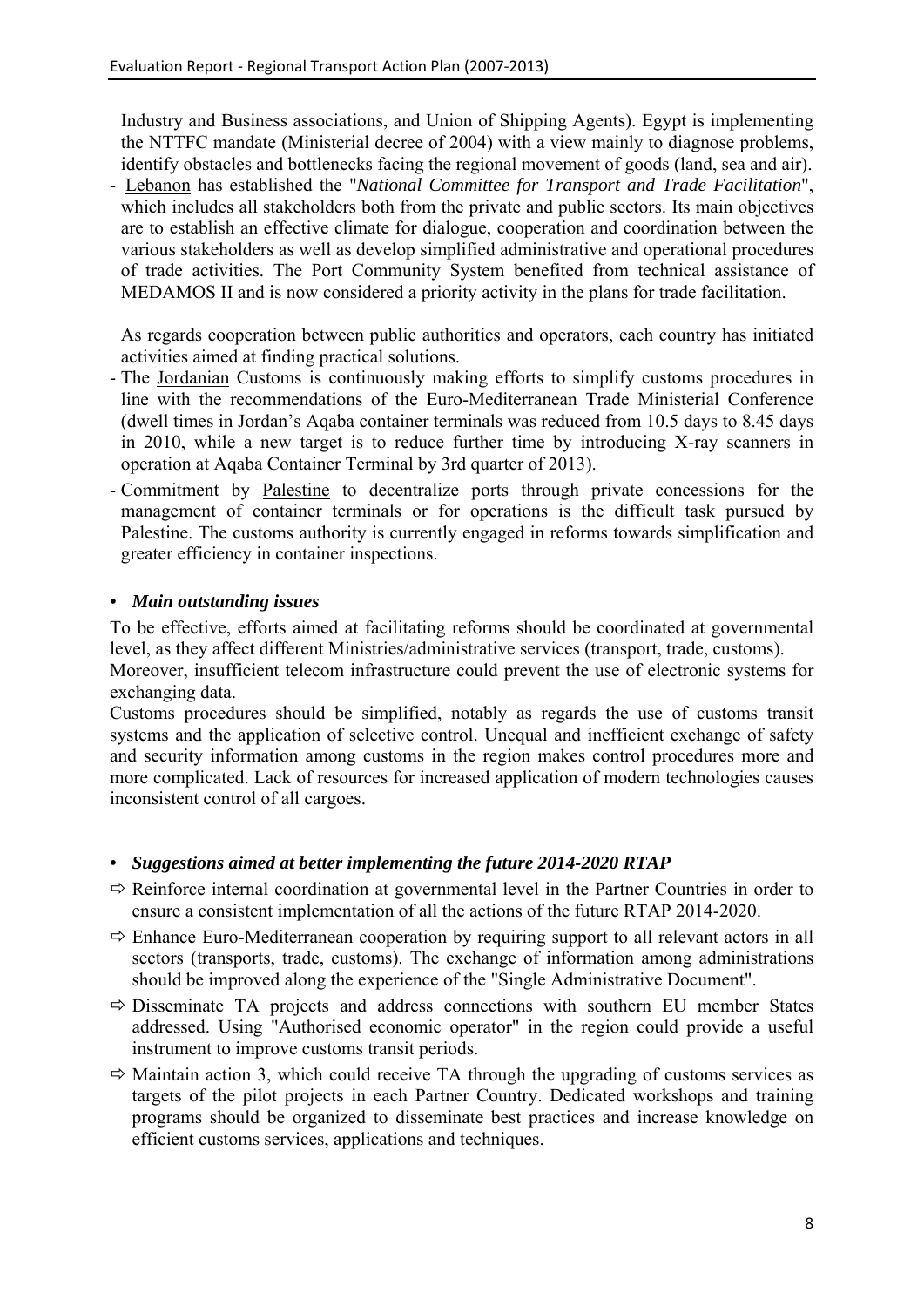#### **Action 4**

Elaborate national measures for the reduction of dwell times in container terminals with the support of the EuroMed Motorways of the Sea (MoS) project. These measures should be used by each port management authority as a basis for their annual business plans.

# *• Outcome*

Some Partner Countries reported the preparation of action plans or the achievement of positive results, in particular in the context of the reduction of containers' dwell times at port terminals:

- Israel introduced a tariff system reform which achieved a reduction of dwell time of containers.
- Each port management authority in Jordan should refer to the national measures for the reduction of dwell times in container terminals with the support of the MEDAMOS project as the basis for their annual business plans. Average dwelling time is cited as a key indicator of port performance in the port management manual produced by the MEDAMOS project.
- Lebanon took concrete actions, through the "*National Committee for Transport and Trade Facilitation*", in order to simplify customs formalities and enhance work procedures of the Beirut Port Authority with a view to reduce dwell time of containers. Yet, more actions are to be taken before. The development of the PCS and the construction of the planned dry port would also provide effective tools to achieve the objective of simplifying and expediting the clearance of goods and reducing the dwell time.
- Dwell times in container terminals have been improved since the implementation of the port reform in Morocco as well as the management of the Tangiers Med port complex and its connection with railway, motorway and road networks. Further improvements of waiting times of containers are expected through the programming of several dry ports (Dry port of 200 hectares a in Casablanca at 20 km from the current port with a high volume road and rail connection) and connecting infrastructure.
- In Tunisia: MoS actions aim at setting out a 'terminal operating system' (TOS) in Radès, using an electronic-gate and electronic data exchanges on international transport of goods via the TTN platform, linked to Marseille and Genoa.
- In Palestine, the lengthy dwell times are closely linked with customs, control procedures and other administrative barriers.

# *• Main outstanding issues*

Modernised human resources is a necessary precondition to concrete improvements in this policy area. Enhanced coordination among stakeholders is required to ensure greater efficiency in the logistic chain.

- $\Rightarrow$  Ensure private and public partners' involvement in the implementation of the actions of the future RTAP 2014-2020.
- $\Rightarrow$  Reinforce the actions aimed at raising quality of human resources.
- $\Rightarrow$  Focus on other possible reasons causing long dwell times of cargoes in ports or long waiting times of vessels before being (un)loaded. For instance, it would be useful to conduct a study at the regional level and analyses sources of non-efficiency and cases of bottlenecks.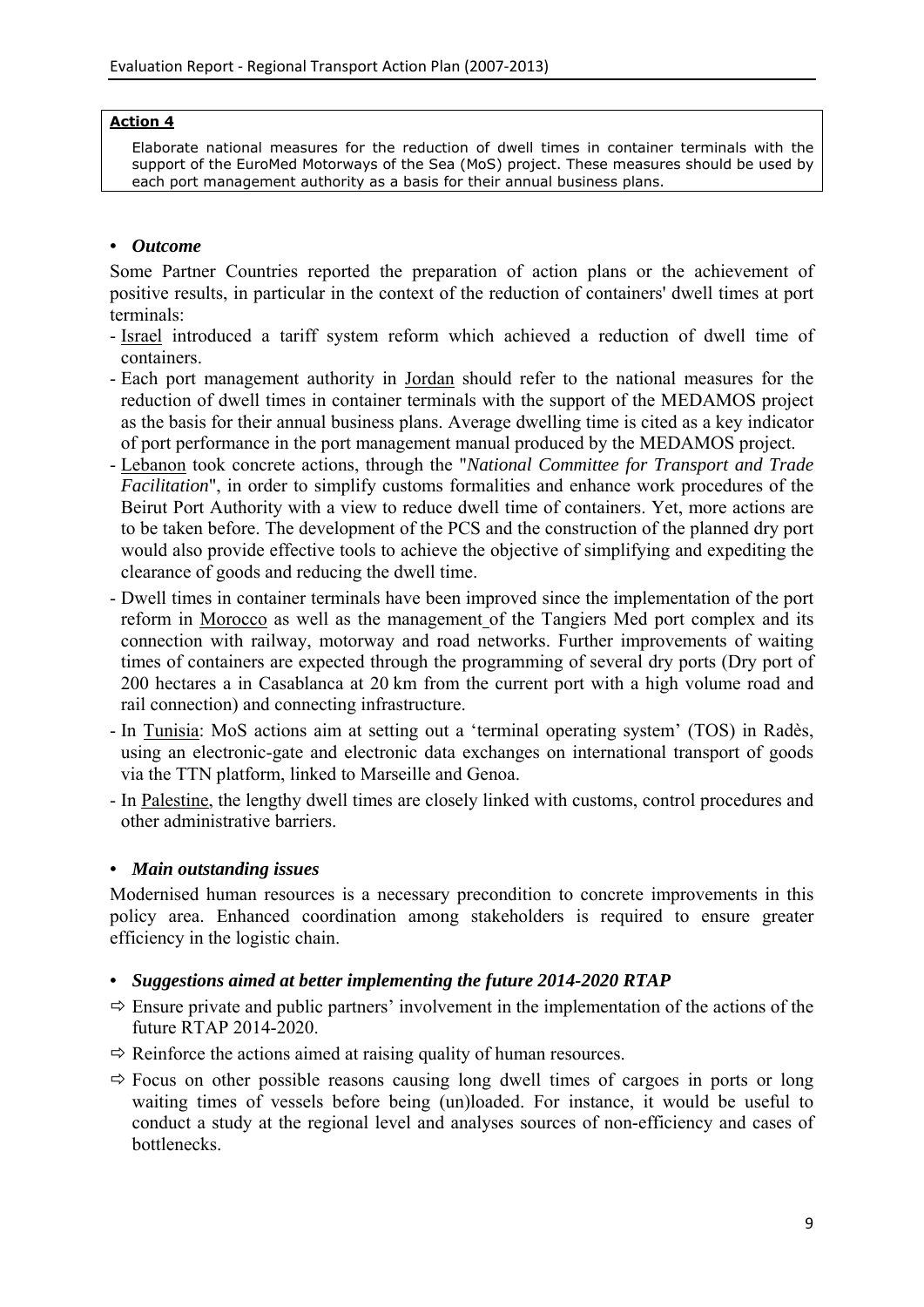#### **Action 5**

Introduce in the short-term the recommendations of the IMO-FAL Convention for standardizing basic reporting formalities of ships when arriving and/or departing from ports so that documentation can be accepted equivalently in all regional ports. Technical support in this respect shall be provided by the EuroMed MoS project.

### *• Outcome*

This action refers to the implementation of the recommendations made by the 2005 amendments to the UN 1965 Convention on Facilitation of International Maritime Traffic (IMO-FAL) that are intended to modernise the convention in order to enhance the facilitation of international maritime traffic.

All Mediterranean countries, with the exception of Morocco and Turkey ratified the IMO-FAL Convention.<sup>6</sup>

- Due to security reasons, a partial implementation is envisaged at the Israeli ports of Haifa, Ashdod and Eilat. A paperless online system is in force in the maritime community.
- Turkey adopted a regulation (2010) on the acceptance of IMO-FAL forms. The ratification process of this Convention is underway in the Parliament's general assembly.
- Jordan started to implement partially the recommendations of this Convention for standardizing basic reporting formalities of ships when arriving and/or departing from ports so that documentation can be accepted equivalently in all regional ports. Technical support in this respect shall be provided by the MEDAMOS project.
- One of the main topics currently studied and under preparation by the Lebanese "*National Committee for Transport and Trade Facilitation*" is the harmonisation and standardization of document based on the IMO-FAL Convention.
- In Tunisia, documents required in conformity with international conventions are successfully transmitted through the TTN platform.

#### *• Main outstanding issues*

**.** 

The key issue in terms of implementation of the IMO-FAL Convention is technology. As is the case of cargo documentation rules, considering that Mediterranean ports already collect the information required by the IMO-FAL Convention, but not in a standardised electronic format. Standardisation of electronic forms raises some concerns. Turkey has initiated studies on the electronic custom implementations at its ports.

- $\Rightarrow$  Provide technical support to the Mediterranean Partner Countries that have not ratified the IMO-FAL Convention, including by supporting the development of human resources.
- $\Rightarrow$  Encourage the use of IT systems and standardised electronic formats should be encouraged to ensure the establishment of consistent systems across countries.
- $\Rightarrow$  Enhance efficiency in administrative procedures need to be taken into consideration. These include a single administrative counter, VTMIS, advanced warning systems and integrated port information communication and management.

<sup>6</sup> In Morocco IMO-FAL convention is reportedly applied in the port of Tangier Med.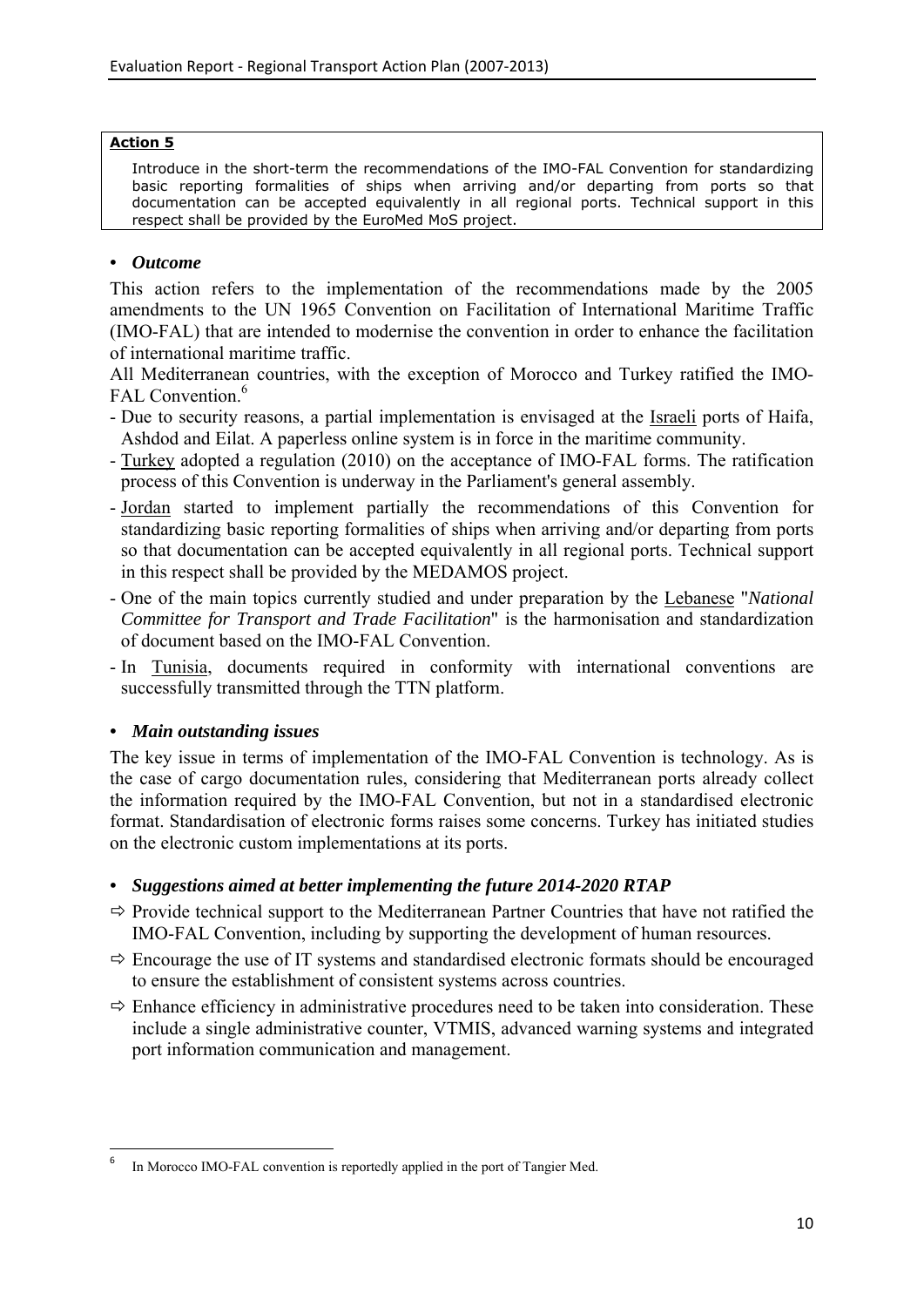# <span id="page-11-0"></span>*2.2 Reform in the shipping sector*

### **Action 6**

Mediterranean Countries are encouraged to assess the performance of competition related reforms in their national shipping sectors and to produce recommendations for the removal of factors distorting competition. The working group on 'maritime transport' of the Euro-Mediterranean Transport Forum is called to monitor this activity in the short-term. The EC should provide external expertise as required.

# *• Outcome*

Liberalization of international maritime transport services implies the restructuring of the shipping industry in a way that allows for parallel investment in the upgrading of the vessel fleets. Key actions are: removal of legislative constraints and administrative procedures encumbering the engagement of the private sector in the shipping industry as well as the parallel development of incentives in line with EU schemes (e.g. single tonnage tax). It is equally important to address anticompetitive behaviour (carriers' abuse of market power by setting excessive fares).

Many Mediterranean countries have a quite limited national shipping sector. Their situation varies among countries with the larger national fleets:

- In Algeria, various activities are currently implemented in the field of maritime transport efficiency, in particular with a view to strengthen the national flag.
- In 2005 Israel privatised its national company in this sector. At this stage, further actions to increase competition in the shipping sector are not considered as necessary.
- Jordan established several initiatives in this field, notably the Aqaba Port Community System and EDI partners' integration, a Single Window System, a link Genoa Port-Aqaba Container Terminal, relocation of Customs Inspection Yard, National Railway- container station at Aqaba Port/Container Terminal beyond 2014.
- Lebanon's shipping fleet is owned and operated exclusively by the private sector. The public administration's role is to set legislations and regulations applying to shipping industry in compliance with international conventions. In this respect, a "flag state implementation" team of qualified officers will assist ship-owners in the upkeep of their vessels. Incentives were given to ship-owners to encourage them to develop their fleet.
- Morocco benefited from institutional twinning project aimed at reinforcing the regulatory framework, enhancing services quality and involving the private sector in line with the EU acquis. In particular, liberalisation of goods transport was achieved in 2007 and a new regulation applied to passengers in 2007. Morocco also privatised its national company in 2007. Currently, a study is in progress to develop an ambitious strategy for the development of the maritime sector and the promotion of Moroccan national flag.
- Tunisian maritime transport has been opened up to the private sector since 1992.International maritime transport to and from Tunisia has been fully liberalised since 1998.The market of regular lines is governed by the law of supply and demand while observing competition rules and transparency.
- In Turkey competition reforms will be carried out once the privatisation process of ports is completed. Most of Turkish ports are privatized and private port operators are dominant in the market. Turkey has also a project "Renewal of Turkish Coaster Fleet" aimed to renew its fleet.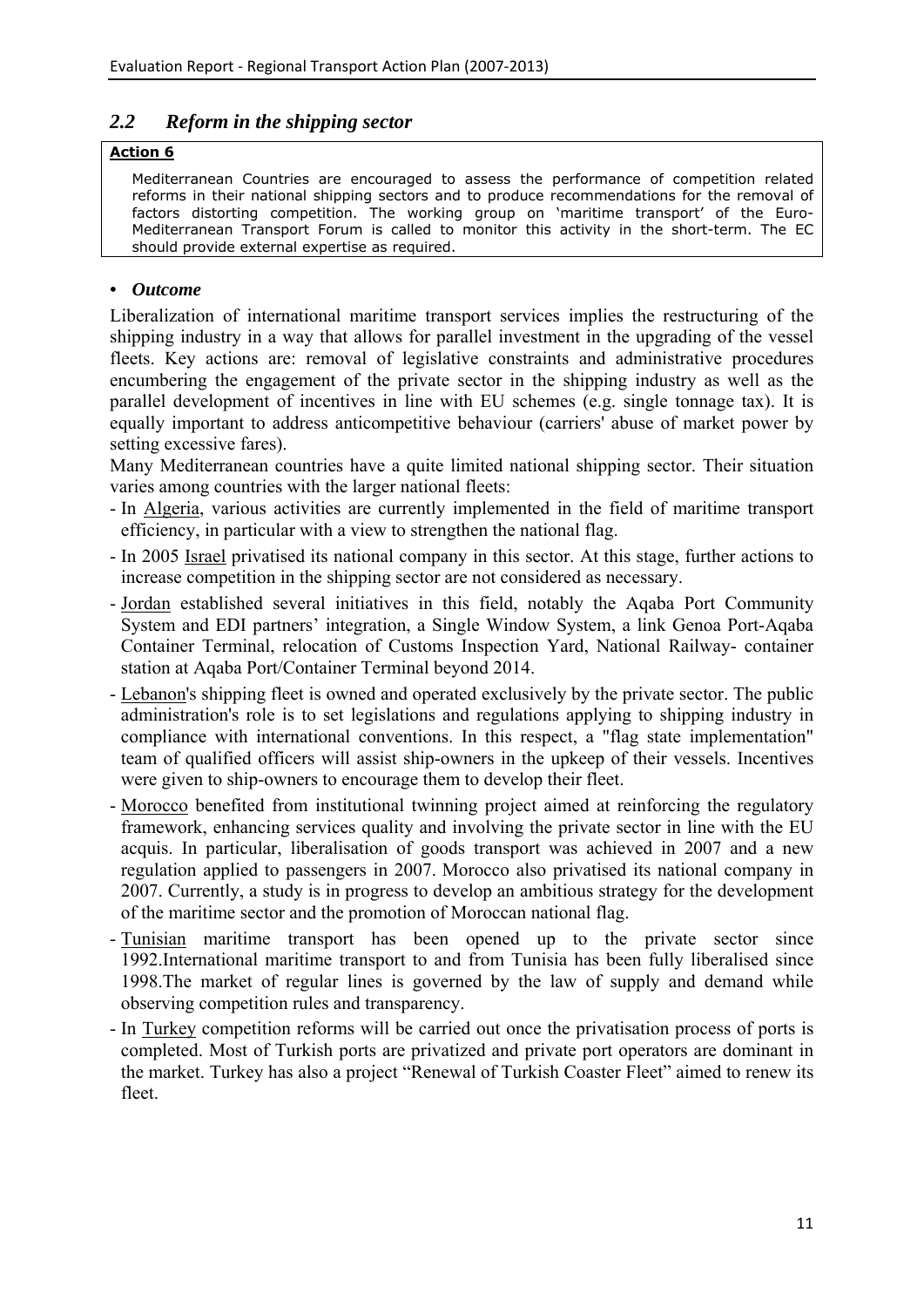### *• Main outstanding issues*

Financing and regulatory reforms remains the most important issues for the development of this sector.

Liberalisation of goods transport introduced competition pressure from foreign operators to national fleet, e.g. in Morocco. This aspect could be linked also to lower costs for nonnational vessels (fuel and insurances) as well as to the difficult access to financing.

In Palestine the key issue is transparency of rules applying to port concessions awards.

Despite efforts for the involvement of private operators in the ports activities, the Public-Private Partnership (PPP) in ports/terminals achieved remains at much lower level compared to the European countries.

# *• Suggestions aimed at better implementing the future 2014-2020 RTAP*

- $\Rightarrow$  Mobilise adequate TA to define guidelines and structures aimed at facilitating the participation of the private sector in port and maritime operations. Support the transfer of know-how could be provided, inter alia, through twinning activities and the dissemination of best practices.
- $\Rightarrow$  Pursue with determination the objectives of this action as a priority within the future RTAP. Progress might be slow and progress difficult to achieve, because the maritime and port sectors are considered in many countries as "sensitive" areas, considered of strategic importance to remain under control of the government.
- $\Rightarrow$  Indeed, each individual country will in any case a specific reform with a view to develop the national ports system and the related national industry. All reforms will reflect the situation of national industry faced to international competition.
- $\Rightarrow$  Follow up, within the future RTAP, the discussions on services liberalisation in maritime transport, currently being conducted within the bilateral cooperation with the EU. For instance, a synthesis report could be regularly submitted for discussion at the « Maritime » Working Group.

#### **Action 7**

With regard to international conventions and given the pressing need to improve maritime safety and security, priority should be given to the full implementation of safety and security requirements deriving from IMO/ILO regulations. The ISPS security regulation should be implemented efficiently both at the Flag State and Ports levels following the recommendations and with the technical support of the SAFEMED project. Ideally this alignment should already become effective in 2008. The medium-term goal by 2013 is to effect the removal of Mediterranean Countries from the black list and to reach the inspections' target of the Paris MoU.

#### *• Outcome*

Since the start of the SAFEMED project (2006), there have been 16 ratifications of IMO conventions by Mediterranean Partner Countries and signed by Jordan. Only two countries remain in the black list of the Paris MoU. Most recently, countries that have been removed from the list include Algeria (now in the grey list), Morocco (which has also ratified most relevant IMO-ILO conventions and was a beneficiary of all activities conducted under the SAFEMED project) and Turkey (now in the white list). Israel and Turkey have officially volunteered for the VIMSAS Audit Scheme. The ISPS code implemented is now by Israel, Jordan, Morocco and Turkey. Tunisia gave its availability to volunteer for the audit scheme related to the implementation of the obligatory IMO tools (VIMSAS).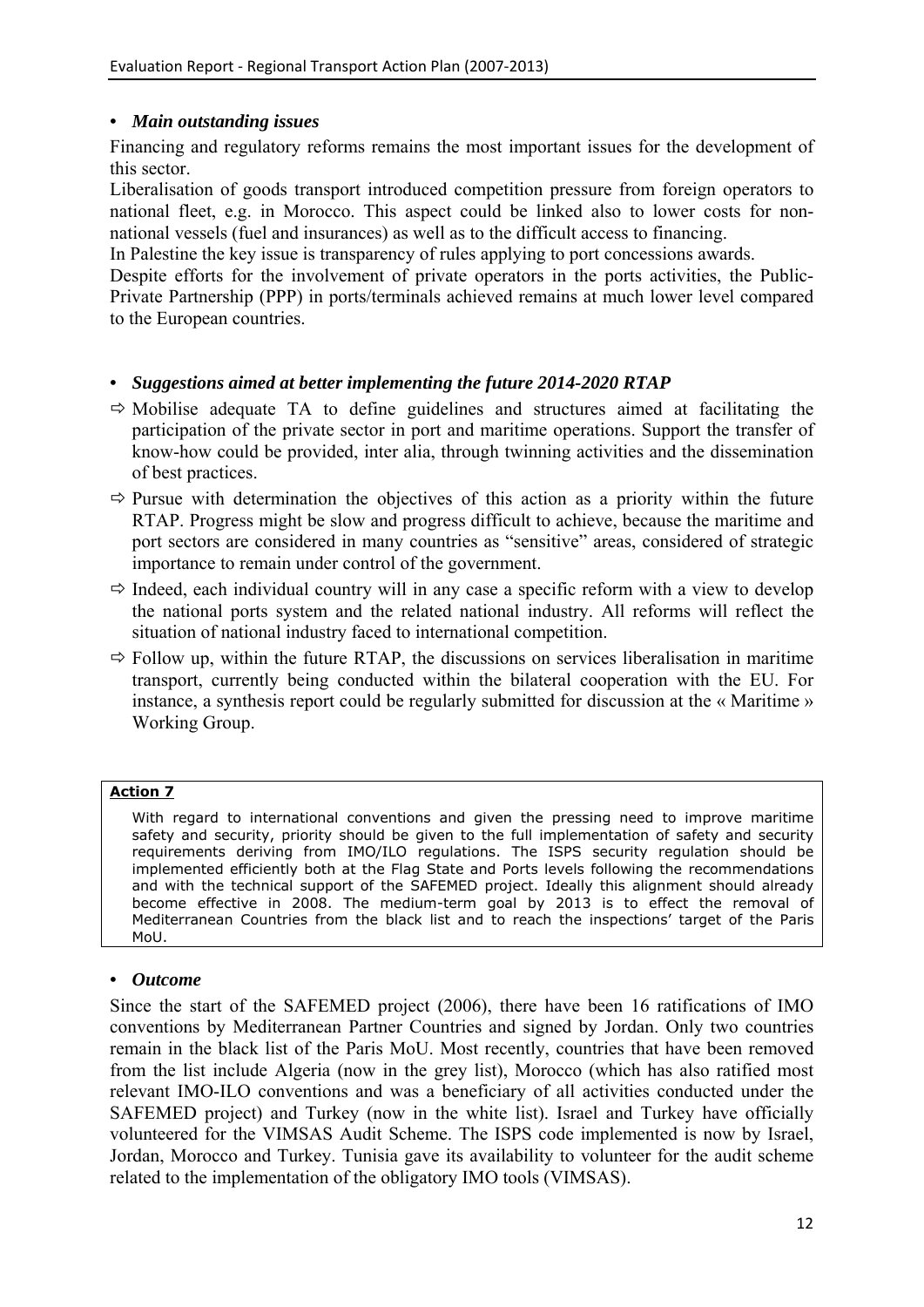- Algeria ratified most of the IMO conventions and benefited from the SAFEMED activities.
- All Egyptian ports are currently complying to the requirements of the ISPS Code, marine environment protection conventions as well as safety requirements provided for in IMO Conventions, guidelines and protocols.
- Jordan signed IMO conventions and effectively implemented them through national legislation as well as the relevant part of the national strategic plans for the transport sector. Moreover, Jordan aims at cooperating with countries in the region with regard safety and security by participating effectively in the port state control activities and exchanging ships inspections and detention information through the information centres (for example, the cooperation with Red Sea countries in Safety, Security and environmental protection through PESEGA and the signature of a Memorandum of Understanding). The EU technical support and assistance was an essential element for this regional cooperation.
- Lebanon established a "*National Committee for Transport and Trade Facilitation*" comprising high-level representatives of the concerned authorities to ensure the effective implementation of maritime security measures in accordance with the ISPS Code. All ships flying the Lebanese flag as well as all ports and port facilities have complied with the requirements of the ISPS Code. Port security officers and ship security officers had undergone training courses to effectively and efficiently assume their duties.
- Palestine made considerable efforts through the SafeMed Project in order to comply with international safety and security standards in maritime transport. It has also achieved relevant results in terms of adherence to IMO/ILO conventions, but the level of ratification of more recent conventions and protocols leaves room for improvement.
- Tunisia benefited from the SAFEMED project supported by the EU and aimed at improving security and safety of maritime transport. This activity also included protection of the marine environment of ports, capacity building and funding of studies. This includes the analysis of the regulatory framework, assessing the implementation of the international conventions related to the safety of ships and shipping, the security of ships and of port facilities, protection of the marine environment and maritime training.
- Turkey is a signatory State and contractor asset for all major IMO conventions and the memoranda of understanding for the Black Sea and the Mediterranean. Turkey implements the Regulation on the safety of human life, property and for the protection of the marine environment, and should also follow technical developments. Turkey's Recognized Security Organizations (RSOs) were authorized for preparation, approval and certification of the Ship Security Plan and Ship Security Assessment on behalf of Administration. In terms of Port Facilities, RSO's are authorized to prepare Port Facility Security Plan and Security Assessment. Approval and certification is carried out by Administration.

As regards the Standards of Training, Certification and Watch keeping for Seafarers Convention (STCW), the Commission has already recognised Algeria, Egypt, Israel, Jordan Morocco, Tunisia and Turkey. It is advised to provide support to Lebanon in the process of recognition.

# *• Main outstanding issues*

National administrations should fully appreciate the importance of safety and security issues and strive to reach full and effective implementation of IMO conventions and instruments.

The ageing fleets in the Mediterranean Partner Countries entail significant safety and security potential risks. Moreover, difficulty is encountered by the private sector to access ship financing, to ensure adequate maintenance and crew qualifications.

The financing of projects, which are mentioned in the national strategic plans, is a key issue for many countries.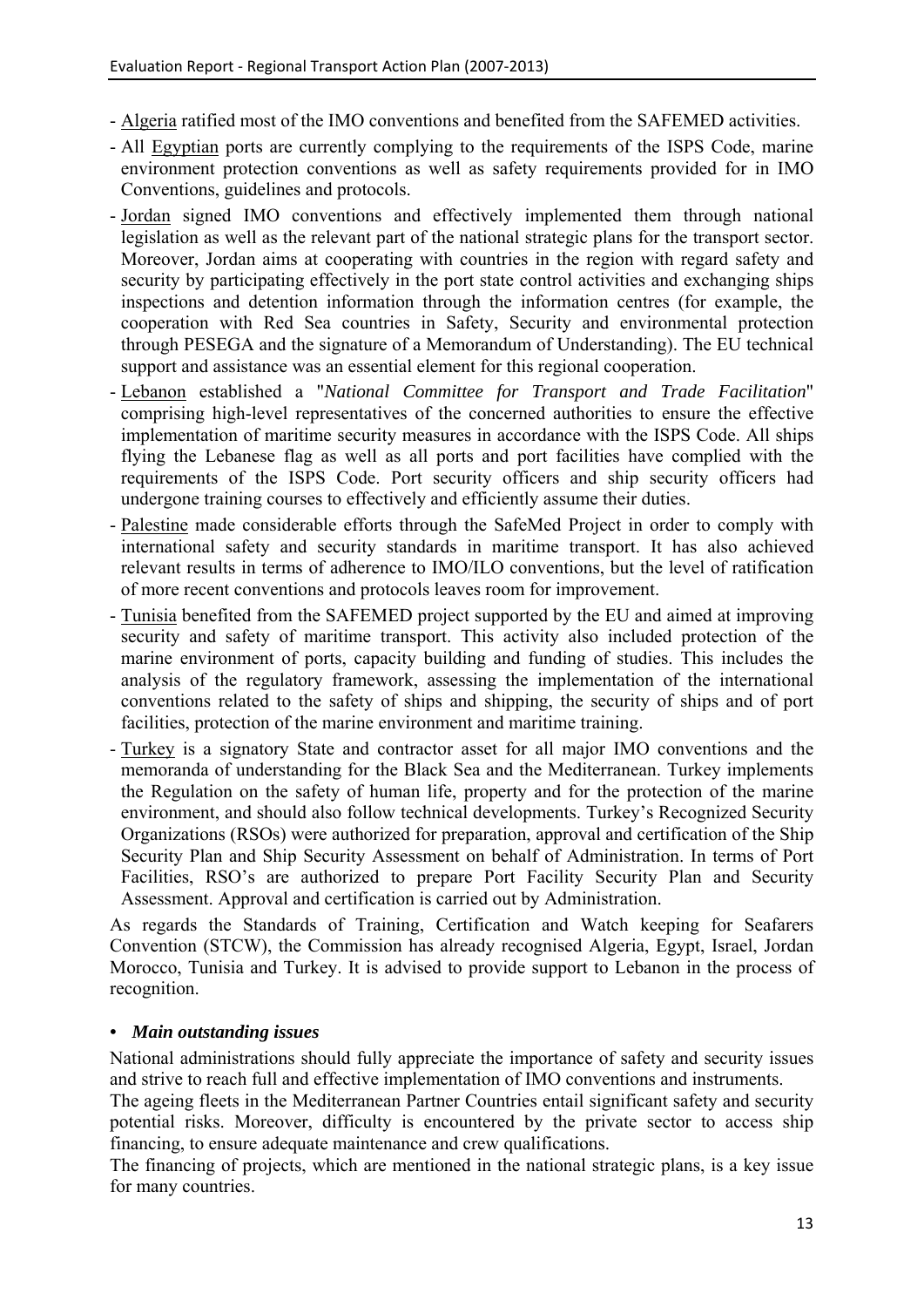# *• Suggestions aimed at better implementing the future 2014-2020 RTAP*

- $\Rightarrow$  Pursue the support by the EU to improved cooperation for the implementation of this action of the RTAP, which should focus on bilateral TA and more advanced trainings (e.g. on training of inspectors under the « *Mediterranean MoU Port State Control* »).
- $\Rightarrow$  Pay more attention to issues related to the piracy and armed robbery.
- $\Rightarrow$  Maintain this action in a long-term perspective (until 2020) as a matter of priority.

### **Action 8**

The European Maritime Safety Agency (EMSA) is called upon to examine ways for cooperation with the Mediterranean Countries and, on this basis, to define concrete areas of cooperation.

# *• Outcome*

The adoption of the revised EU regulation of EMSA in January 2013 extended the geographical scope of cooperation, response and monitoring tasks to different sets of third countries including the Mediterranean Partner Countries.<sup>7</sup> On this basis, concrete areas of cooperation could be defined. In this context EMSA ensured again its technical role for the SAFEMED III regional project (2013-2015).

It should be noted that some countries are already in a cooperation process with the Agency:

- In the field of maritime training and education in Jordan, procedures were initiated to sign a MoU for mutual recognition of competency certificates (for masters, marine officers and marine engineers) by all EU Member States after final approval by EMSA to recognize JMA procedures.
- Lebanon is in the process for the recognition of certification of seafarers in accordance with the IMO-STCW Convention. EMSA, on behalf of the European Commission, will conduct an inspection mission for this purpose in due course.
- Morocco requested, in the context of on-going concrete projects, to define the rules of its cooperation with and participation to EMSA works as well as the launch of the connection between Morocco's database "HAZMAT" to EMSA's SafeSeaNet programme.
- Turkey is an active CleanSeaNet user. This project is implemented by EMSA.
- Tunisian's training and certification system (STCW) is recognised by EU Member States in light of an assessment conducted by EMSA. Tunisia intends to enhance the cooperation tools with EMSA through a memorandum of understanding.

# *• Main outstanding issues*

1

The most significant issue in this field is the need to address the lack of access to EMSA's services by non-EU countries.

# *• Suggestions aimed at better implementing the future 2014-2020 RTAP*

 $\Rightarrow$  Continue to provide support to this cooperation, either on a bilateral basis or multilaterally. Giving the Agency the lead of the SAFEMED III project will enhance this support.

<sup>7</sup> Regulation EU 100/2013 amending Regulation (EC) No 1406/2002 establishing a European Maritime Safety Agency (OJ L *3*9, 9.2.2013, p. 30–40)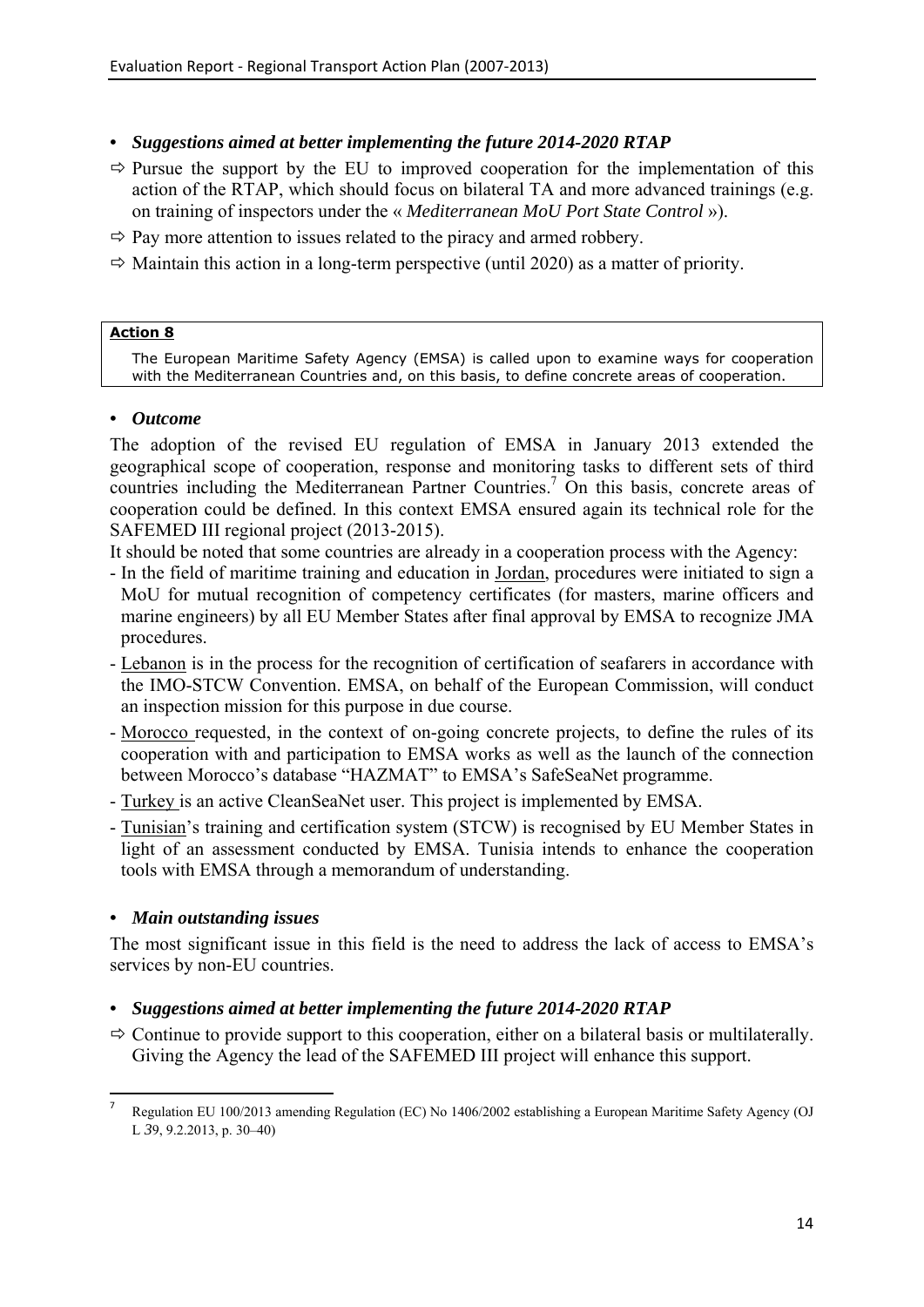#### **Action 9**

Mediterranean Countries are invited to assess, and, when possible, implement, VTS or VTMIS systems in the major Mediterranean ports and coordinate technological solutions between neighbouring ports and coastal areas. The expertise assembled by EMSA and SAFEMED on this as well as on the use of ICT (including GNSS) for improving the efficiency of sea / land interfaces should be used appropriately.

# *• Outcome*

VTS/VTMIS systems are already implemented in ports in Algeria (it is currently launching the VTMIS project), Israel, Jordan, and Turkey (new projects are currently being developed). These systems are likely to be acquired by Tunisia, which proposes carrying out a feasibility study on setting up a system to monitor and control VTS coastal shipping along the northern coasts (Canal of Sicily).

- Lebanon is reinstating its past VTS system, which covered the Lebanese territorial waters and through which all maritime activities were overviewed and managed. Through the technical assistance provided by the European Commission, tender documents were prepared for the procurement of a new VTS. Actions at this stage still focus on securing the budget required for Lebanon's procurement to reinstate the VTS.
- In Morocco, the following actions were implemented by the Public Authority (*Direction de la Marine Marchande*): operating VTS system in Tangier (Gibraltar), development of the HAZMAT database (follow-up of dangerous goods) and of the AIS (Automatic Identification System for vessels).
- Important projects have been implemented in the recent years in Turkey. VTS in the Straits of Istanbul and Çanakkale and the Sea of Marmara has been established in order to enhance maritime safety, minimize the risks of the possible threats and protect marine environment in line with national legislation and international regulations, and considering that it serves to 55000 vessels yearly. Turkey is also developing new projects to extend maritime traffic monitoring systems along her entire coastline. The VTS projects are underway at Izmit and Mersin-Iskenderun Ports and bays where the maritime traffic is dense.

# *• Main outstanding issues*

A detailed study is needed and should be ideally carried out under the framework of the SAFEMED on the implementation of VTS or VTMIS system.

- $\Rightarrow$  Define in more detailed terms the relations between the EU and Mediterranean countries to support actions in this field. Many Partner Countries consider necessary the support by the European Commission (e.g. a study on the development of VTS on the coast-line) to the implementation of Action 9.
- $\Rightarrow$  Focus on the following aspects:
	- $\checkmark$  Connection avec SafeSeaNet;
	- $\checkmark$  Bilateral technical assistance for the deployment of VTS/VTMIS (Annual monitoring assessing the progress in this field);
	- $\checkmark$  Discussion and review of progress on an annual basis (Working Group).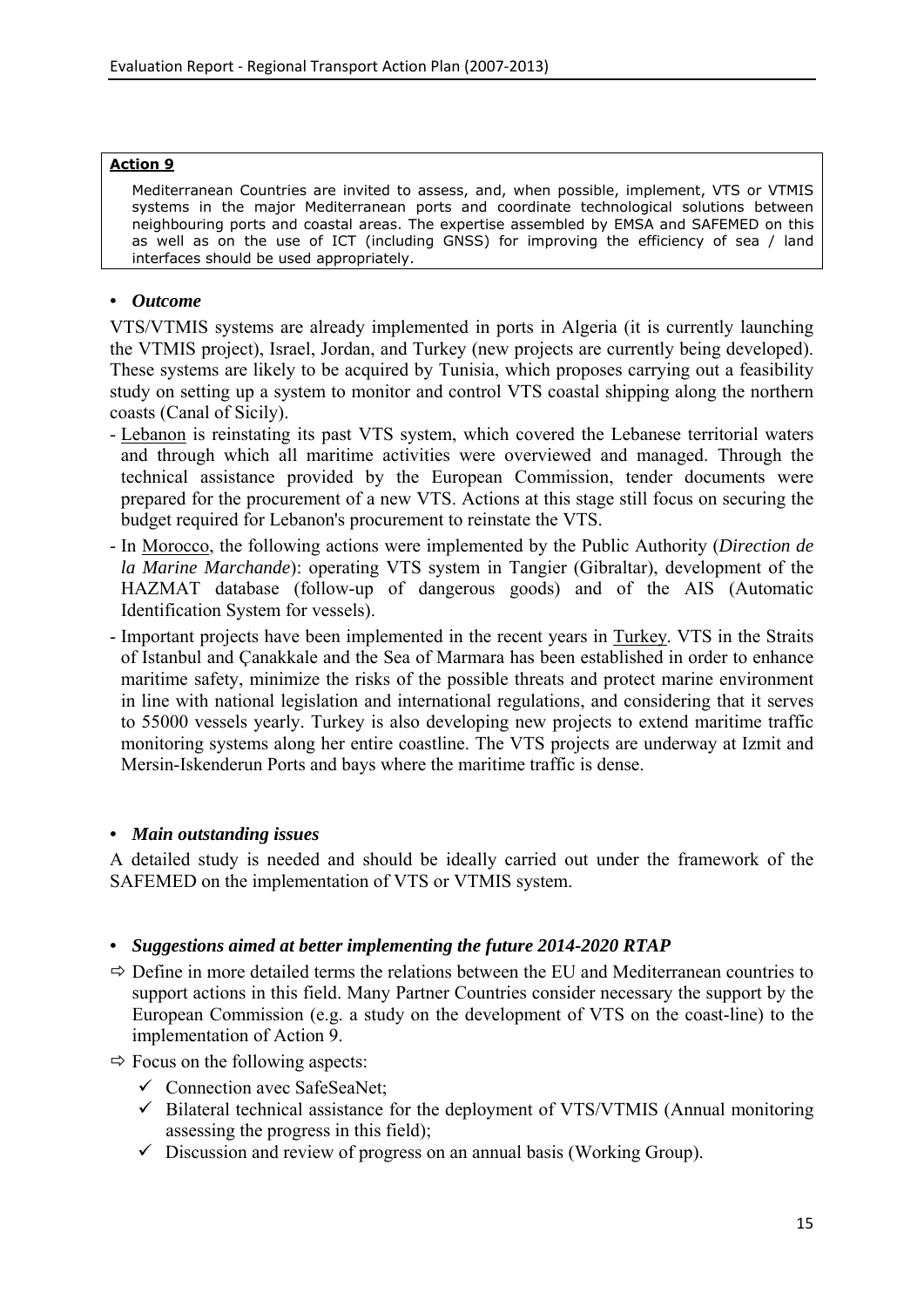- $\Rightarrow$  Maintain a single Working Group on maritime issues including the Motorways of the Sea (MoS), ports, maritime safety and security. It should ensure all operators' and stakeholders' views are fully considered.
- $\Rightarrow$  Ensure coordination with initiatives conducted by GTMO and the Secretariat of the UfM in the field of maritime transport.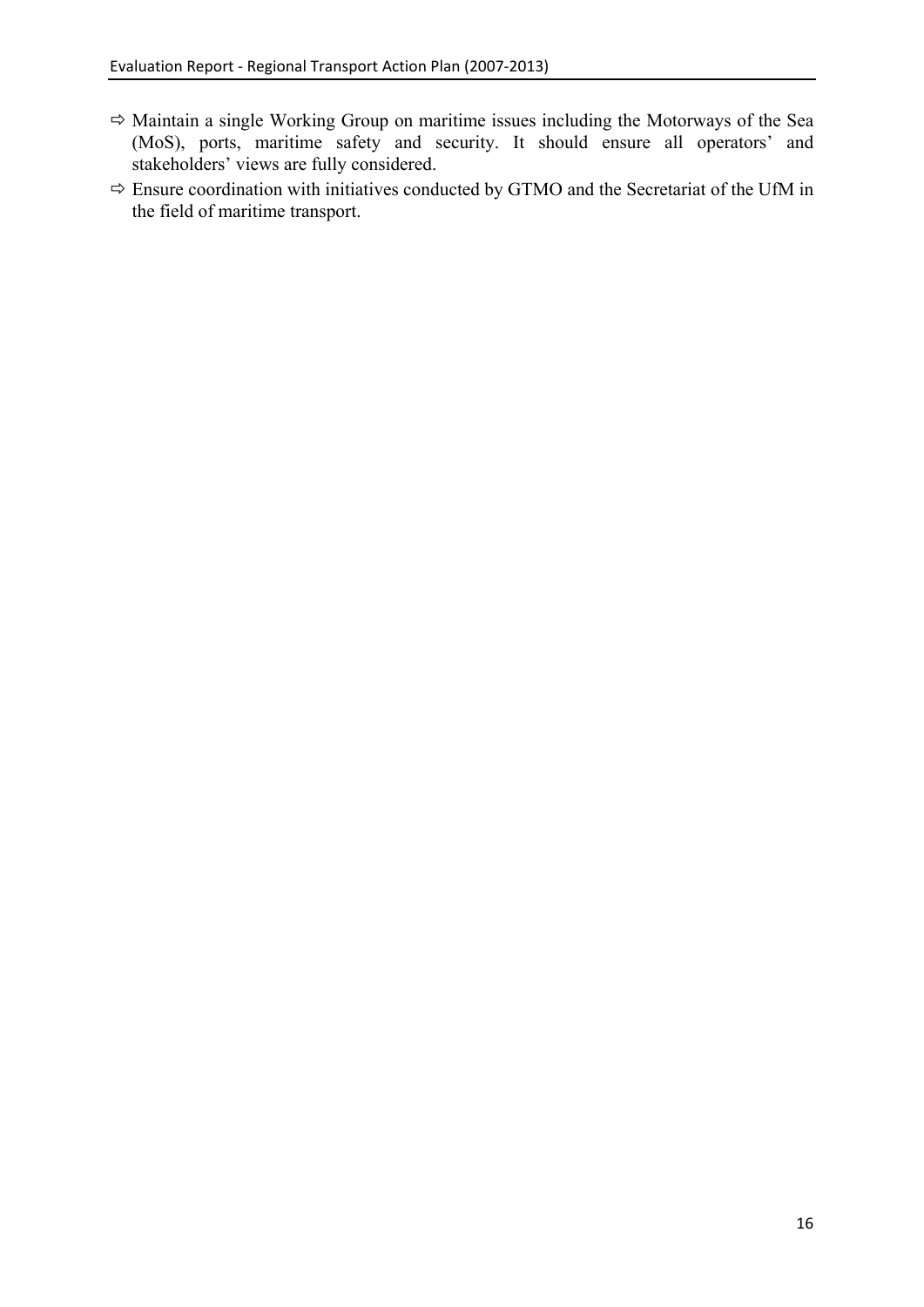# <span id="page-17-0"></span>**III. LAND TRANSPORT, ROAD AND RAIL** *(ACTIONS 10 À 13)*

# <span id="page-17-1"></span>*3.1 Road Transport: harmonizing international road freight*

#### **Action 10**

A Mediterranean task force comprising officials from the national road administrations should be set up by the Euro-Mediterranean Transport Forum in the short-term to assess adherence to a number of key UN ECE agreements and identify measures to implement these agreements. The task force should also prepare recommendations for the gradual liberalization and harmonization of international road haulage.

#### *• Outcome*

Within the 'Infrastructure and Regulatory Issues Working Group', two meetings of the subgroup on" road and rail regulatory issues" took place in 2008.

During the meeting on 21 November 2008, all present Partner Countries presented the current status of their road & rail sector as well as an overview of recent reforms in these sectors. It became clear that partner governments are working on reforms in these sectors, but are still encouraged to make more efforts to implement the actions identified in the RTAP and in need of additional assistance.

Therefore, the EU has decided to finance for the period 2010-2014 two new relevant regional projects: one focused specifically on road safety<sup>8</sup> and another focused on land transport (road, rail and urban transport).<sup>9</sup>

Accession to the UN ECE conventions is still not uniform throughout the region.<sup>10</sup> The bilateral contacts indicated, however, a number of specific actions taken at the national level to implement relevant international agreements. For example:

- Algeria has ratified the TIR (International Transport of Merchandises) Convention.

- Jordan is contracting party to four out of 13 main UN road transport agreements. These are: the TIR, the Harmonization Convention, the CMR and the Temporary Importation of Private Vehicles. However, Jordan has integrated in its legislation and affectively implement a good part of the provisions stipulated in some other main UN road transport agreements, notably the ADR Convention (with some parts of it being applied in Jordan),<sup>11</sup> the Road Signs and Signals of 1968 (with almost identical provisions to those contained in the agreement), the AETR (with regard to driving and rest times of professional drivers and the analogue tachograph) and the 1958 and 1997 Vehicle Regulations (with a good number of their provisions being applied in Jordan).
- Lebanon is a contracting party of the International Transport of Merchandises-TIR Convention (1975); the Convention on the Contract for the International Carriage of Goods by Road- CMR Convention (1956); the Protocol to the Contract for the International

<sup>-&</sup>lt;br>8 Global Road Safety Partnership (GRSP).

Recently launched the priorities of the new project, The RRU Euromed Transport ("transport sectors in the road, rail and urban transport") should focus on road transport, the liberalisation of the road transport market and the promotion of cross-border transport by converging conditions in transport operational and professional road sector within individual partner countries. This would imply the coordination of driving licences, roadworthiness tests, and the promotion of relevant UN

<sup>&</sup>lt;sup>10</sup> E.g. Algeria and Jordan ratified nine conventions. Lebanon ratified six conventions and is signatory to one other. In recent years, Turkey has become a contracting party to most international UNECE transport agreements and conventions. See UN ECE's *Status of United Nations Transport Agreements and Conventions-30.01.2013*, available at *<http://www.unece.org/trans/conventn/intro.html>*

<sup>&</sup>lt;sup>11</sup> European Agreement concerning the international carriage of Dangerous Goods by Road.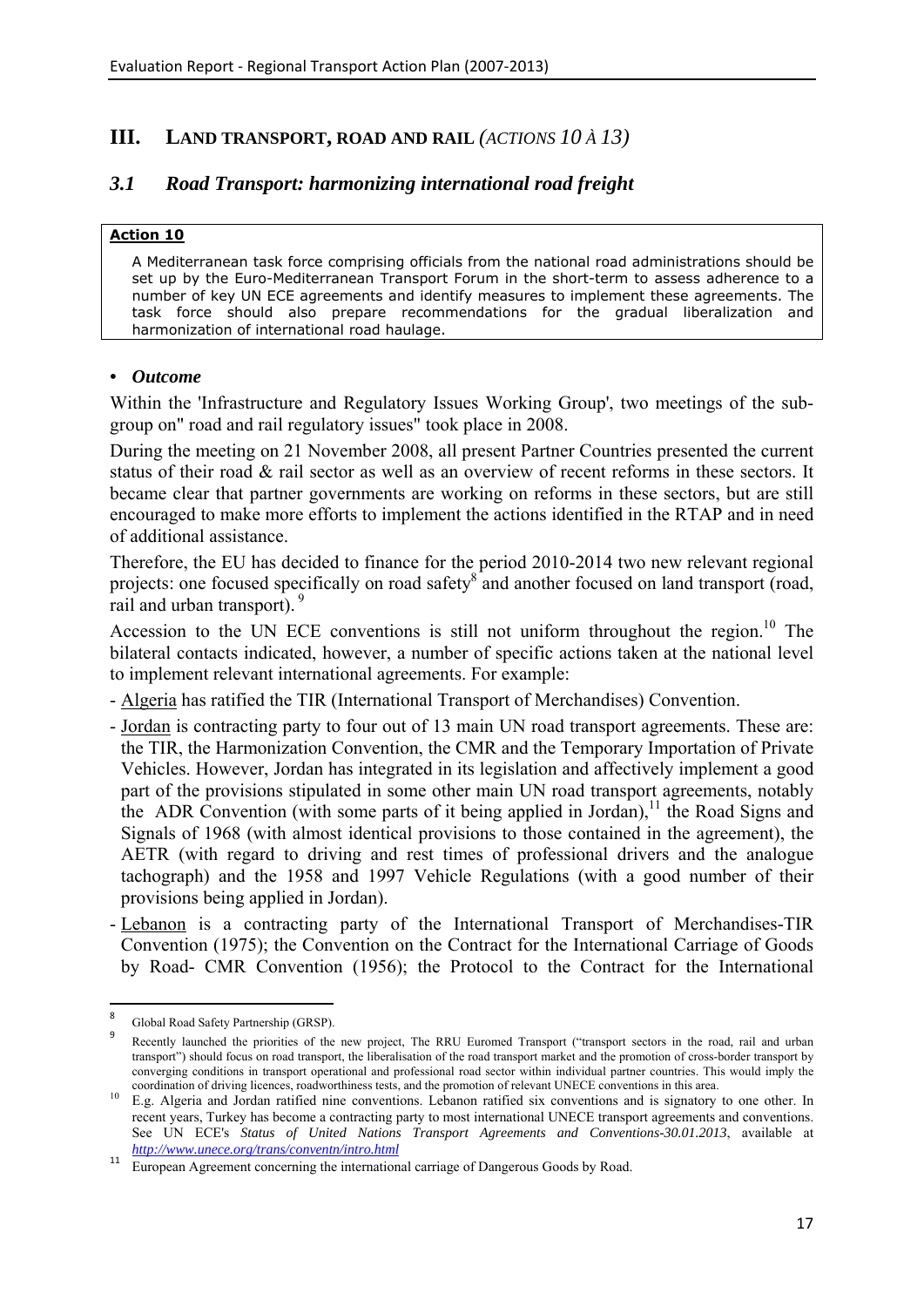Carriage of Goods by Road Convention (2006); the Convention and the Protocol on Touring Facilities (1954); the Road Traffic Convention (1949); the Protocol on Road Signs and Signals (1949). Lebanon has also initiated the internal administrative procedures to ratify both the International Carriage of Dangerous Goods by Road- ADR (1957) and the ATP International Carriage of Perishable Foodstuffs-ATP (1970) Conventions.

- Morocco is a Contracting Party to the 8 main UN/ECE agreements which relate to road transport. These are agreements/conventions on: Road Traffic (1968); Signs and Signals (1968); International carriage of dangerous goods by road (ADR) whose provisions are applicable to both international and national transport; International carriage of perishable foodstuffs and on the special equipment to be used for such Carriage (ATP, 1970); CMR (1956); TIR (1959); Harmonisation of Frontier Controls of Goods (1982); Customs on the temporary importation of private road vehicles (1954). Although Morocco is not a Contracting Party to the UN/ECE vehicles Regulation, these regulations and instructions are implemented in its national regulations on certification and roadworthiness tests of vehicles.
- Tunisia has ratified a number of international conventions (including ADR, CMR, ATP, TIR, the Harmonisation of Frontier Controls of Goods).However Tunisia found difficulties in the implementation of some conventions (ADR, ATP and TIR), due to the lack of funding and qualifications. The activity of road haulage on behalf of another person is subject to a specification and to a prior declaration, the main operating conditions are professional capacity, technical capability and good repute. The carriage of goods on own account and for hire or reward with a GVWR not exceeding 12 tonnes is free.
- Following its accession to the ADR (International Carriage of Dangerous Goods by Road) Convention in 2010, Turkey implemented a new Directorate General within the Ministry of Transport, Maritime Affairs and Communications, which is devoted to regulate, monitor and inspect the transport of dangerous goods by road and all other modes (rail, air, sea and inland waterways). Turkey has concluded 58 bilateral agreements on international road transport and liberalised the transport sector with 24 countries and the international road transport operations with three EuroMed countries.

The varying degree of accessions by Mediterranean countries to UN ECE instruments seems to reflect the different role played by road freight transport for the interchange of each individual country with both the Union and other Mediterranean countries.

Action 10 also mandated the sub-group to come up with *recommendations for the gradual liberalization and harmonization of international road haulage*. The support by the land transport project (RRU) should facilitate the implementation of this action (*see specific suggestion below*).

This element is closely connected to the reforms proposed in Action 11 for the whole of the road sector (passenger and haulage). The reform processes started long time ago (early 1990s) in all countries is proceeding at very different speeds so far. This fact could also explain the different accession pace to the international agreements followed in the various countries.

# *• Main outstanding issues*

Progress is needed overall in the area of road safety. The number of road casualties per year in the Mediterranean countries is still extremely high, with the notable exceptions of Israel and Turkey with lower numbers of road deaths per year and per million inhabitants. Road safety improvements require efforts aimed at improving vehicles, infrastructure and road user behaviours.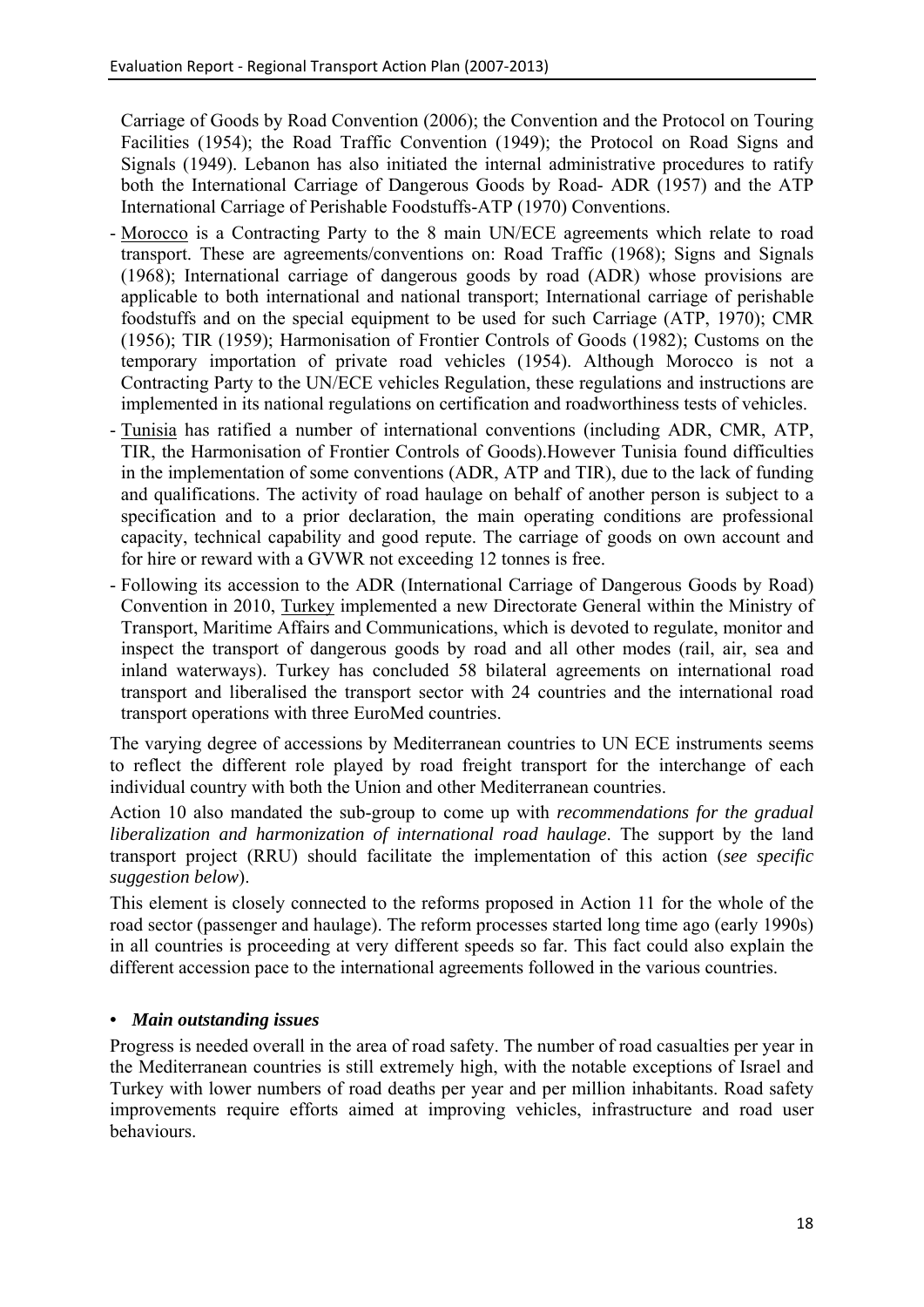Despite the progress made through the accession to international conventions and agreements, the Mediterranean Partner Countries still need to improve the implementation of key conventions and particularly UNECE Agreements.<sup>12</sup>

However, for Mediterranean Countries it is important to identify clear mutual benefits in the international cooperation. For example, it was noted that a single model of liberalisation could raise concerns in countries where international transport is addressed by bilateral agreements based on reciprocity. Other replies pointed to the fact that the EU could be more pro-active towards possible vertical agreements on road transport reflecting the Open Sky model.

A problematic side-effect that could be linked to this process in some countries is the extremely high number of heavy load trucks compared to the market needs and the fragmentation of the market in the number of operators (i.e. high percentage of individual trucks owners).

As regards EU technical assistance, for some Partner Countries it should be significantly increased. Countries stressed that the EU approach to road safety is based on the principles of UN ECE, and constitutes the necessary benchmark.

- $\Rightarrow$  To streamline the EuroMed structure, within the existing 'Infrastructure and Regulatory Issues Working Group'. Strengthen the component "*regulatory issues on land transport*", avoiding the increase of sub-groups or task forces.
- $\Rightarrow$  Reinforce Action 10 as a key element of the future RTAP. For Jordan, for example, it is important to looking at the experience of other countries in the measures taken to implement ADR agreement. Anyway, before any change, it is deemed necessary to assess the results of the EuroMed regional programme (RRU).
- $\Rightarrow$  Prepare within the WG a strategic plan or a roadmap for the gradual liberalization, the alignment of professional and operational requirements in the road transport sector of the various Partner Countries, and the harmonization of international road haulage. It should aim also at strengthening awareness on environmental issues, road safety, urban/ crossborder transport issues and trade facilitation. The liberalisation plan will be set out on the basis of each Partner Country's national strategy.
- $\Rightarrow$  Couple actions 10 and 11 (which are inherently more *means* than *goals*) to concrete and new targets in terms of road transport, road safety and urban transport (the latter are two priorities to be integrated in the future RTAP), fleet conditions and renovation and licensing. In this respect, the WG could also be used to address relevant issues concerning road transport, to promote cross-border transport, to align operational and professional requirements of road transport in all the Partner Countries, and to harmonise international road transport.
- $\Rightarrow$  Explore the possibility of an approving and classifying system for road haulage operators in the future RTAP.
- $\Rightarrow$  Hold a debate within the WG on the relevance of concluding vertical agreements between Mediterranean countries and the EU in the field of road transport, aimed notably at regulatory convergence with the relevant EU *acquis*.

 $12\,$ 12 These include in particular the E-Road Network (AGR), Combined Transport Network (AGTC), Convention on road traffic, Convention on signs and signals, Weights and dimensions, Issue and validity of driving permits, Technical inspection of vehicles, Global vehicles regulation, AETR/ADR/TIT/ CMR and E-CMR agreements.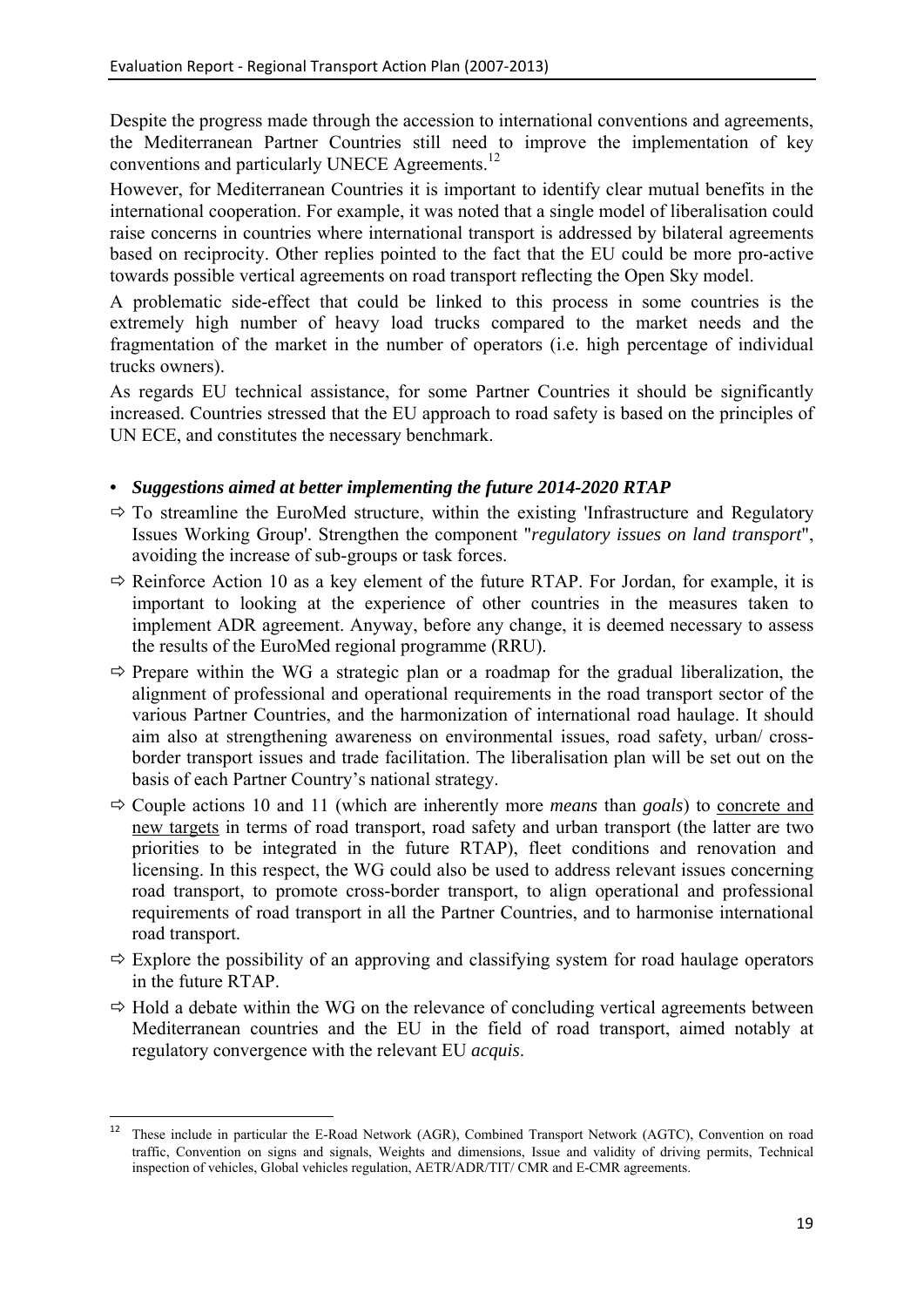$\Rightarrow$  Facilitate the accession to international conventions on land transport through coordinated actions. Enhance technical assistance in this perspective.

#### **Action 11**

The task force on road transport shall also deal with necessary reforms in the road industry. In particular, it will examine ways to reform the road haulage and passenger sector, in order to increase the **professionalism of drivers** (through stringent and regular driver tests), **operators** (by introducing a licensing system) as well as the **technical state of the vehicle fleet** (by introducing road worthiness tests and complementary measures supporting the upgrading of the vehicle fleets). It is recommended that road-worthiness tests are made mandatory for operators engaged in international transport by 2009.

### *• Outcome*

Most Mediterranean countries have already adopted legislative and regulatory instruments including provisions reforming the areas identified in Action 11: more stringent driver tests and implementation of licensing systems and road worthiness tests, as well as fleet renewal programs.

The road report for Mashreq and Maghreb countries<sup>13</sup> proposes to move the focus from the output of "liberalisation" to the outcomes that are expected from liberalisation, mainly in terms of safety, sustainability and a focus on urban transport.

- Algeria liberalised the road transport sector for passengers (since 2008) and for goods. Private and public undertakings operate in this sector. Algeria implemented the tachograph system as well as its road transport law, introducing specific provisions aimed at improving safety, obligatory technical control, review of the rules governing the organisation of public land transport in order to ensure the management of the existing underground in Alger and Oran, and various tramways. Algeria benefits also from a twinning programme, within the EU framework, in the field of road safety.
- Egypt established a Road Transport Regulator. Its role is to develop, *inter alia*, standards, examination, and certification for drivers, operators, and vehicles. It also elaborates and regularly updates standardised industry-related procedural manuals for safety regulations during operation and service, hazard goods transportation (e.g. flammable, toxic, etc.), qualifications and conduct of inspectors, standards of vehicles used for public transport services, etc.
- The Jordanian freight transport sector was liberalized from all constraints in 2005 and many specialized transport companies started in different transport categories (containers, crude oil, general cargo, car carriers, refrigerated goods, heavy load carriers, etc.). New regulations for licensing freight carriers as well as regulating auxiliary services for freight sector have been recently adopted. These include a new by-law for licensing and classification of transport carriers and freight forwarders (16 January 2013) and the required regulations ( $1<sup>st</sup>$ April 2013), while the regulations for auxiliary services for freight sector is expected to be drafted end of 2013.

 $13$ 13 "Status Report on the Implementation of RTAP Road Transport Actions in the MEDA Maghreb Countries", Study financed by the EU (January 2010), available at: http://euromedtransport.eu/En/image.php?id=1708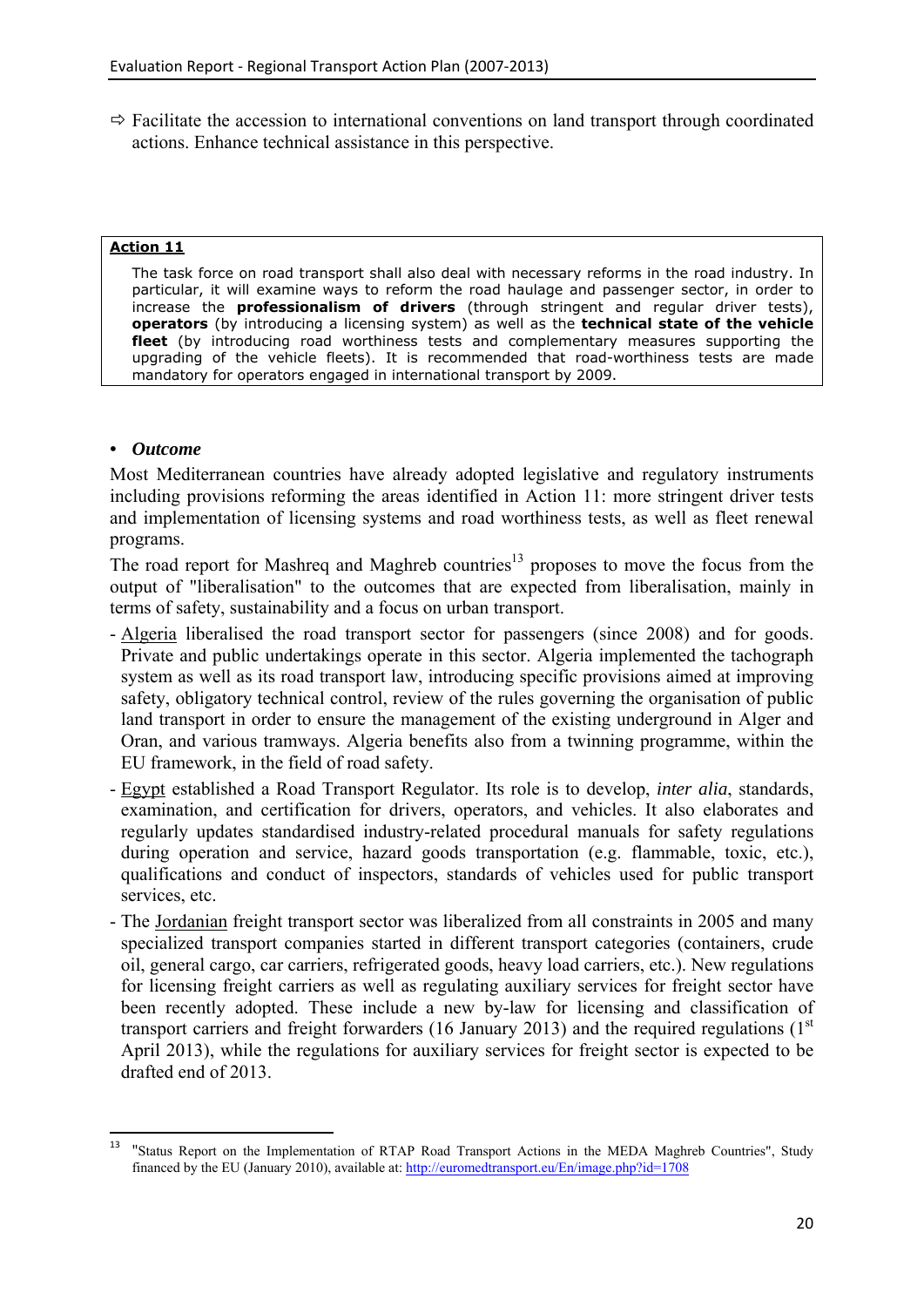- The Lebanese transport sector is liberalised. All operational activities for passenger and freight transport are performed by the private sector. The public administration's role is to set the regulations and to monitor their implementation. Freight Forwarders are licensed by the Directorate general of Land and Maritime Transport in accordance with the decision defining the criteria and qualifications required to performing this activity. In accordance with the Traffic Law, all vehicles whether for passengers or goods running on gasoline are obliged to undergo a technical inspection once a year (twice a year for diesel vehicles) to ensure road worthiness prior to renewing licenses.
- Morocco has already liberalised the road haulage (since 2003), while introducing a number of criteria to access to this service provision covering, *inter alia*, financially sound undertaking and professional conduct (supervisory staff, minimum training, etc). Regulations on driving hours and rests for professional drivers were established on the basis of the new Road Transport Law (*Code marocain de la route*), entered into law on 1st October 2010. The government and the private sector signed several framework contracts aimed to modernise this sector, develop its competitiveness and its openness to investments (development of the business community and renewal of its vehicles fleet).
- Tunisia has, since t2000, carried out a complete revision of the highway code and its implementing texts including on periodic roadworthiness tests for vehicles which provides for a particular frequency for heavy vehicles intended for the carriage of goods and passengers. The new text on driving and rest times, which was also set up, has undergone some difficulties of application. A review of this Directive is required in view of including the tachograph.
- EU *acquis* on "operating license for haulers", "professional competence certification systems" and "vehicle technical inspection" and "weight and dimension control stations" were introduced into Turkish legislation and rules of the road transport sector. Nearly 98% of the domestic road transport market has been licensed with the introduction of licensing system.<sup>14</sup> In order to modernise the road transport fleet in Turkey, more than 110.000 old motor vehicles were withdrawn from the market following a programme launched in 2007.

# *• Main outstanding issues*

**.** 

For the public authorities, promoting the implementation of new measures by all operators, especially when considering that safety issues and the technical state of the vehicle fleet raises at the same time a challenge and a goal.

Jordan carried out road-worthiness campaigns in advance to any action related to safety issues. Two safety campaigns were held: one in 2012 for drivers' fatigue, and another in 2013 on the importance of having a valid vehicle licence and a legal driving licence fitted to the vehicle class.

Morocco has put in place an integrated strategic plan for road safety including seven areas of which one covers controls and sanctions. Morocco has also strengthened its network of technical centres throughout the Kingdom to accompany the evolution of the vehicle fleet and ensure local services.

# *• Suggestions aimed at better implementing the future 2014-2020 RTAP*

 $\Rightarrow$  As mentioned under Action 10, ensure that the WG plays its role through the RRU project in the field of reforms of the road transport by examining ways to reform the road haulage

As of September 2013, nearly 530.000 licenses have been issued.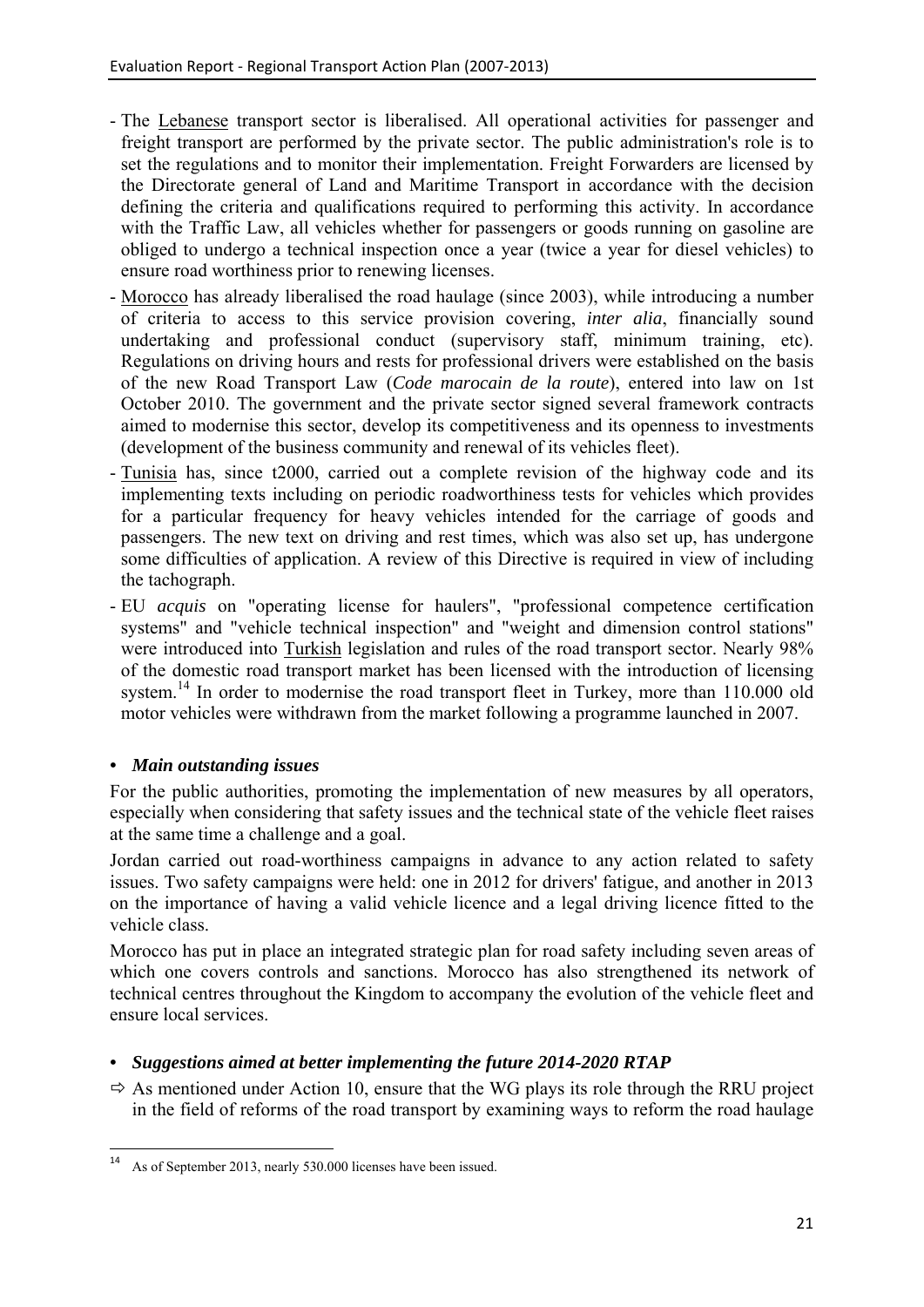and passenger sector in order to increase the professionalism of the drivers (through stringent and regular driver tests), operators (by introducing a licensing system) as well as the technical state of the vehicle fleet (by introducing road worthiness tests, and complementary measures supporting the upgrading of the vehicle fleets).

- $\Rightarrow$  Through the RRU project, ensure technical assistance on tachograph and on transport of dangerous goods.
- $\Rightarrow$  Identify, through the WG, specific indicators, linked to the road transport (road safety) objectives, to be achieved by 2020.

# <span id="page-22-0"></span>*3.2 Railway transport: interoperability and structural reform*

# **Action 12**

Increasing the attractiveness of rail transport in the long-term will necessitate both infrastructure investments and structural reform. In the medium-term, i.e. by 2013, Mediterranean Countries are invited to: elaborate a time and financing plan on those infrastructure investments that concern, inter alia, interoperability, the renovation of rolling stock, electrification and signalling systems.

# *• Outcome*

Partner Countries reported on various initiatives which have been elaborated at the national level and are currently being carried out to plan infrastructure investments:

- Algeria is about to implement an overall development programme to modernise rail, road (routes and motorways), road stations, undergrounds and tramways sectors.
- Israel approved two major multi-year investment programs of about  $\epsilon$ 9 billion, covering *inter alia* renovation of rolling stock and signalling systems and electrification. Structural changes achieved include outsourcing of rolling stock maintenance, design and construction of new lines by other infrastructure companies and establishment of cargo haulage companies in cooperation with the private sector.
- Lebanon conducted a comprehensive study on the revitalization of public and freight transport industry. One of the major projects proposed by the study is the revitalization of the railway system. A priority project was identified to construct the coastal railway section from the Lebanese-Syrian border in the north of Beirut, passing through Tripoli Port and serving Beirut Port. Relevant economic, feasibility and engineering studies are in progress.
- Jordan's National Railway Project pursues a comprehensive set of objectives ranging from the development and increased competitiveness of Aqaba port and creation of new valueadded businesses and industries through more competitive infrastructure and logistical links, to the cost-effectiveness connectivity with the regional railway network and the harmonized Jordan/Arab League and Jordan/Euro-Med regional transport policy. This national railway project was presented to potentially interested lenders.<sup>15</sup> The mini project (Shidya Link) which is part of the north-south corridor of the whole network had received a technical support from EuroMed and the European Investment Bank. This project was secured by the

<sup>15</sup> 15 A "Project Redefinition Report" was presented in May 2012. It analyses the development of a rail link supporting the transport of phosphate from the mine site to the Port of Aqaba. The movement of the marine phosphate terminal will otherwise result in discontinuation of rail transport for this traffic in 2013.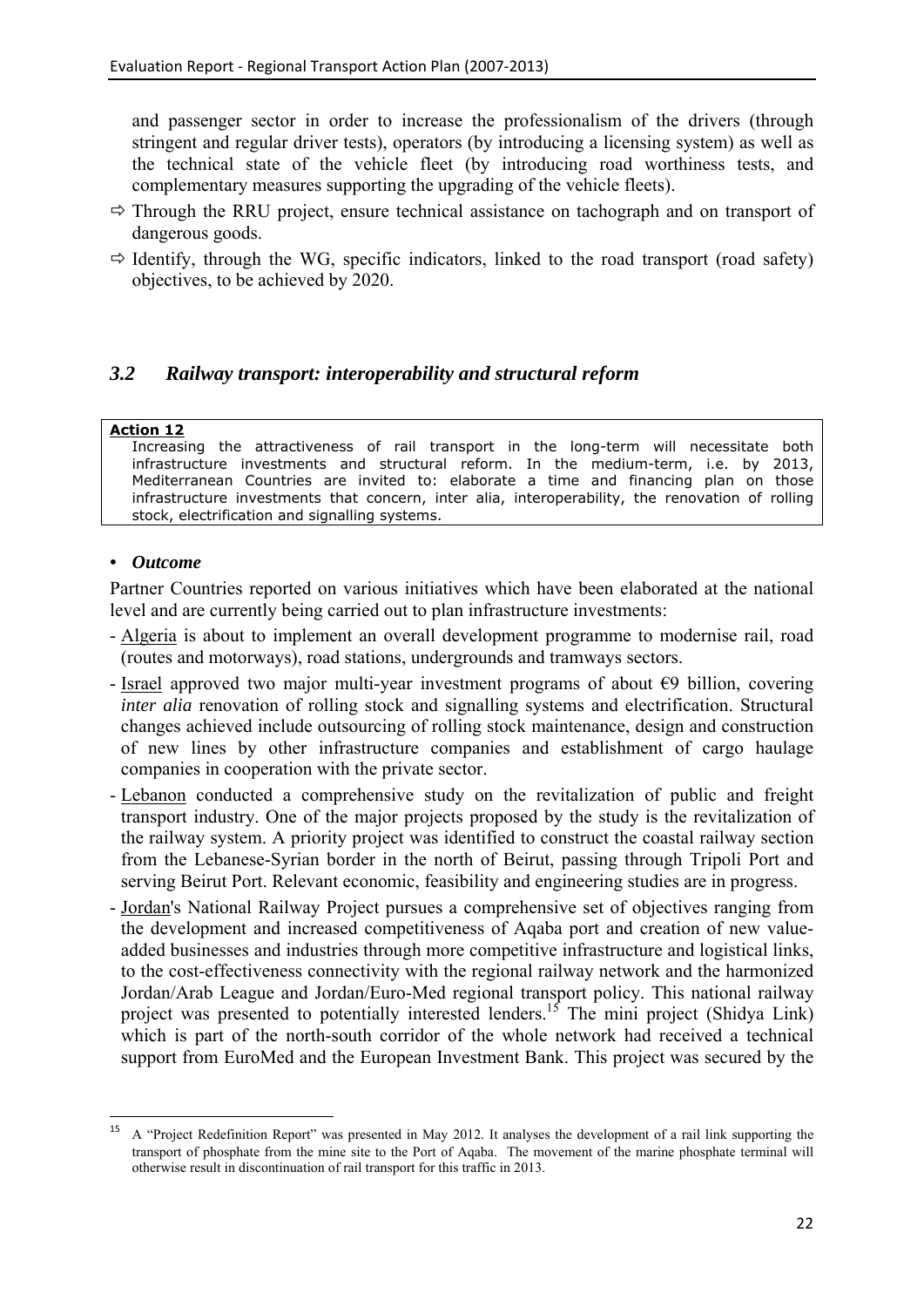Gulf grants and is now in the tendering process. The UfM has recently labeled the northsouth corridor of the JNRP and prepared a road map for the project.

- The railway sector in Morocco is an important element of the transport and mobility policy. To this aim an ambitious railway strategy has been identified. It is structured around the development of 1,500 Km of high-speed networks, 2,743 Km of the classic line, a logistic platform network linked to the railway transport, the regional railway transport, quality and safety of the services. In this prospect, important efforts to develop railways were deployed in Morocco, including investments in the framework of the 2005 – 2009 Development Plan (18.8 billion dirhams) and the 2010-2015 Development Plan ( $\epsilon$  3billion). The latter supports actions such as the Tanger-Kenitra high speed railway lines  $(E \ 1.819 \text{ billion})$  and enhancement and increased capacity of the Casablanca-Kénitra rail line ( $\epsilon$  409 millions) and the electrification of the Fes-Oujda line. Similarly, and with the objective of harmonisation with the European rail signalling systems, Morocco has invested in a draft implementation of the European system of rail traffic monitoring (European Rail Traffic Management System (ERTMS), on a78,4km stretch of track between Ain Sebaa and Rabat Agdal as first phase.
- Palestine's EuroMed Transport Project on 'Road, Rail and Urban Transport' launched early 2012 focuses on railway safety, separation of operations and infrastructure and more specifically on interoperability in the context of further promotion of cross-border rail transport. These issues should be linked to concrete railway developments in the region, notably of cross-border or regional dimension.
- Tunisia's national railway company (*Société Nationale des Chemins de Fer Tunisians, SNCFT*) has already made an institutional reform by separating infrastructure from transport operators who have been grouped together into five business units (two for the suburbs, one for the main lines, one for freight and a unit for transporting phosphate).This system is to be retained in the future given its advantages compared to the classical system (track, equipment, etc.).Furthermore, two on-going studies in 2013 are addressed at infrastructure (high-speed lines to neighbouring countries, adaptation of the phosphate network and rolling stock to run heavier high-performance trains) and equipment (needs in acquisition and rehabilitation of the existing fleet).
- Turkey's Strategic Plan covering years 2010-2014 is structured around an analysis of the present status and an outlook to future developments, including strategic goals and targets and their cost/benefit analysis.

# *• Main outstanding issues*

The significant challenges that are encountered in implementing this action include:

- availability of financing, notably due to the size of the project, and more specifically the inability of some Countries to provide sovereign guarantee to access lower cost financing;
- need for investment on planning, designing and implementing the infrastructures.

# *• Suggestions aimed at better implementing the future 2014-2020 RTAP*

 $\Rightarrow$  Pursue the actions of the future RTAP according to the following indications:

- $\checkmark$  Supporting the discussions with/engagement by lenders;
- $\checkmark$  Reinforcing technical assistance on human resources. This should include support for the implementation of policies in the railway sector to increase safety and efficiency;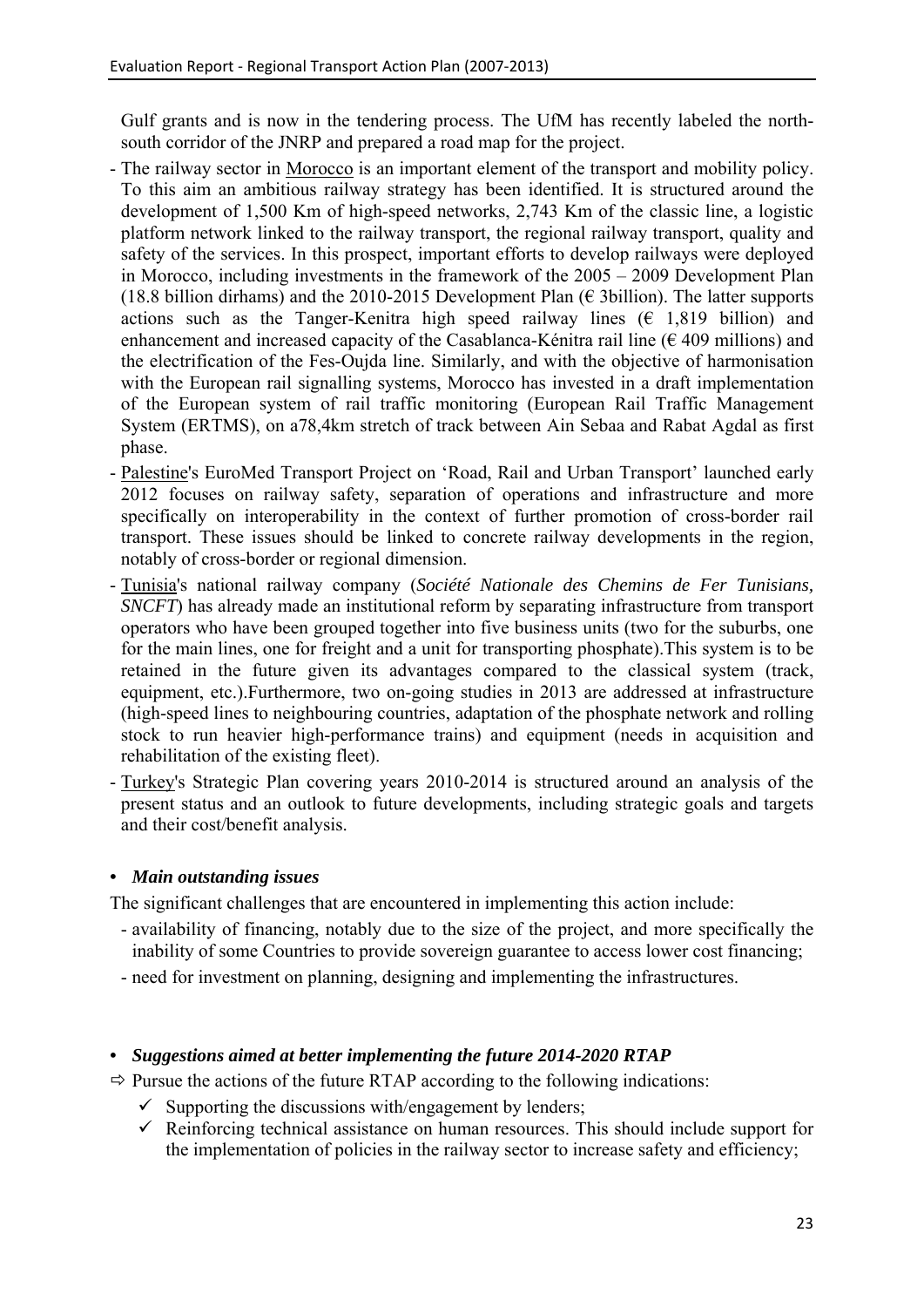- $\checkmark$  Building on increased attractiveness of rail transport in the long-term to support current infrastructure investments and structural reform.
- $\checkmark$  Setting out a calendar and a financing plan for investments in infrastructures, interoperability, new rolling stocks, etc.
- $\checkmark$  Financing issues should be considered in the wider context of infrastructures and investment policies with a view to the implementation of the network (actions 29, 30, 31).

#### **Action 13**

With the view of increasing the attractiveness of rail transport, Mediterranean Countries are invited to elaborate a strategy paper on the future of their national railway sectors with a focus on freight transport. These strategy papers – to be prepared in the short-term to report on ongoing and planned reforms – should be presented and discussed at the new working group to be established by the Euro-Mediterranean Transport Forum on 'infrastructures and regulatory issues'.

Furthermore, Mediterranean Countries are advised to embark on structural railway reform, beginning with effecting an appropriate separation of infrastructure management from operations. This implies that access to rail infrastructure (including licensing railway undertakings, deciding path allocation as well as charges) will be decided independently from any railway undertaking.

### *• Outcome*

A number of initiatives are emerging in the Partner Countries to implement Action 13 of the RTAP:

- In Algeria, the reform on the planning and organisation of land transport (*Land Transport Guidelines and Organisation Law,* 2001) already created the *Agence National d'Etudes et de Suivi des Investissements Ferroviaires* and enshrined the principle of licensing and separation of the infrastructure development from operations.
- The Israeli Ministry of Transport is conducting land transport master-plan in order to formulate the best policy (in terms of infrastructure, regulation and organizational reforms) for freight in general, and for the increase in freight rail use in particular.
- The Jordan Railway Strategy (2008) reached an advanced state of implementation.<sup>16</sup> It proposed the National Railway project, whereby the railway infrastructure would be owned and managed by the Government of Jordan, and railway operations would be left to private operators. The latter would be responsible for investments in rolling stock as well as maintaining the infrastructure.
- Lebanon's Land Transport Policy and its implementation plan have set the strategy for the revitalization of the railway system. The Railway and Public Bus Transport Authority (RPTA), which is under the tutelage of the Ministry of Public Works and Transport, is considered as the regulator to the railway sector responsible for the infrastructure and for the overview of operation activities performed by the private sector.
- In Morocco, l'*Office National de Chemin de Fer (ONCF)* elaborated a "Strategic Plan towards 2035". Several actions are announced by this plan, including high speed railway lines (1.500 km of Atlantic axis from Tangier towards Agadir, as continuation of high speed

 ${\bf 16}$ 16 In particular, the Land Transport Regulatory Commission (LTRC) has been established through Law No. 4/2011 as the national regulator of the land transportation. The Jordan Railway Corporation (JRC), was established by virtue of it Temporary Law No. 40/2010 as an official public entity linked to the Minister with legal personality, financial and administrative autonomy.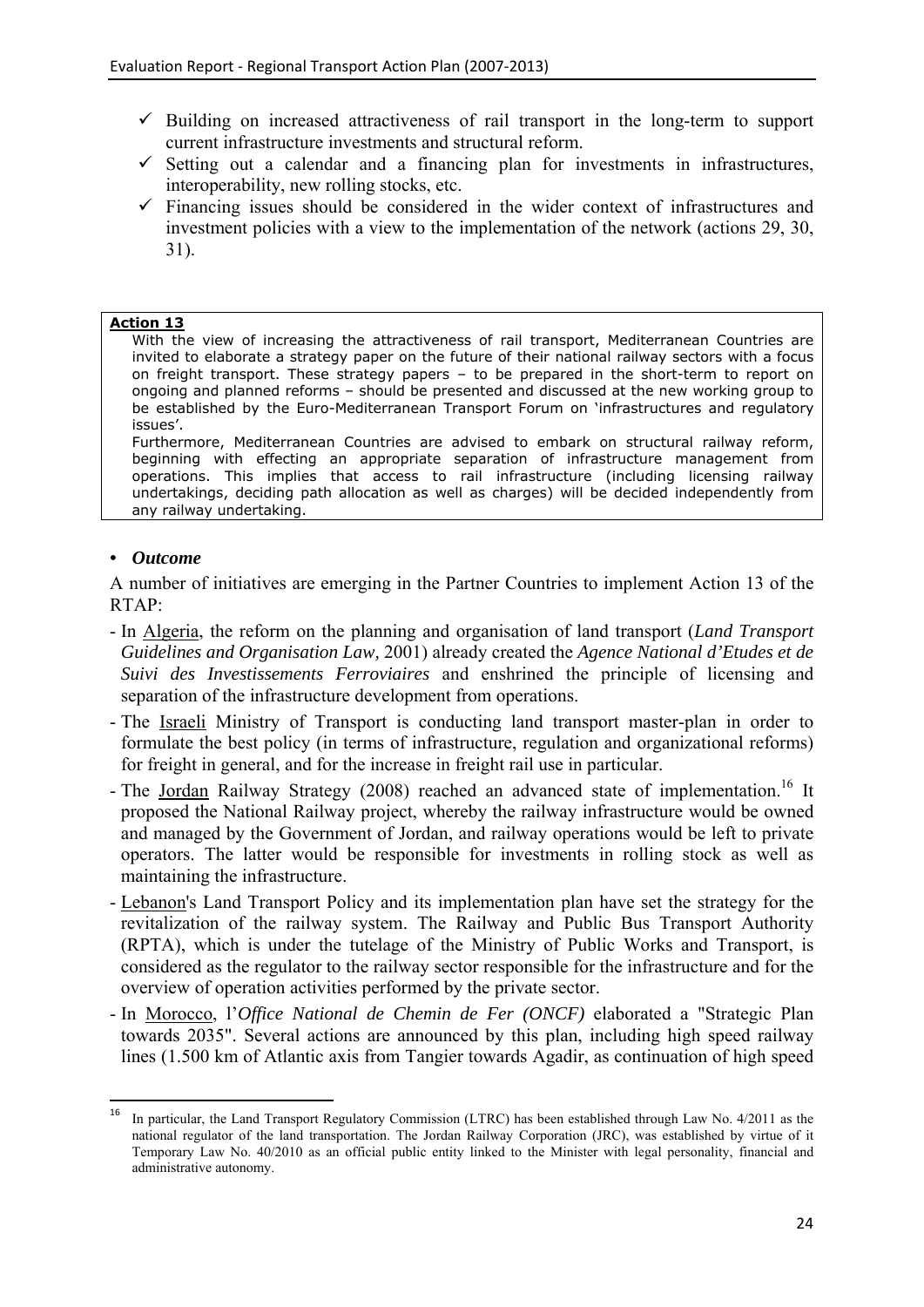connection from South-Europe, and Maghreb axis from Casablanca towards Alger, Tunis and Tripoli), development of a railway network (2.743 km), logistic platforms linked to the railway network, multimodal transport, etc. The envisaged public investments amount to  $\epsilon$  3 billion (2010-2015), focussing on the extension of the Tangier-Casablanca high-speed railway line. The setting up of the national railway company (*Société Marocaine des Chemins de Fer - SMCF)* aimed at separating the infrastructure management from the exploitation of railway transport services. Furthermore, a programme for a regional rail transport network is being finalised to complement efforts in urban transport, notably following the opening tramways in Rabat and Casablanca.

- Palestine recalled that the Council of Transport Ministers of the 22 Arab Countries are planning to elaborate a strategy paper on the future of their national railway networks and the prospects of linking them together with a view of increasing the attractiveness of rail transport. This plan is expected to be prepared in the short-term and will be presented and discussed at the Arab League Land Transport Committee.
- In Tunisia, by law enacted in 1998, the operation and the railway infrastructure were separated. The SNCFT (*Société Nationale des Chemins de Fer Tunisians*) is no longer the owner of the infrastructures, but operates through a concession with the State. Alongside the SNCFT, other operators can use the railway network.
- Turkey's Ministry of Transport is preparing a "Transport Master Plan Strategy" and "Transport and Communication Strategy of– Target 2023" in order to establish a transport infrastructure corresponding to the expectations of national economy and civil society and to ensure a balance between transport modes. This include an increased share of the railways in freight transport would be 15% by 2023. The legislative and institutional framework of the Turkish rail sector is being devised in accordance with the EU *acquis*. Turkey also recalled that the *"Reform of Turkish Railways"* project, financed by EU IPA-I, is being implemented aimed at establishing framework conditions for restructuring and reforming the rail sector in line with competition requirements.

# *• Main outstanding issues*

The main difficulty encountered in the development of a comprehensive strategy paper on the future of their national railway sectors is linked to the availability of funding.

Moreover, at this stage it is noted that the separation between infrastructure management and operations is not effectively implemented in all the countries. In this context, the potential of PPP remains so far untapped across the region.

- *Suggestions aimed at better implementing the future 2014-2020 RTAP*
- $\Rightarrow$  Enhance technical assistance for the elaboration of strategic plans.
- $\Rightarrow$  Support and establish consultation/collaboration notably in the framework of the ESCWA in order to maximize the value of investments in the sector.
- $\Rightarrow$  Exploit the exchange of experiences between the Southern Mediterranean countries and the EU Member States for the development and modernisation of the railway sector, notably on licences.
- $\Rightarrow$  Increase substantially the rail share in the freight haulage market by improving the infrastructure, opening bottlenecks, performing industrial reforms and increasing participation of the private sector in the rail industry.
- $\Rightarrow$  Complement the land transport actions with the urban transport aspect.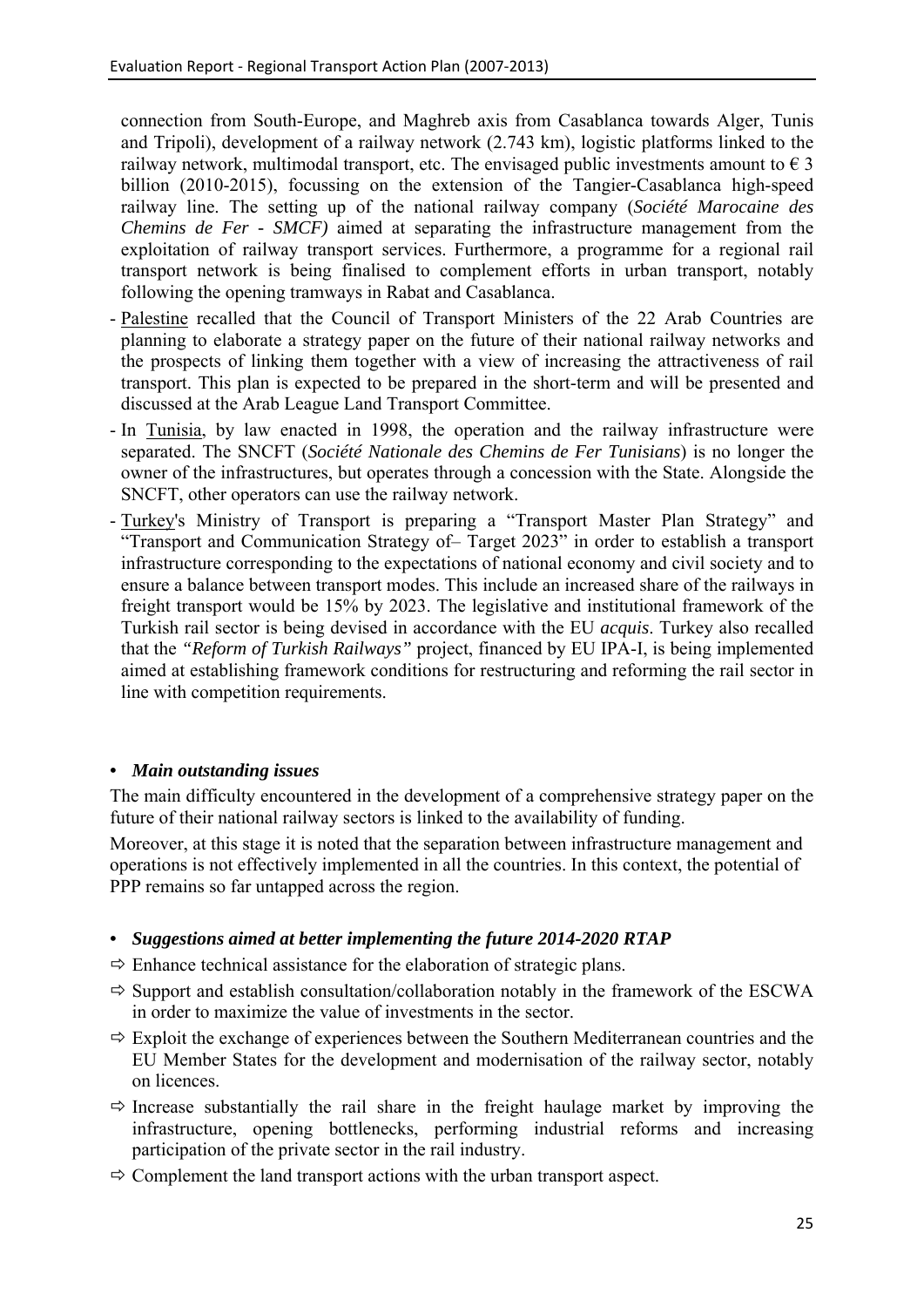# <span id="page-26-0"></span>**IV. CIVIL AVIATION** *(ACTIONS 14 À 16)*

# <span id="page-26-1"></span>*4.1 Opening-up the aviation market*

#### **Action 14**

Mediterranean Countries are encouraged to assess the scope of reform of national aviation legislation in order to facilitate the opening up of their air transport markets to competition, including, as the case may be, to allow competition for public flag carriers. This is especially important if considering participation in the European Common Aviation Area (ECAA). Technical support in this respect will be provided by the EuroMed Aviation Project which is currently working on producing a road map for the establishment of a Euro-Mediterranean Common Aviation Area (EMCAA). This will be finalized in 2010.

# *• Outcome*

Euro-Mediterranean aviation agreements were signed with Morocco (12 December 2006), Jordan (15 December 2010) and with Israel (10 June 2013). The negotiations are on-going with Lebanon since 2009 and started with Tunisia on 27 June 2013.

In its Communication of September 2012, the European Commission set out the important objective to finalise on-going negotiations with interested neighbouring countries by 2015, with a view to achieve a Common Aviation Area.<sup>17</sup>

Such a Common Aviation Area is based on:

- 1/ negotiation of bilateral comprehensive agreements between the EU and interested Mediterranean Countries, which connects the opening up of the market access to regulatory convergence towards the aviation EU *acquis*;
- 2/ once a critical number of agreements is concluded, reaching a multilateral agreement between the EU and Mediterranean Countries.

The road map for the establishment of a Euro-Mediterranean Common Aviation Area (EMCAA) was finalised in 2009 and endorsed by the DGCAs during the  $3<sup>rd</sup>$  Aviation Group Meeting on November 2009. It encompasses 60 high level objectives with defined steps to be taken in relation to access market, aviation safety and security, environment and air traffic management. Those high level objectives have been integrated into national work plans to be regularly updated by each Mediterranean Country.

- Algeria is well advanced in its regulatory convergence with the EU; its code of civil aviation has been updated to give a legal basis to the "right of passengers".
- The agreement signed on 10 June 2013 between the EU and its Member States, on the one part and the government of the State of Israel, of the other part endorses the progressive opening of the air transport market between Israel and the Member States on the basis of a regulatory convergence towards the EU acquis.
- Jordan has equally almost completed its implementation of the EU *acquis* required by Annex III of the Air Transport Agreement. As regards consumer protection, two projects are on-going: a project on consumer protection and a project on passengers with reduced mobility. The Council of the CARC will approve these rules as soon as the civil aviation act has been amended by an Article on different levels of compensation. Jordan benefited from several specific assistance projects between 2010 and 2012. It has benefited since August 2013 of a twinning covering all areas of the aviation *acquis*.
- Lebanon has adopted the open sky strategy. A law transformed the Directorate General of Civil Aviation (DGCA), a public administration, into the Civilian Aviation Authority

<sup>17</sup> See Conclusions of the Council of Transport Ministers of the EU on EU external aviation policy, adopted on  $20<sup>th</sup>$ December 2012, which support the relevant Commission Communication of September 2012.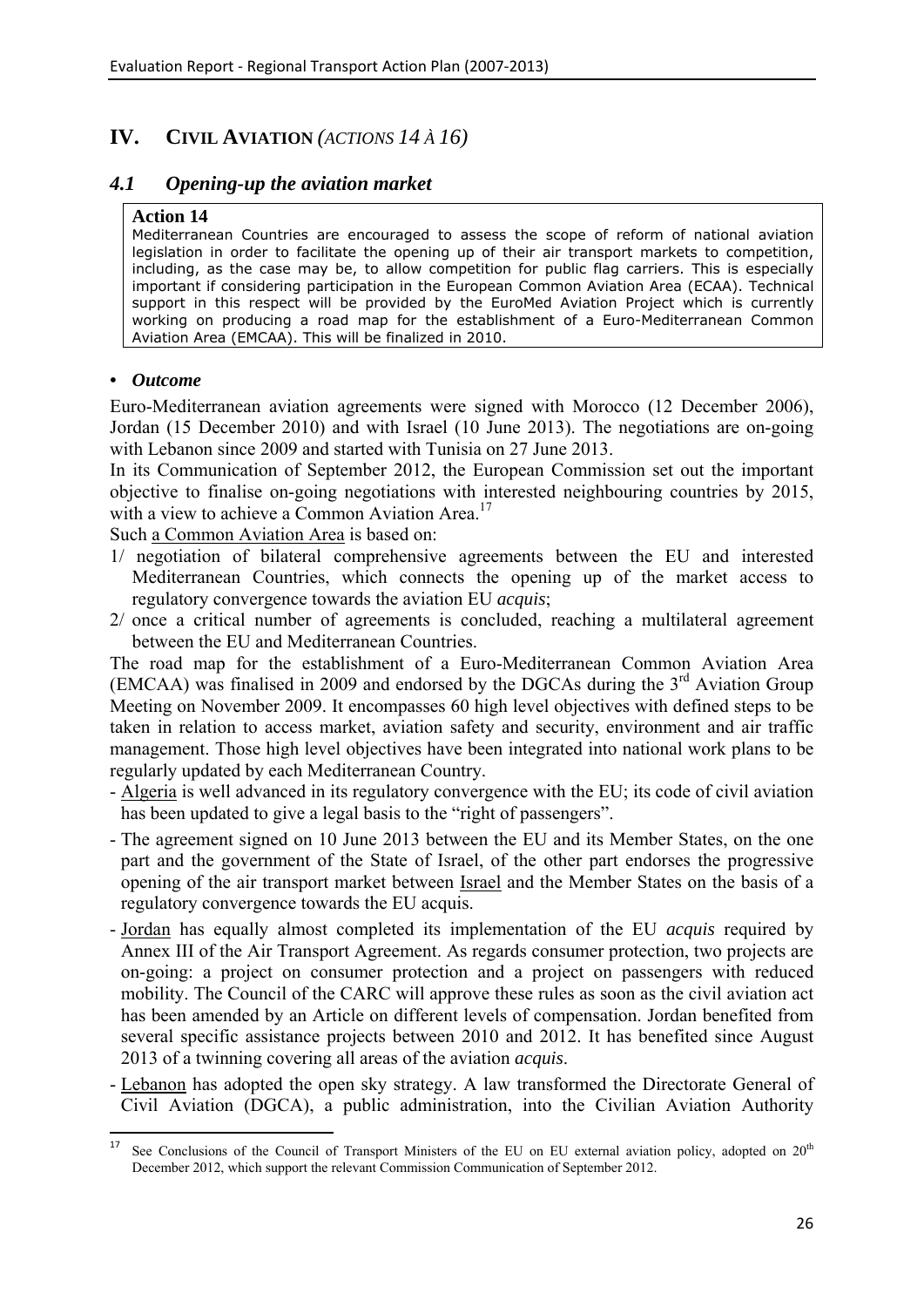(CAA), an autonomous authority. However, the full implementation of this law requires specific execution decrees, which have not yet been finalised. Once the CAA assumes its responsibilities, it will embark on the preparation of legislations and rules allowing for more efficient and effective implementation of the open sky strategy. Technical assistance was also provided to the DGCA to support the preparation of a road map to open-up competition.

- Morocco is well advanced in its regulatory convergence with the EU, its draft civil aviation code is currently being examined with a view to its adoption. It must in particular provide the necessary legal basis for the development of a Regulation on rights of passengers. Morocco has benefited since December 2012 from a twinning scheme covering all areas of the aviation *acquis* (market access, aviation safety, aviation security, environmental protection and air traffic management).
- Tunisia has established a medium-term action plan (2010-2015) with a view to achieving the objectives identified in the Roadmap. Its scope covers market access, safety, security, the protection of the environment and air traffic management. This action plan sets out the steps to be taken, at national level, in the major fields of civil aviation mentioned above, and identifies the crucial organisations responsible as well as the main modalities of implementation. In the framework of the implementation of this action plan, technical assistance missions have been carried out in Tunisia since 2009 relating to the airport handling market, changes in the rules on the protection of passenger rights, environmental management, management of exposure to noise and noise abatement, and the Community emissions trading scheme (ETS). Tunisia has launched a comprehensive reform of the air transport sector: aiming to (i) update its regulatory framework with a view to its adaptation to international standards and practice; (ii) reorganise services related to civil aviation; (iii) promote private participation in the development of the sector.

# *• Main outstanding issues*

- The willingness to open up of the Mediterranean countries varied greatly from one country to another because of some reluctance of the public authorities to carry out the necessary reforms.
- As regards regulatory convergence, again there are many differences which are linked to the level of political commitment and also to administrative and human resources constraints.

# *• Suggestions aimed at better implementing the future RTAP 2014-2020*

- $\Rightarrow$  Achieve within the Euro-Mediterranean framework a level of increased convergence sufficiently homogeneous under the bilateral air transport agreements concluded with the Mediterranean countries, so that these agreements could move towards a multilateral aviation agreement providing further benefits.
- $\Rightarrow$  More specifically, ensure implementation in partner countries of a regulatory framework to promote fair competition between air carriers and independent regulatory mechanisms. Furthermore, a mechanism to protect all passengers including passengers with disabilities or reduced mobility travelling by air should be provided in all the countries in the region. It would also be desirable to achieve harmonised rules for licensing airlines regarding ownership, effective control, financial capacity and requirements for liability insurance.
- $\Rightarrow$  Further TA and South-South cooperation in order to progress through the various steps towards EACEM. Raise awareness at the political level on the benefits of openness and convergence.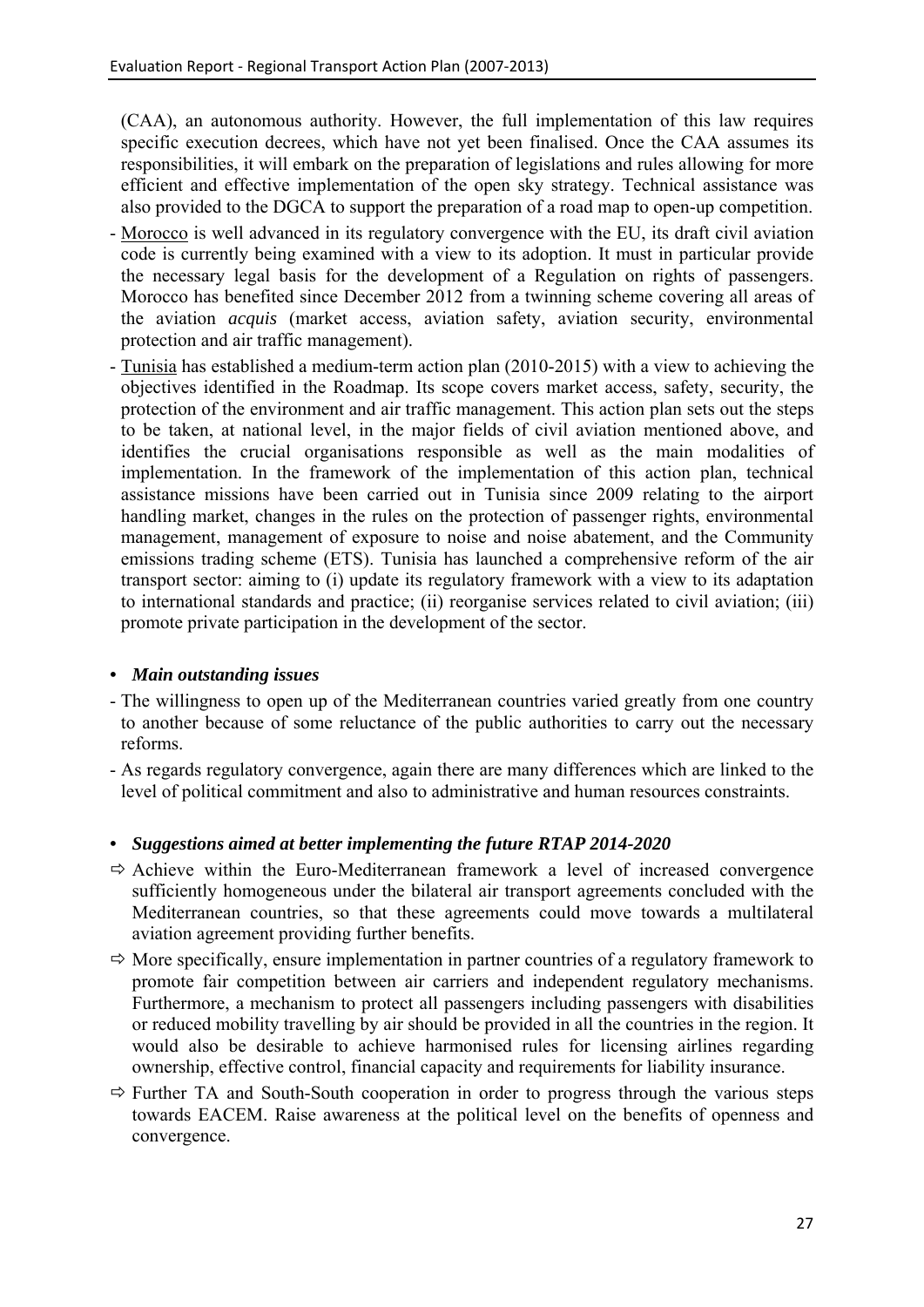### <span id="page-28-0"></span>*4.2 Making air transport safer and secure*

#### **Action 15**

The sustainability of the air transport sector in the region requires that Mediterranean Countries introduce the same rules in their transport legislation as those included in the international and European regulations governing civil aviation (i.e. regulations of EC/EASA and JAA). For this purpose the European Aviation Safety Authority (EASA) is called upon to specify and elaborate concrete cooperation areas with the Mediterranean Countries by 2009.

#### **Action 16**

Mediterranean Countries are invited to introduce cross-border regional arrangements with regard to aviation accident and incident investigation and reinforce their safety oversight capacity. Regarding aviation security, Mediterranean Countries are called upon to align security regulatory functions and security oversight mechanisms with the ECAA acquis and to reinforce the security oversight capacity of the competent authorities. The working group 'air transport' of the Euro-Mediterranean Transport Forum should coordinate the exchange of information.

#### *• Outcome*

Cooperation projects in term of safety have been implemented through EuroMed Aviation projects I (2007- 2011) and II (2012-2014).

A specific project called the Mediterranean Aviation safety cell (MASC) has been put in place since September 2011 within EASA for three years. It aims at assisting the Mediterranean Partner Countries, which signed an aviation agreement with the EU or are in negotiation with the EU in harmonising their national legal and regulatory systems with the EU aviation safety rules. The involved countries are Israel, Jordan, Lebanon, Morocco and Tunisia.

- Algeria benefits from a twinning project of two years specifically dedicated to elaborate and implement National Plan on Safety and Security Management System (April 2013-April 2015).
- Lebanon is a member of the MASC project. Experts are working closely with the safety department of the DGCA, supported by the technical assistance to the DGCA, in order to revisit the safety plan pertaining to safety rules (air worthiness, flight operation and licensing) and enhance it, where required, to be in full compliance with the European standards. A national security plan was also prepared and submitted to the concerned authorities for endorsement.
- Morocco also signed on 21 March 2011 a working arrangement with EASA which establishes the roadmap towards the full participation of Morocco in the *Safety Assessment of Foreign Aircraft* programme (SAFA). Shortly Morocco should be fully integrated in the SAFA Programme. An assessment mission was conducted by EASA in 2012. Morocco will therefore become the first non-European state to participate to such a programme.
- The initial EASA evaluation mission in Jordan under the MASC project took place in 2012.The mission concluded that Jordan has implemented most of the acquis in safety with the exception of the conversion of its aircraft maintenance licences to European standards. Specific assistance in this area has been defined.
- In addition to participation in the MASC project Tunisia has developed a Roadmap (2012- 2015) to define the measures to be taken at national and regional levels in order to create a Euro-Mediterranean Common Aviation Area (EACEM), including in the field of security, and for a progressive implementation of the measures and actions to be undertaken (2012- 2015).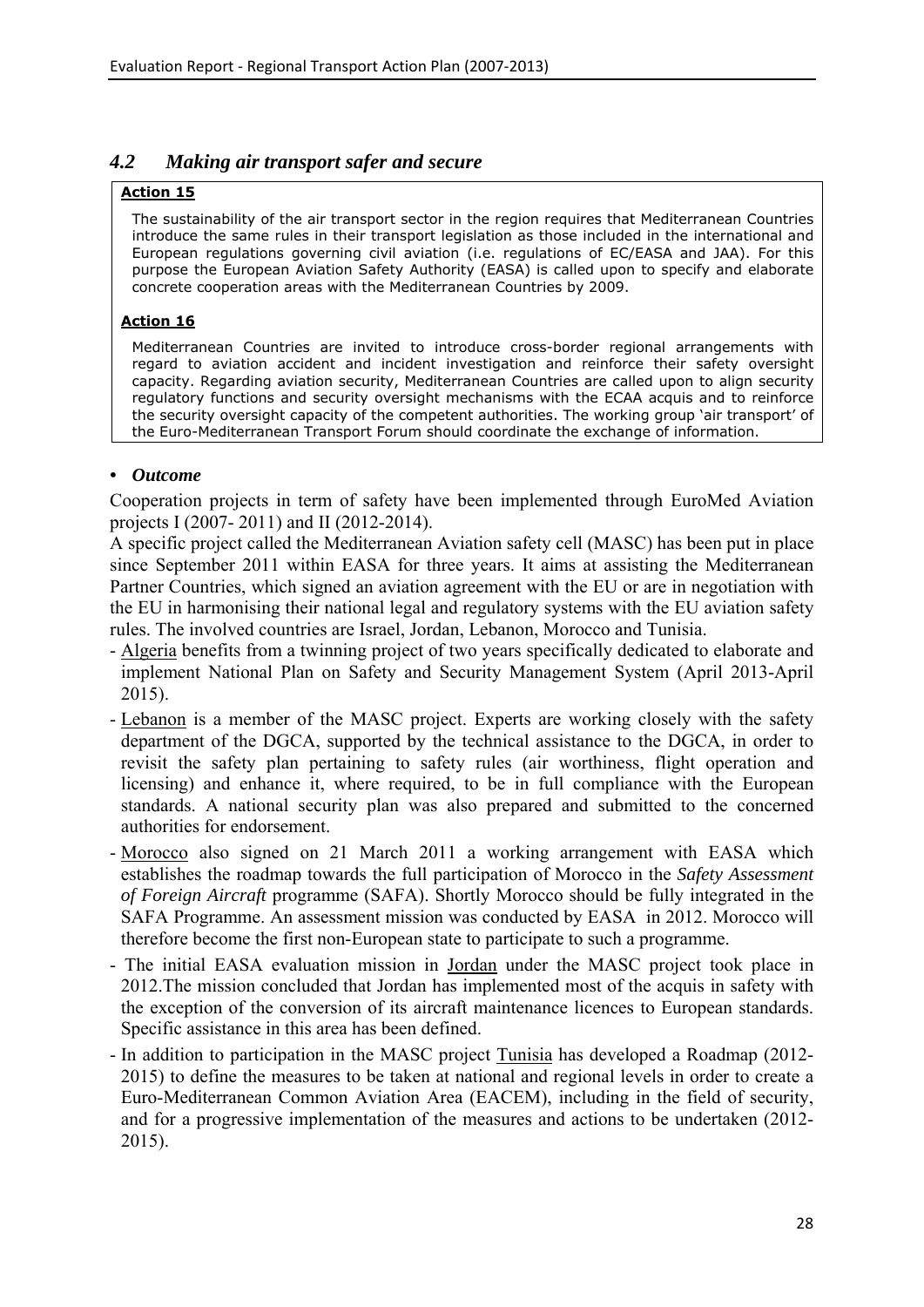As for the aviation accident and incident investigation (action 16), most Mediterranean Countries asked for bilateral actions.

All Mediterranean countries benefits from the EuroMed aviation project, which deals with aviation security.

### *• Main outstanding issues*

The implementation of regulatory convergence in safety requires significant financial and technical resources. However the sustainability of aviation in the region demands that the Mediterranean partners adapt their legislation on air transport with regard to international and European rules governing civil aviation.

- $\Rightarrow$  The MASC managed by EASA could be enlarged to encompass other Mediterranean countries within the extension of the Euro-Mediterranean Common Aviation Area.
- $\Rightarrow$  Analyse, on a case-by-case basis, the participation of Mediterranean countries to certain European aviation projects such as the SOFIA, the SAFA programme or SESAR.<sup>18</sup>
- $\Rightarrow$  Provide for a specific action on air traffic management, which has not been the subject of a specific measure within the RTAP 2007-2013.
- $\Rightarrow$  Provide for specific actions also in the framework of existing regional initiatives (AEFMP, BlueMed), providing further support to convergence incorporated into projects EuroMed Aviation I and  $II<sup>19</sup>$

<sup>18</sup> <sup>18</sup> MASC: Mediterranean cell aviation safety.Sofia:Safe automatic flight back and landing of aircraft; SAFA:Safety assessment of foreign

aircraft; SESAR:Single European Sky air traffic management research.<br>19 Common plan AEFMP with Algeria, Spain, France, Morocco and Portugal shall aim at harmonisation of five air navigation systems of their Member States. "Blu[eMed" project:](http://www.bluemed.aero/nodo.php?id=203) http://www.bluemed.aero/nodo.php?id=203.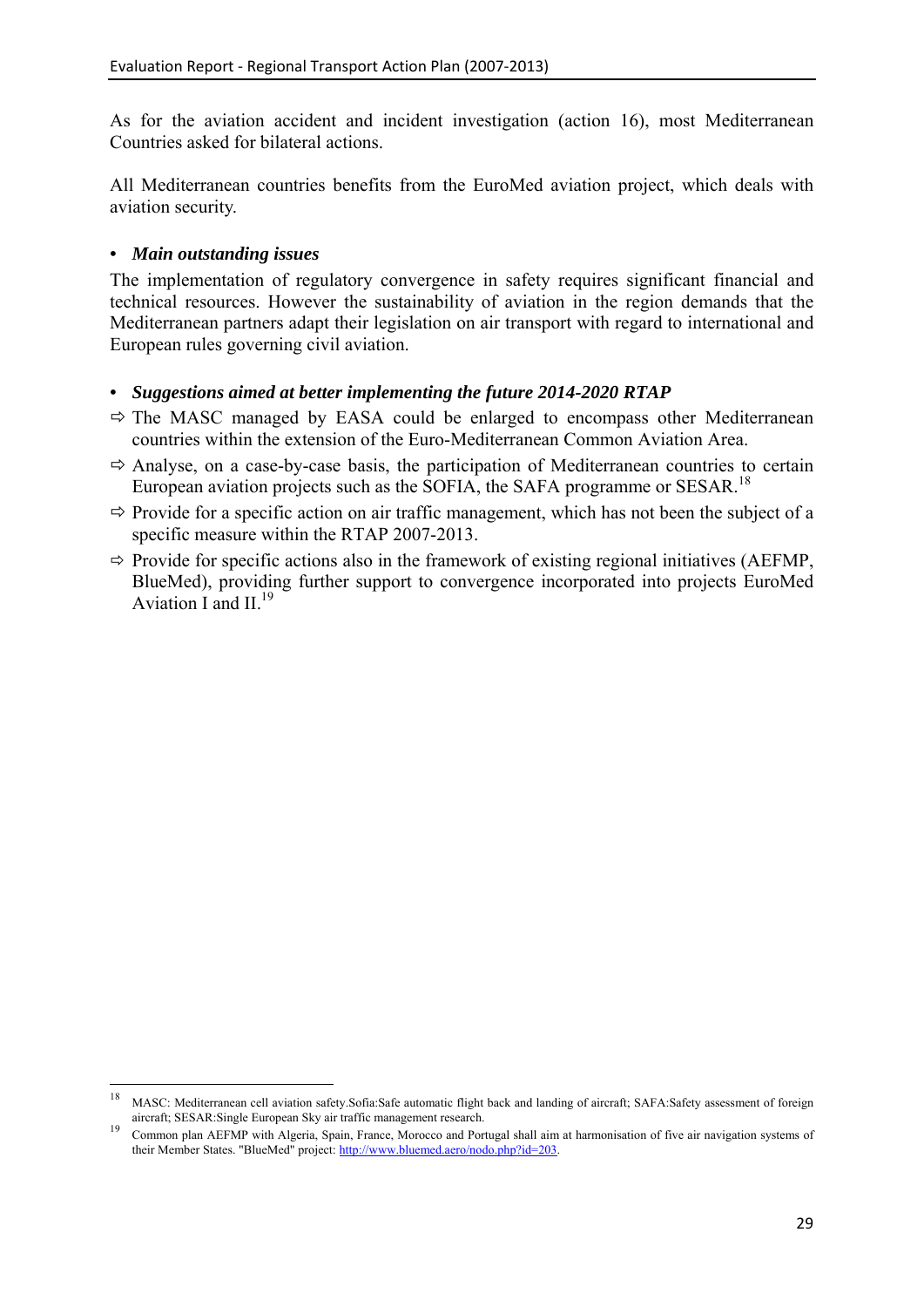# <span id="page-30-0"></span>**V. INFRASTRUCTURE POLICY: NETWORK, PRIORITY PROJECTS, CONNECTION WITH THE TEN-T** *(ACTIONS 17 À 31)*

# <span id="page-30-1"></span>*5.1 Integrated multimodal services*

#### **Action 17**

The development of logistic platforms in the Mediterranean Countries is a high priority. European Commission support will be provided through facilitation activities like TAIEX workshops or twining projects. The EIB study on the subject (to be completed in mid-2007) is a very important exercise which will provide a good basis for the development of logistic platforms in the future.

#### *• Outcome*

Following its 2009 study, the EIB has prepared the LOGISMED, project aimed at defining a network of logistic platforms in the Mediterranean, based on international standards for both infrastructure and quality in logistics services with qualified personnel. This project is divided into two sub-projects: One to promote the creation of logistic platforms in the Mediterranean partner countries ('LOGISMED hard');The other, to raise skill levels as well as the training of a network between them ('LOGISMED soft).The training element of this latter project, known as LOGISMED TA was approved by the UfM in 2011.

Logistic platforms are a key element for the modernisation and improvement of the competitiveness of and the logistics of goods transport between ports on both shores of the Mediterranean with a view to establishing the trans-Mediterranean network, but also its connection with the TEN-T (trans-European transport network).

- In the exercise of an infrastructure policy developed by the EuroMed cooperation structure and dialogue, logistic platforms have been identified by Syria (Homs), Jordan (either Amman or Mafraq), $^{20}$  Egypt, Tunisia (Djebel west) and Morocco (Casablanca) as priority projects which could feature the future Trans-Mediterranean Transport Network).
- For the effective implementation of a multimodal transport policy, Egypt intends to facilitate the use of various other transport modes through improving and upgrading land, river and railways transport systems. A study on Egypt needs in terms of logistic platforms and on the potential for creation of a network of platforms in the region (Medlog) was conducted through the European Investment Bank (concluded in 2012). The creation of a Medlog network aims to tighten the links between the Mediterranean countries and Europe, thus promoting Egypt as a trading area. Currently the concession agreement is being drafted as regards the Design/Build/Finance/Operate (DBFO) for the  $6<sup>th</sup>$  of October City proposed logistic centre. Moreover, infrastructure had been developed in the majority of ports and the rest of the ports are currently undergoing improvements and developments.
- Under the MEDAMOS II project, comprehensive studies for the establishment of a dry port in Lebanon were launched. This dry port will be also acting as a logistic platform for facilitating multi-modal transport between Lebanon and the region.
- An on-going study on the creation of a logistics platform in Jebel West was carried out in Tunisia. Other studies outside the RTAP were also carried out. The strategic study carried out on the development of services and logistical infrastructure (2007); The study carried out on the establishment of a network of logistic platforms (Ministry of Infrastructure); And the study on transport logistics chains (Ministry of Commerce).

 $20$ 20 Awaiting for the final recommendation of the prefeasibility study of Dry Ports / Logistic Centres aiming to identify the best location.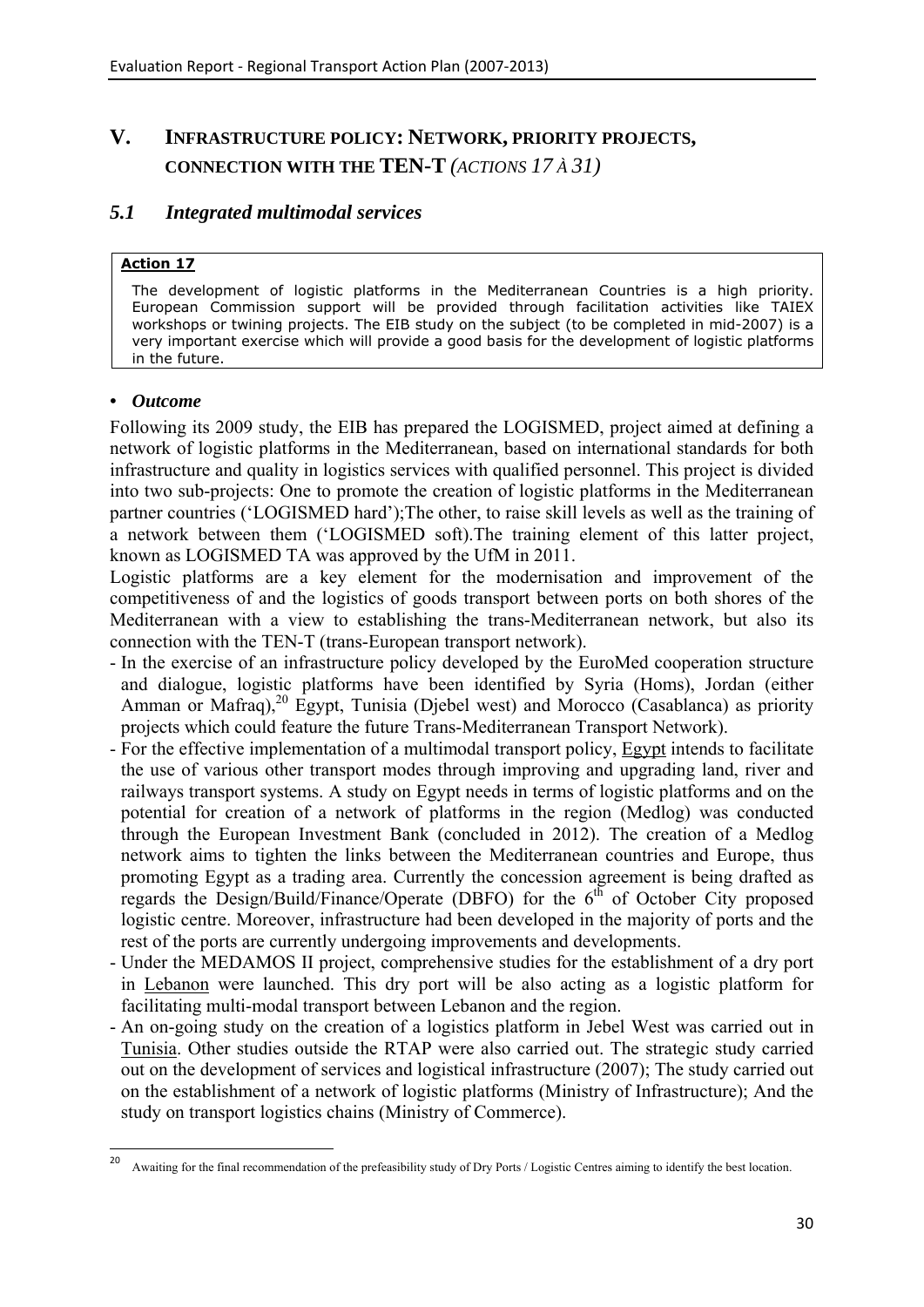- In this connection, it should be pointed out that Morocco has developed a new strategy for the development of its logistics competitiveness that is built around five axes (National Plan of logistic platforms, optimisation of the flow of goods, upgrading and raising the level of professionalism and operators, training, and governance of the sector).Development of a network of logistic platforms is a major component, it provides for the construction of 3 300 ha of logistics areas in 2030, and 2080 in the mid-term.
- The Turkish Ministry of Transport attaches utmost importance to promote combined and multimodal transport in Turkey. The "Transport Master Plan" includes the development of Intermodal transport services in Turkey and thus provides a balance for the utilization of different transport modes. Moreover, as combined and multimodal transport sectors have been growing in Turkey quickly, a legal and an administrative basis to regulate the interfaces between modes are needed to share responsibilities among different stakeholders and authorities.<sup>21</sup> These initiatives are beneficial not only to Turkey, but also to the intermodal of the region.

The new '*Directorate-General for Hazardous Materials Transport and Combined Transport*' will regulate that combined transport operations performed in Turkey be feasible, economic, environmental friendly and efficient, in the framework of fair competitiveness, sustainability and open market rules. It will also regulate and manage the civil liabilities of operators and transporters in the combined transport sector.

- Work under the MEDAMOS project to define the Mediterranean Motorways of the Sea, as a maritime component, of TMN-T also cover the connection of their hinterlands for ports and intermodal connections, for which the logistic platforms and specially the dry ports play a very important role.

# *• Main outstanding issues*

**.** 

As clearly stated by action 17, it would make sense to implement twinning covenants between logistic platforms in partner countries and those in some EU countries and exchange experience, tools and assistance, towards a regulatory convergence towards the Community *acquis* in the field of logistics and the development of logistical competitiveness observatory. This proposal would certainly contribute to improving the implementation of this action.

- $\Rightarrow$  Coordinate and refocus all the implementation of actions on the platforms, including the LOGISMED project on the same infrastructure strategy, aiming at the establishment of Euro-Mediterranean TMN-T in line with national policies for the development of transport networks.
- $\Rightarrow$  Provide support for defining the priorities for the development of logistics, notably the regulatory framework, training, the organisation of trade and the improvement of infrastructures (logistics areas, rails, roads and ports).

<sup>21</sup> A study conducted by the OECD/ECMT provides a very useful regulatory framework roadmap for necessary actions with a view to developing and building intermodal facilities and interfaces. The 2009 EU Twinning Project also pursued the overall objective of "strengthening intermodal transport in Turkey".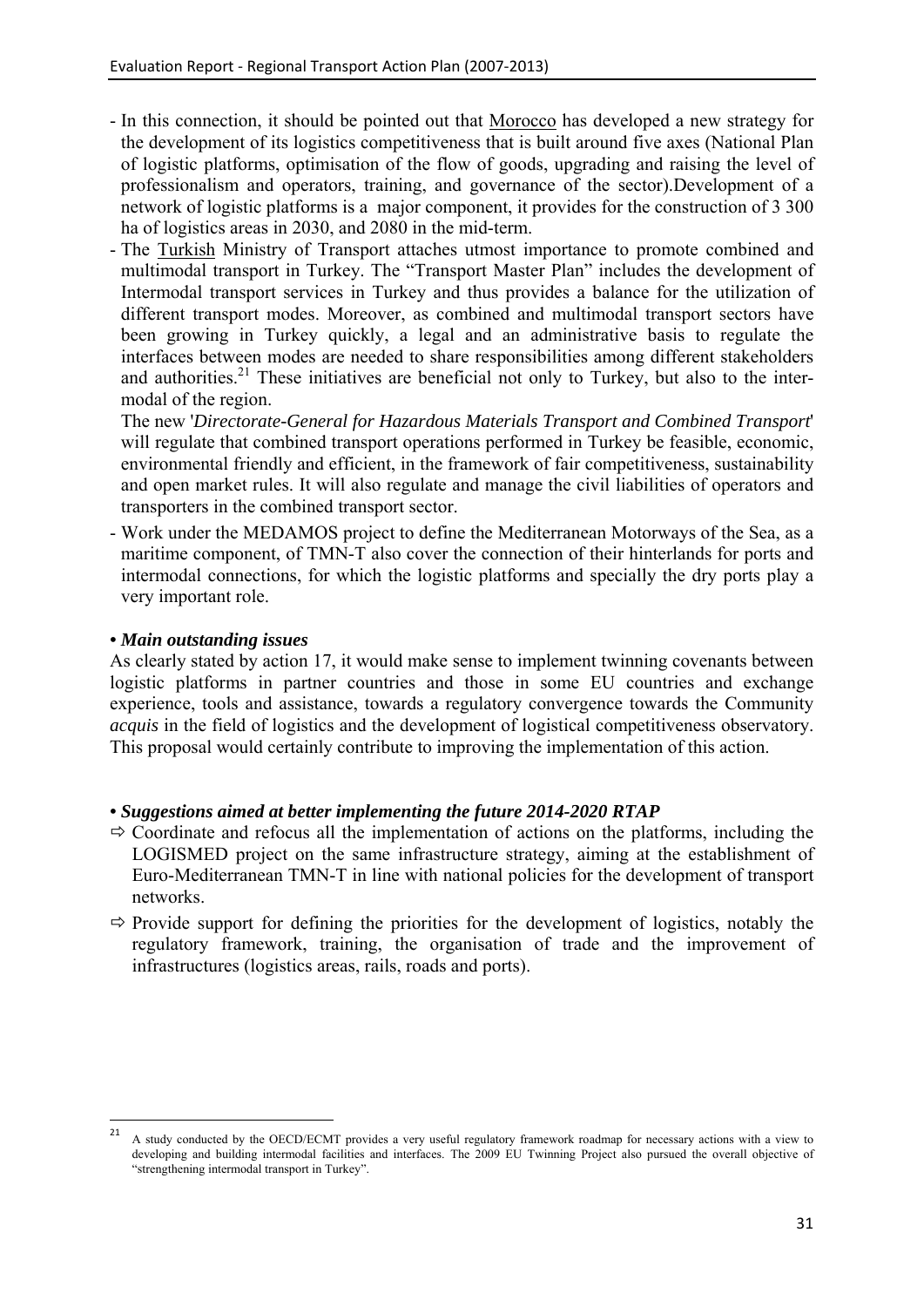# <span id="page-32-0"></span>*5.2 Role of infrastructure investment and development*

#### **Action 18**

In the framework of the EuroMed Forum, Euro-Mediterranean countries will set up a network of transport experts to collaborate on regularly assembling and analysing transport data, maintaining a common database of demand, GIS network data and common forecasting scenarios for the Mediterranean. Such a network already exists in the framework of CETMO for the western Mediterranean. This should be expanded in the course of 2007 and 2008 to include representatives from eastern Mediterranean Countries. *Assuming the successful and timely implementation of a permanent secretariat to support the activities of the Euro-Mediterranean transport forum (see action 34), the two actions should be linked.*

### *• Outcome*

This network has taken the form of a group of experts known as "Action 18 of the RTAP' under the auspices of the working group on infrastructure and regulatory issues". This group covers the Eastern and Western Mediterranean. With the technical support and experience of CETMO for the Western Mediterranean, this group composed of national experts appointed by the partner countries through the EuroMed coordinators, and experts of TRACECA ESCWA, SAFEMED and MEDSTAT, met six times in November 2009 to June 2012.

This group has enabled the directing of technical work to develop a database and methodologies such as geographical information system, forecasting models and definition of scenarios for the future. All these tools must be able to analyse the functioning of the Mediterranean transport system and its evolution. Thus, a database concerning the Mediterranean transport system has been developed and modelling tools for forecasting transport flows to different horizons (2020 and 2030)" was created.

- Linked to this process, Turkey's Ministry of Transport, Maritime Affairs and Communications is carrying out an EU-funded project named *"Technical Assistance to the Introduction of a Transport Information Management System in Turkey"*, which would mainly focus on TEN-T network in Turkey. This project will contribute to the establishment of a Transport Coordination Unit in the Ministry and a Transport Information Management System. The project will increase the capacity of the Ministry in collecting, processing and analysing data regarding all transport modes in Turkey and also for providing the most proper data for the TEN-T related studies in the future.

# *• Main outstanding issues*

Data collection is an important part of the database that is planned to be improved in the next years. As the quality of the data directly affects the information system which is planned to be established, improvement of the databases of each country is necessary.

The group of experts "Action 18" has carried out technical work to identify and prepare the tools and instruments which will help to describe how the transport system works of in the Mediterranean region. However, technical assistance is being sought in order to improve the quantity and quality of existing data relating to the model developed under action 18 for its validation.

# *• Suggestions aimed at better implementing the future 2014-2020 RTAP*

 $\Rightarrow$  Promote a project of development by satellite in the transport sector (e.g. GNSS) in the countries of the Southern Mediterranean in order to contribute to the homogenous collection and processing of data on the sector.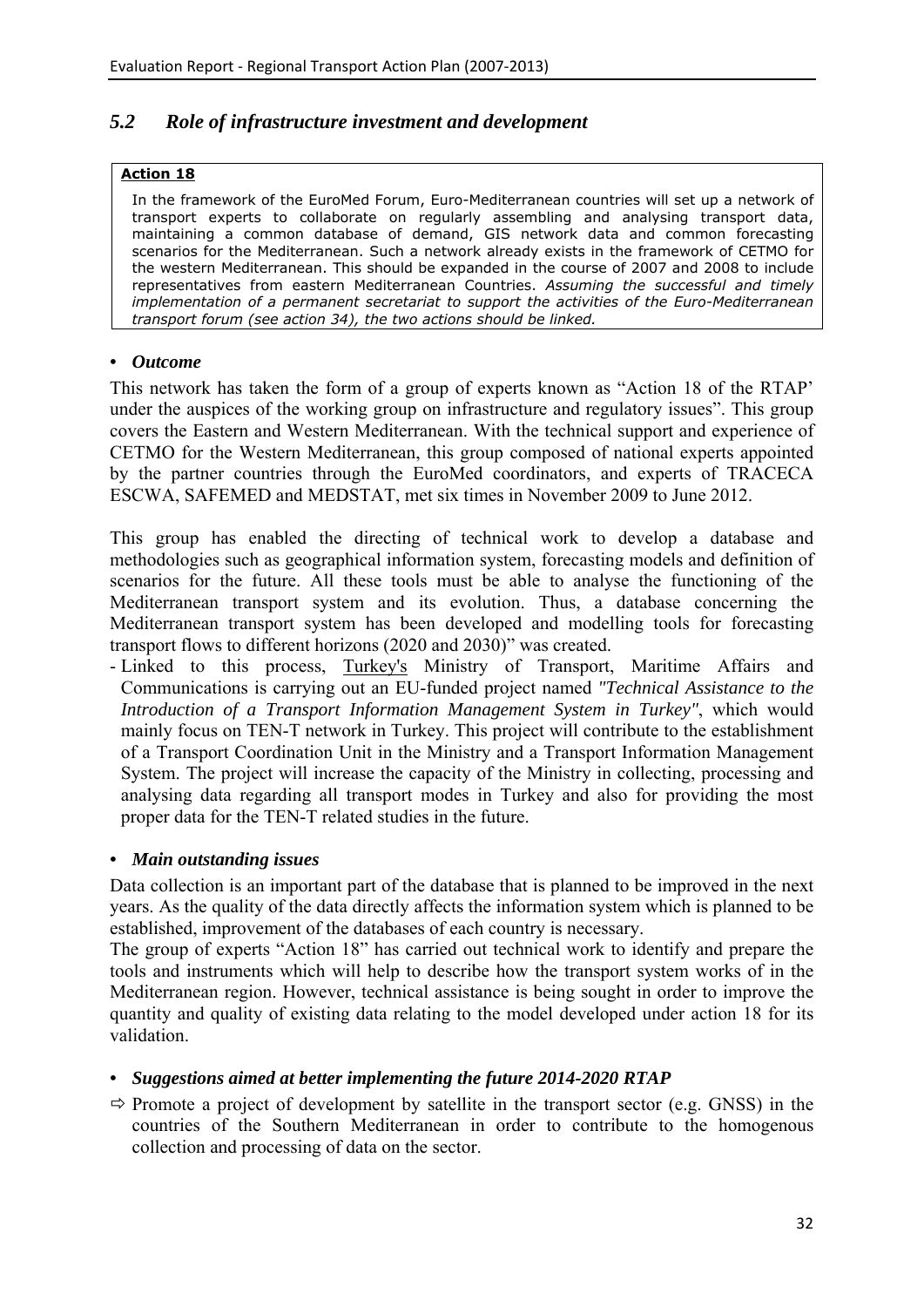- $\Rightarrow$  Decide, within the "infrastructure and regulatory issues" working-group, how to proceed with Action 18.
- $\Rightarrow$  Enhance the linkage of all integrated port community systems within all beneficiary countries (pilot project), as follow-up to the implementation of Action 18.

# <span id="page-33-0"></span> *5.3 Assessment and prioritization*

### **Action 19**

Mediterranean Countries are invited to take the necessary steps for developing the projects provisionally identified by the High-Level Group (HLG) as short-term priorities (see Annex A) as well as any other projects on the HLG axes singled out by the Euro-Mediterranean Transport Forum. All approved projects should be subsequently systematically appraised through full feasibility studies. The European Commission encourages and supports the development of border crossing projects in order to complete the physical integration of the Euro-Mediterranean countries.

### **Action 20**

Further to the above, Mediterranean Countries are encouraged to submit the projects identified by the HLG as priorities in the long-term (to start after 2010) to pre-feasibility studies in anticipation of the review of the HLG priorities in 2010. Alternative proposals should be considered for projects displaying low suitability according to the completed pre-feasibility studies. The pre-feasibility studies on all the long-term priorities should be completed by 2010 and be followed by full feasibility studies by 2013.

### *• Outcome*

The high-level conference on "extension of the major trans-European transport axes to the Mediterranean region" (Lisbon, 3 December 2007) established the strategic link between institutional reforms identified by the regional transport action plan for the Mediterranean for 2007-2013, requested by the Marrakech Conference, and the infrastructure policy of major transnational axes and priority projects initiated by the work of the high-level group of Ms de Palacio (HLG).

Actions 19 and 20 restate a key element of infrastructure policy initiated by the work of the high-level group of Ms de Palacio i.e. identifying major trans-national axes and priority projects located on these axes.

The EuroMed working group "infrastructure and regulatory issues" launched on the basis of a common methodology agreed within the group exercise, a prioritisation of the projects of Annex A to the RTAP in order to arrive at a shortlist of a maximum 2 projects per Mediterranean partner country.

It is foreseen that the shortlist of priority projects as well as evaluations on them through analysis, pre-design general or detailed pre-feasibility studies and feasibility studies, is presented to the Ministerial Conference on transport of November 2013.

Infrastructure policy on which the group "infrastructure and regulatory issues" has worked since 2009 goes beyond the definition of trans-national axes and is part of a network approach in accordance with the mandate of the Marrakesh Conference of 2005.Indeed, the Euro-Mediterranean Transport Ministers had stated their commitment "to set up a Euro-Mediterranean integrated and multi-modal transport network contributing to increase trade between the EU and its Mediterranean partners, and among the Mediterranean partners themselves".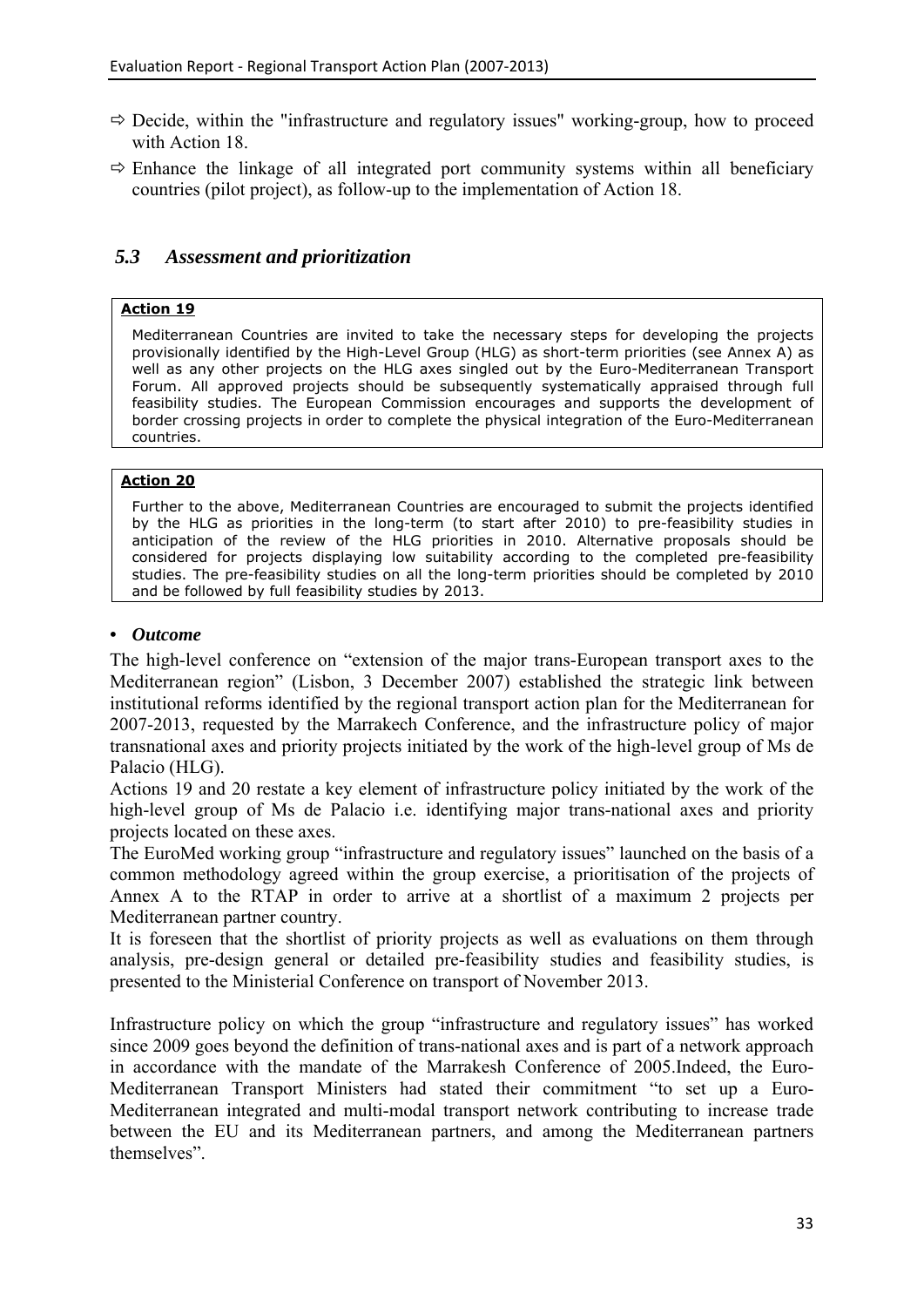The work already done by the group "infrastructure and regulatory issues" were concentrated to prepare this strategic vision through successive phases and complementary:

- ¾ First approach a "South-South" connection through large regional projects: Prioritisation of priority projects/corridors according to a common method granted and applied by the countries. These regional projects are scheduled for inclusion in the future network;
- ¾ Networked approach to regional integration 'South-South': Establishment of a trans-Mediterranean network of transport (core and comprehensive) based on the existing methodology exercises sub-regional (GTMO5 + 5, ESCWA) and regional (TEN-T);
- ¾ Networked approach to 'South-North connection': Schedule of a core trans-Mediterranean transport network to be connected to the TEN-T core network based on the TEN-T methodology and the specificities of the region.

All this should constitute the "Euro-Mediterranean integrated and multi-modal transport network".

The Ministerial Conference on transport in November 2013 in Brussels should endorse the routing and launch its implementation towards 2030/2050.

# *• Main outstanding issues*

The mobilisation of the necessary investments is one of the main obstacles to speeding up the achievement of the priority projects to submit to the Ministerial Conference of November 2013.One of the main recommendations along these lines would be for further reflection on the problem of financing transport infrastructure projects especially regional ones.

# *• Suggestions aimed at better implementing the future RTAP 2014-2020*

- $\Rightarrow$  Reformulate actions 19-20 to record the evolution of infrastructure policy (following the outcome of the Ministerial Conference in November 2013) covering the future TMN-T and its connection with the TEN-T.
- $\Rightarrow$  Take into account the global dimension of TMN-T both towards Africa and the Arabian Peninsula as well as Asia.
- $\Rightarrow$  Regroup actions 18-22-23-24-25-26-27-28, as a support to the implementation of the central action of the infrastructure policy of the future TMN-T, its priority projects and its connection with the TEN-T (actions 19-20-21).

#### **Action 21**

Mediterranean Countries are invited to facilitate, to the extent possible and where relevant, the successful implementation of the first two MoS pilot projects in 2008 and 2009; and to take into account their approach and replicate their best practices in future MoS projects to be installed in 2010-2013.

# *• Outcome*

Follow-up of Action 21 was done by the EuroMed working subgroup "motorways of the sea", with the technical support of the project MEDAMOS.

- This Working Group conducted two additional exercises similar to the "infrastructure and regulatory issues" group's approach for actions 19-20:
	- ¾ Priority projects approach through the identification of pilot projects for motorways of the sea.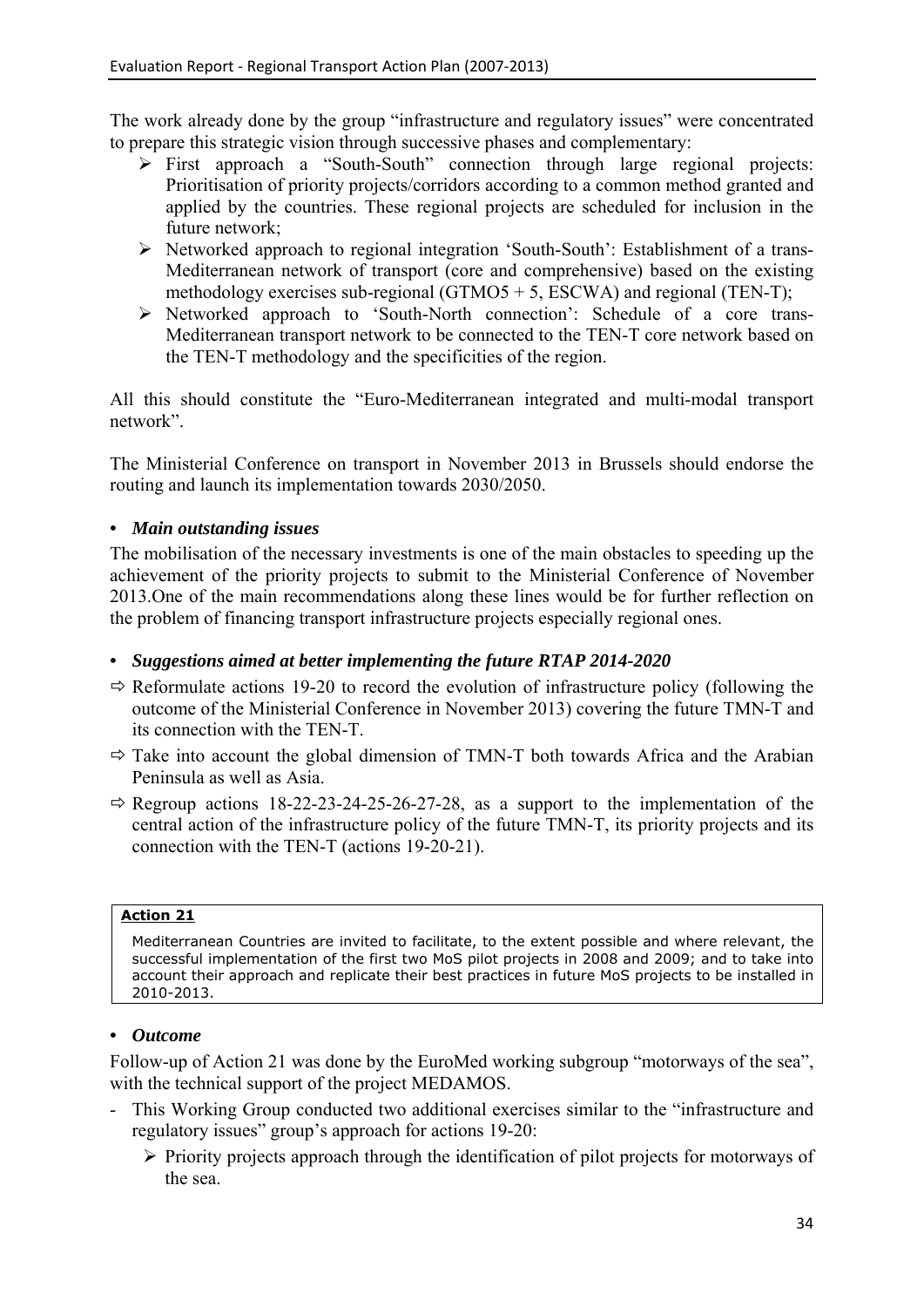$\triangleright$  Network approach by the identification of Mediterranean Motorways of the Sea as maritime component modal TMN-T and links of connections to the TEN-T.

On this last point, a methodology based on the TEN-T is under preparation and validation. This methodology should be commonly agreed and applied by the Mediterranean partner countries in order to identify the points/links between the two networks.

- Jordan established several initiatives in this field, notably: the Aqaba Port Community System and EDI partners' integration; the Single Window System; the link Genoa Port-Aqaba Container Terminal; the relocation of Customs Inspection Yard; the National Railway container station at Aqaba Port/Container Terminal beyond 2014.
- Under the MEDAMOS II project, Lebanon identified two main projects: Port Community System (PCS) and Dry Port. Technical assistance is currently provided for these projects. The Ministry of Public Works will then launch the consultancy services for the development of the PCS as well as for carrying out the detailed studies for the establishment of the dry port.
- The pilot project motorway of the Sea Agadir Port Vendres offer was based on an offer of a "door-to-door" service from the consortium led by the ITMC-group for the transport of potatoes and citrus fruits, between the Souss/Massa (Morocco) and France. This offer was achieved through the contractual relationship between the consortium and exporters to provide an integrated pre and post road haulage road service up to the reception platform at Perpignan/St Charles or on the wholesale market of Châteaurenard. This service started in November 2007.
- Tunisia has launched two projects: Port of Radés (TN)/Port of Marseille (FR) and Port of Radés (TN)/ Port of Genoa (IT).The first phase of the project (MEDAMOS I) led to the identification of obstacles, setting objectives and performance indicators, a consortium bringing together key players on the entire transport chain on the two axes. TA was provided by the European Commission. The following stages of projects are to establish a structure for monitoring and evaluation of the current two axes following established performance indicators and the application of good practices on other shipping lines (Radés/Barcelona, Radés/Livorno, La Spezia) and project support MEDAMOS South/South.
- Mersin-Trieste and İskenderun-Port Said are the best practices mentioned by Turkey for the successful "Motorways of the Sea" concept based on bilateral relations and MoU's.

# *• Main outstanding issues*

A development potential of services related to the motorways of the sea and a modal shift still exists, but it requires funding to achieve the appropriate infrastructure and equip those administrations which are not yet able to accompany the project.

- $\Rightarrow$  Redraft the action on motorways of the sea, logistic platforms and the ports, which form the core policy pillars connecting the TMN-T and the TEN-T, so as to develop the network approach and the connections with policy actions 19 and 20.It must also provide a greater role for the partner countries on the northern shore to ensure a practical and effective implementation.
- $\Rightarrow$  Provide for the widespread use of memoranda of understanding between the partners of the southern and northern Mediterranean, with the examples provided by Jordan and Tunisia, and strengthening their follow-up.
- $\Rightarrow$  Develop an important logistic hub on the motorways of the sea to attract logistics and transport professionals. Accelerate the contribution from the Marco Polo programme for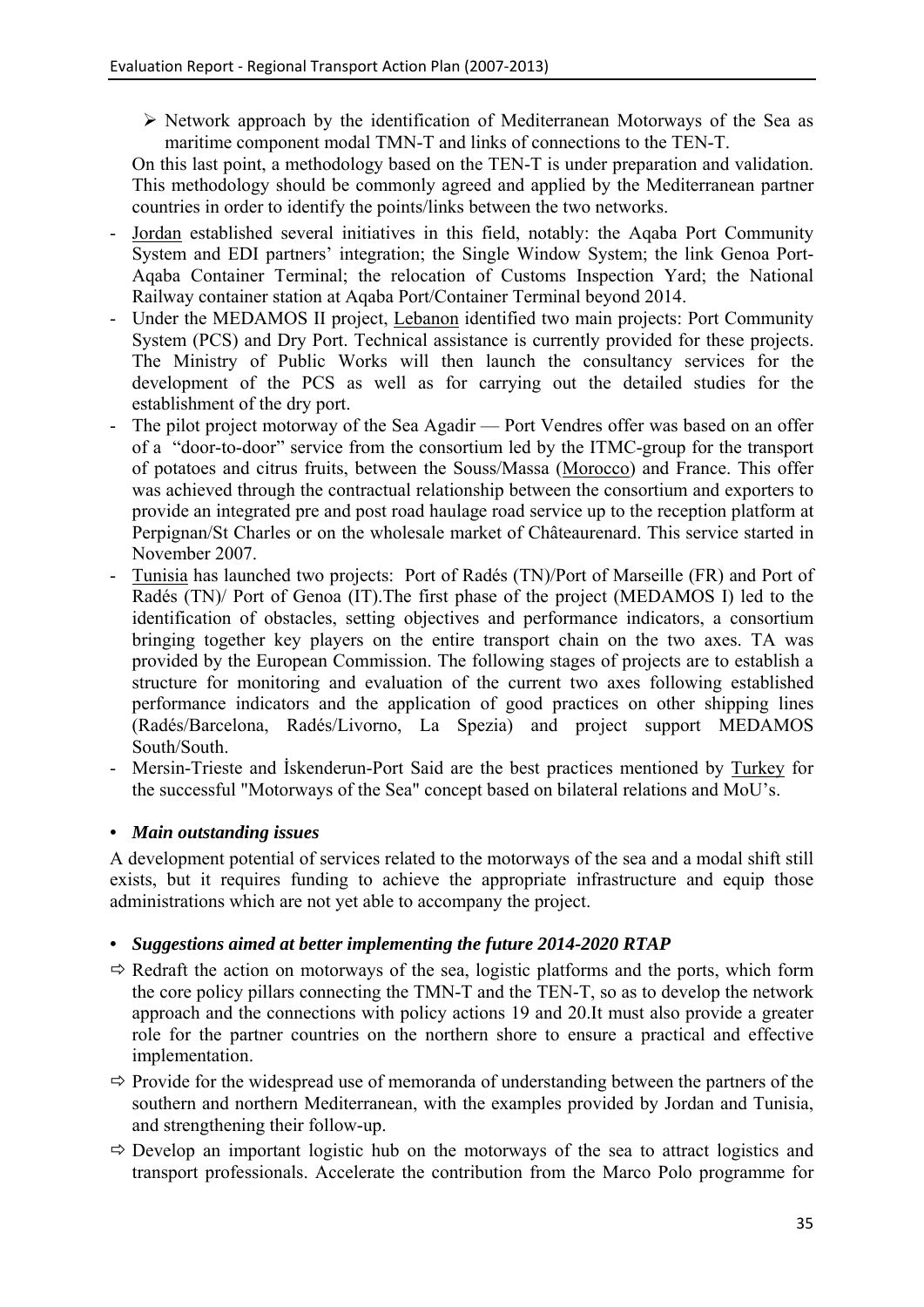giving the project the financial support needed for its development.

# <span id="page-36-0"></span>*5.4 Environmental considerations*

# **Action 22**

Strategic environmental assessments and environmental impact assessments have to be carried out for all relevant plans, programmes and projects concerning transport, especially with regard to port infrastructure, management and operations.

# *• Outcome*

For regulatory issues, consideration of environmental issues has been strengthened through the mandate of EuroMed projects in the field of aviation, land transport and maritime. Certain achievements can be reported, in particular the projects MEDAMOS, aviation and RRU.

- Egypt established a "*Strategic Environmental Assessment division*" that is tasked with drafting, monitoring, and enforcing Environmental Impact principles and guidelines to be undertaken for all transport projects. These guidelines shall be in line with local level legislation and compatible with global specifications and directives.
- In this regard Jordan is implementing the safety regulations and the International Ship and Port Facility Security Code (ISPS codes) for all ports requirements and EU ECO port standards in 2012. Moreover, the law is becoming more and more safe, secure and environmental friendly, while less accidents means the terminal operates smoothly without interruptions or pauses, hence enhancing a fast and reliable service.
- In accordance with the Lebanese legislation, all projects shall undergo an environmental impact assessment (EIA) study in the design stage. The EIA is reviewed by the Ministry of Environment prior to the authorisation of the implementation of the project. The Ministry of Environment together with the relevant authority are in charge of supervising the respect of mitigation measures proposed by the EIA during the implementation of the project. This approach applies to all projects, including those related to the transport sector.
- The Moroccan legislation requires the achievement of environmental impact assessments for plans, programmes and projects relating to the various types of transport. To this end, the carrying out of these studies was widespread.
- In Tunisia, the environmental studies for all infrastructure projects are a regulatory requirement.

For infrastructure, some evaluations were made, as for example in the context of the identification of measures carried out for the priority projects (e.g., Jordan).

# *• Suggestions aimed at better implementing the future RTAP 2014-2020*

- $\Rightarrow$  Reword this issue which by its cross-cutting nature covers all sectors of the RTAP to reflect a more strategic vision in line with the TEN approach.
- $\Rightarrow$  Organise seminars or projects covering maritime, land, air, on good practices and new technologies in the area of environmental conservation and the development and operation of transport infrastructure.

#### **Action 23**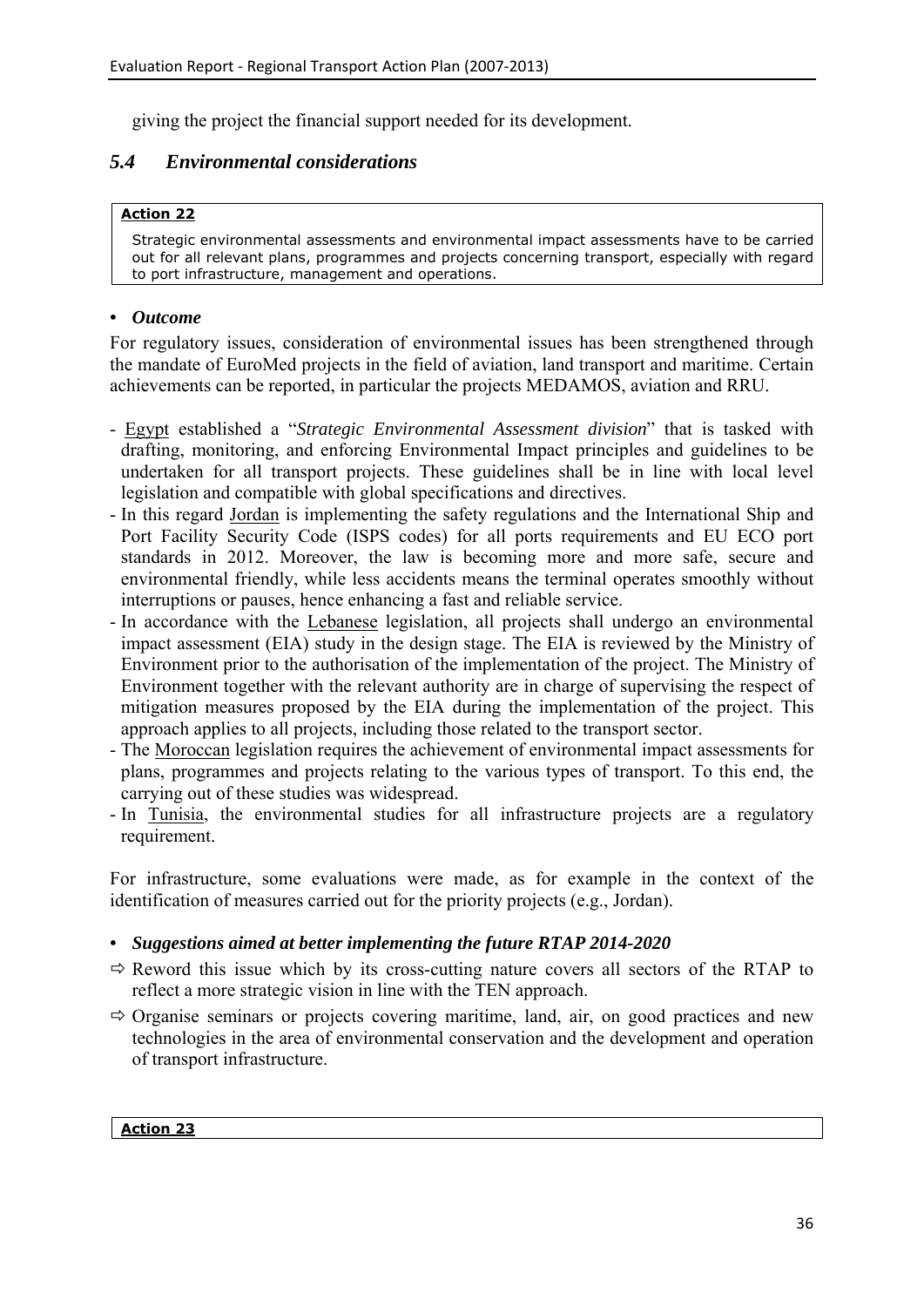In order to expand the pool of environmental expertise available to Mediterranean Countries regarding transport, it is recommended to enhance the environmental expertise within national transport ministries, for example by establishing dedicated environmental units.

#### *• Outcome*

- Egypt established the already mentioned "*Strategic Environmental Assessment division*" (action 22), and set out job descriptions, qualifications and expertise needed for hire, and training plans needed to enhance local expertise.
- In Jordan, the vision of the Ministry of Transport (MoT), which is reflected in its new National Strategy 2012-2014, entails a developed and sustainable transport sector, characterised by its competency, safety and environmental stability. A new division "Transport and Environment" has been established within the restructured MoT (July 2012).
- The Directorate General for Roads and Buildings of Lebanon's Ministry of Public Works and Transport includes an Environmental Unit, which is responsible for screening all projects and defining the type of environmental study that has to be carried out prior to implementation. This approach applies for maintenance and road rehabilitation projects as well as for new construction projects. This Environmental Unit coordinates with the Ministry of Environment. A similar Unit is proposed to be included also in the Directorate General of Land and Maritime Transport, currently under re-organisation.
- Morocco's Transport Minister established bodies working on issues related to sustainable development and environmental issues (transport coordination, risk and disaster management, energy efficiency, etc.). These bodies closely cooperate with the Ministry responsible for the environment and with the Agency for Renewable Energy Development Agency and Energy Efficiency
- At present, the Tunisian Ministry responsible for the environment is working with all relevant departments depending on the theme. However, the possibility of creating a structure at the level of the Ministry of Transport in charge of the environment is needed and is the subject of a study in progress.
- In Turkey, the Ministry of Transport, Maritime Affairs and Communications established in 2011 the Department of Environment and Climate Change, within the Directorate General for Foreign Relations and European Union. This Department is responsible for following and evaluating studies on environment, energy, greenhouse gases and climate change, carried-out by national and international organizations, institutions, platforms, foundations and other relevant organizations.

- $\Rightarrow$  Reformulation of this action should reflect the objective already mentioned, to regroup actions in support of the implementation of the main objective of the RTAP, based on infrastructure policy of the future trans-Mediterranean transport its priority projects and its connection with the TEN-T (as described in actions 19-20-21).
- $\Rightarrow$  This action is to be reformulated given the fact that its main objective is to strengthen and modernise the institutional and administrative capacity in the Mediterranean countries. At present, almost all Mediterranean countries have a department of the environment. Also, it would be useful to strengthen coordination and cooperation between this department and department of transport in the Mediterranean partner countries.
- $\Rightarrow$  There should also be greater coherence between the different to Euro-Mediterranean activities at regional or multilateral level in the field of environmental protection.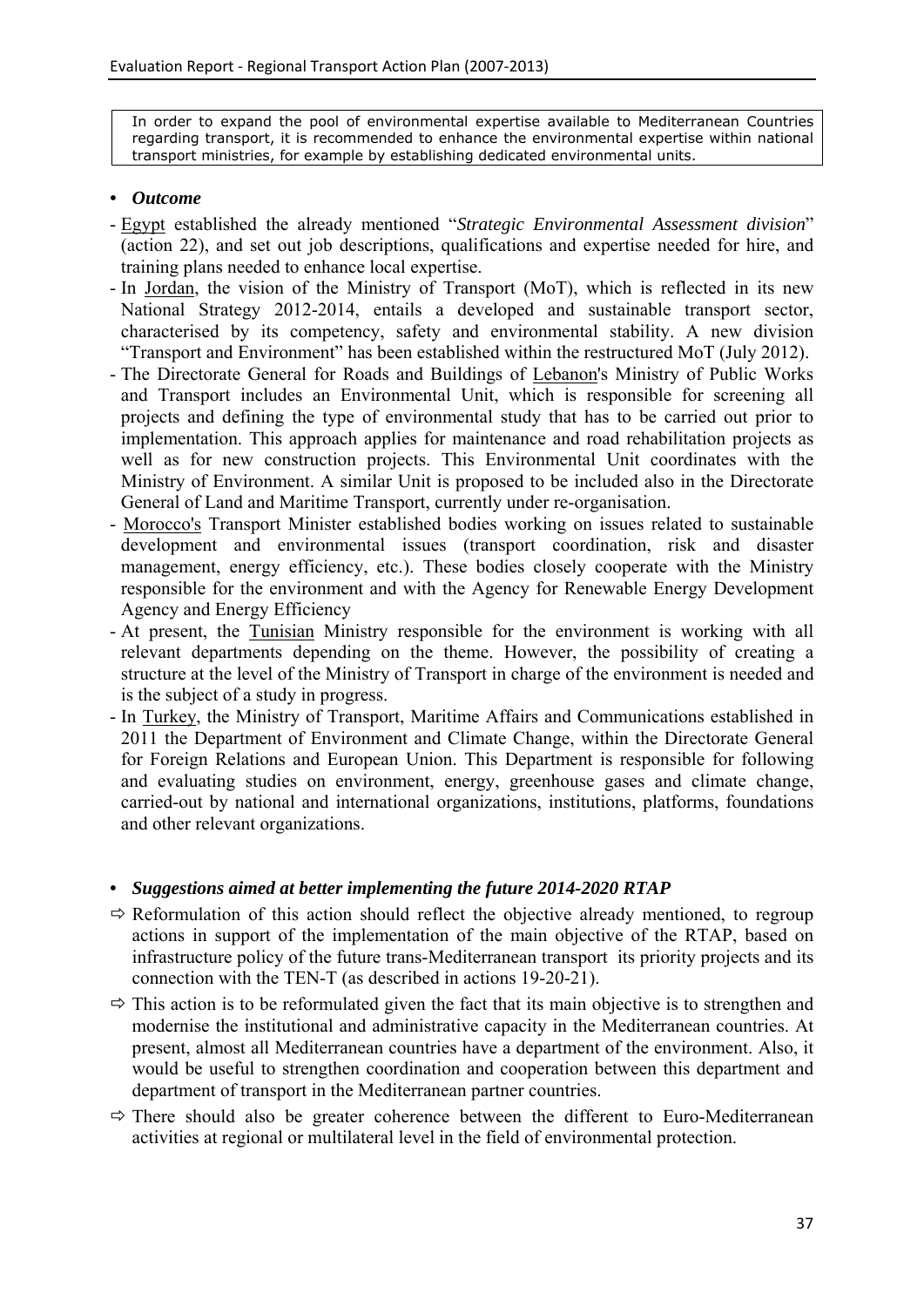# <span id="page-38-0"></span>*5.5 Socioeconomic considerations*

#### **Action 24**

Future infrastructure needs assessment or feasibility studies should entail a risk assessment and management strategy through the incorporation of scenarios on socioeconomic development.

### *• Outcome*

Risk assessment is an integrated element in any feasibility study relating to transport infrastructure project, including an analysis of socioeconomic and financial scenarios.

- This assessment is conducted in Egypt as part of the scope of the "*Strategic Environmental Assessment division*" (action 22).
- In this regard, Jordan carried out an Economic Impact Analysis as well as a Social and Environmental Analysis in relation to the Jordan National Railway Project, which is one of Jordan's main priority projects.
- Major projects in Lebanon are subject to an economic feasibility study, an environmental impact assessment as well as socio-economic studies in the design stage. These studies are considered essential prior to the authorisation to implement the project.
- In Morocco, feasibility studies and socio-economic impacts are regularly carried out in the field of transport infrastructures and services (programme and project). The budgetary reform implemented in Morocco imposes performance indicators in the planning and presentation of programmes and projects. International donors equally require socioeconomic impact studies to be conducted prior to the funding of projects.
- Socioeconomic elements are taken into consideration in studies to be conducted in Tunisia (irrespective of the implementation of the RTAP). A particular attention should be paid to the regional dimension aspects.

# *• Suggestions aimed at better implementing the future RTAP 2014-2020*

- $\Rightarrow$  Reword this action to reflect the objective already mentioned, to regroup actions in support of the implementation of the main objective of the RTAP, based on the infrastructure policy of the future TMT-N, its priority projects, and its connection with the TEN-T, (as described in the actions 19-20-21).
- $\Rightarrow$  The importance of pursuing actions which highlight the regional dimension of the intervention was also pointed out.

#### **Action 25**

It is equally important to recall the goals of accessibility and public service obligation in transport planning. With respect to infrastructure investment, it is important to ensure the organic linkage of all new infrastructures on the trans-national axes with the national networks.

#### *• Outcome*

The EU is in the process of concluding the adoption of the Regulation on the new Union guidelines regarding the development of the TEN-T. The preparation of the new TEN-T Guidelines has been based on studies conducted by the European Commission.

- Lebanon is a partner country in both the "International Road Transport Agreement" and the "Railways in the Arab Mashreq Agreement", which were concluded under the UN-ESCWA for the Arab Mashreq countries. These agreements set the guidelines and the standards to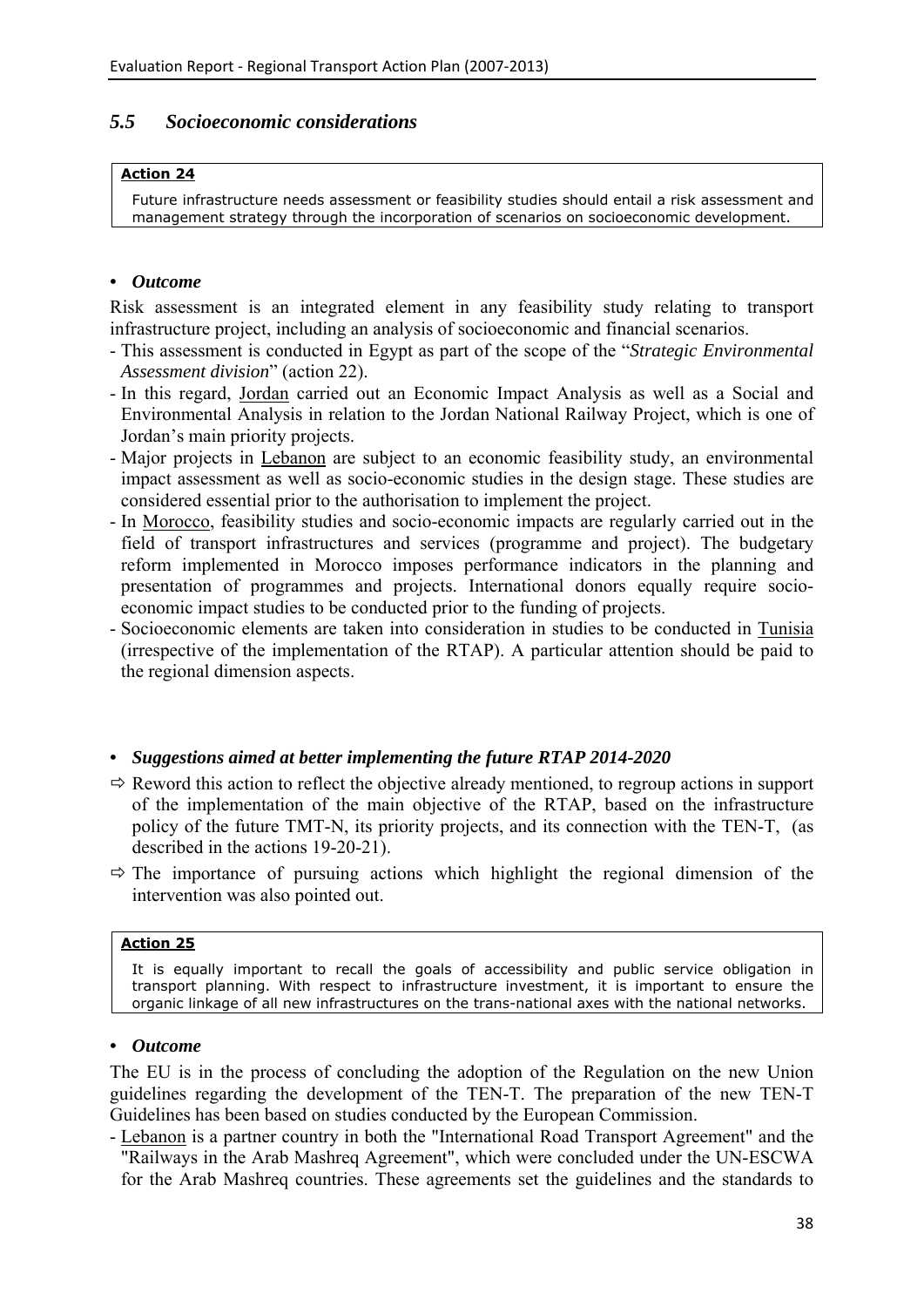ensure harmony and integration during the design and the implementation of the transport system in the Arab Mashreq.

- This is approach has always been adopted by Morocco in planning and carrying out its transport infrastructure. For example, the framework of national motorway construction or the high-speed lines include regional priorities ('North-South and East-West) as an extension of trans-European transport axes and in the Maghreb. These axes are connected to the different provinces and areas of the country.
- Tunisia is connected to its neighbours (Libya and Algeria) by roads and a railway line in the case of Algeria. Transnational infrastructure projects are under way (including the projected motorway of the Maghreb countries, the LGV of the Maghreb).In effect the integration of multi-modality in Euro-Mediterranean regional planning in transport is now essential.
- Due to the accession negotiations, Turkey is also responsible to fulfil the new guidelines for the development of the Trans-European Transport Network, which is part of the EU *'acquis'*, to its current network. In this context, the Ministry is carrying out studies, in cooperation with the European Commission, regarding the implementation of new TEN-T Guidelines to the Turkish network. To this end, an EU-funded Transportation Infrastructure Needs Assessment (TINA) project, initiated in 2005, was carried out with the participation of all stakeholders. Completed in 2007, and approved by the Commission in 2008, the objective of the TINA project was to define a multi-modal transport network (Core Network) which will serve to extend the European Union's TEN-T into Turkey to: enable sustainable mobility of persons and goods; ensure freedom of movement of goods, services and people; offer high-quality infrastructure on acceptable economic terms to users; include all modes of transport, taking into account their comparative advantages; allow the optimal use of existing capacities; be interoperable within modes of transport and encourage intermodality. $22$

# *• Main outstanding issues*

Main difficulties encountered by the countries for the implementation of this RTAP Action include data collection problems, for example in the case of the TINA-Turkey and TEN-T Document studies.<sup>23</sup>

- $\Rightarrow$  Reword this action to reflect the objective already mentioned, to regroup actions in support of the implementation of the main objective of the RTAP, based on the infrastructure policy of the future TMT-N, its priority projects, and its connection with the TEN-T, (as described in the actions 19-20-21).
- $\Rightarrow$  The integration of multi-modality regional planning in the Euro-Mediterranean transport is considered decisive.

 $22$ 22 In order to meet the technical benchmarks, preparation of "TEN-T Document" was started in 2008, building on the TINA-Turkey study. After the meeting held in Brussels in 13 December 2010, Turkey and the European Commission agreed on the future TEN-T network according to the decision1692/96 as amended and on a priority project of the European interest in the framework of this TEN-T network. On this basis, technical benchmarks of the accession negotiations are considered to be met.

<sup>23</sup> Transportation Infrastructure Needs Assessment (TINA) for Turkey.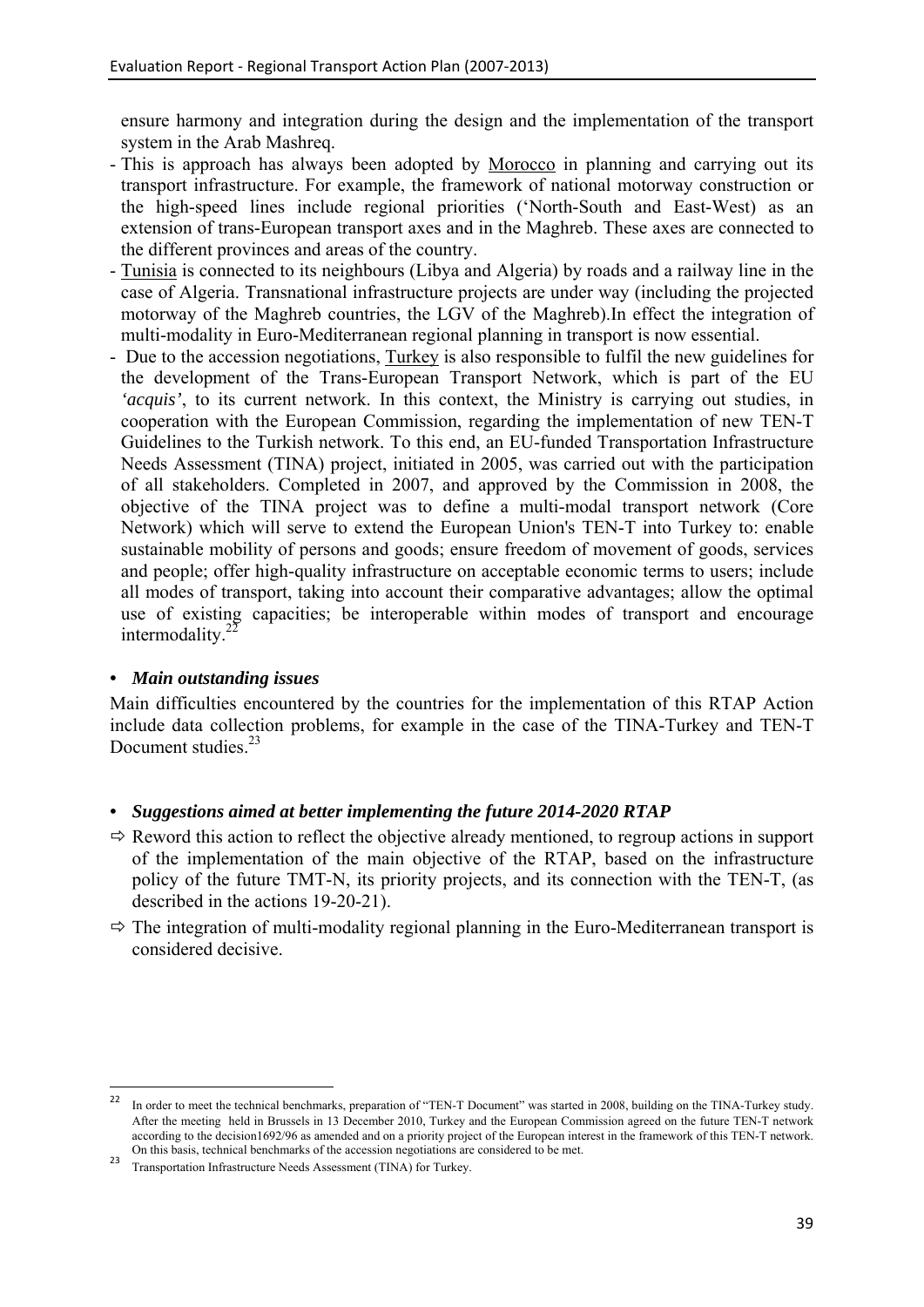# <span id="page-40-0"></span>*5.6 Safety and security considerations*

### **Action 26**

Without prejudice to actions taken in other transport modes, safety aspects should be integrated in the design, construction and operation of any future road links and nodes and in the upgrading of existing links. This should follow the standards prescribed by international best practice.

### *• Outcome*

- Algeria's implementation of this action, which is considered as necessary, did not raise any specific difficulty. Technical assistance was provided in the railway and aviation sectors.
- Israel implements the state of the art safety and security standards in plan, design, construction and operation of transport infrastructure.
- Safety considerations in Jordan are taken into account through mapping of black spots, new road or intersection design and through safety auditing for new road projects. In operational terms, this has included change of damage signs or turn off signals on intersections in case of oil being poured from trucks. Accidents have been analysed to define black spots in Jordan, and these black spots have subsequently been prioritized for treatment actions.
- In Lebanon, safety and security measures are duly respected in the preparation, design and implementation of projects. Through the Road Safety Project, funded by the EU, a road section was identified as pilot project through which the standards of road safety measures will be explored. This pilot project will be considered as the model that has to be adopted on all similar projects.
- In Morocco road safety issues are incorporated into the design, construction and operation of any route or road. Indeed, Morocco has a integrated strategic plan with seven areas of which one is related to road infrastructure. In this context, a significant number of black spots are treated annually via a physical rehabilitation and a programme of infrastructure planning. The new projects are designed and built according to the standards and international best practice.
- Palestine stressed that a key prerequisite in this respect is the accession to international conventions and, accordingly, the remodelling of institutional authorities and procedures to pay greater attention to safety and security considerations. This is especially the case for the maritime and civil aviation sectors (action 7, 8 and 16). In the road sector the problem is more complex. It has to do with the sub-optimal follow-through of safety controls by traffic authorities and the sub-standard technical condition of the fleets of most small road operators (see action 11). However, it also has to do with the design of road infrastructure and its poor maintenance. This concerns the backbone network in particular. In Palestine, the number of fatalities, which are due to the road accident, is still with very high rate compared to the EU Members States and the traffic accidents represent an economic loss.
- Tunisia benefit from the support provided by the EuroMed project on road safety. In this context, Tunisia elaborated and implemented a road safety management system within a public transport (passenger) company. The long-term aim is to extend this system to the other public transport companies (passenger and freight). The major challenges relate to the funding needed to acquire the necessary equipment for the successful implementation of the project as well as the improvement of human resources in the area of road safety management through training programmes (to be provided by highly qualified experts and possibly twinning initiatives).

# *• Main outstanding issues*

A problematic aspect is indicated in the lack of adequate fund.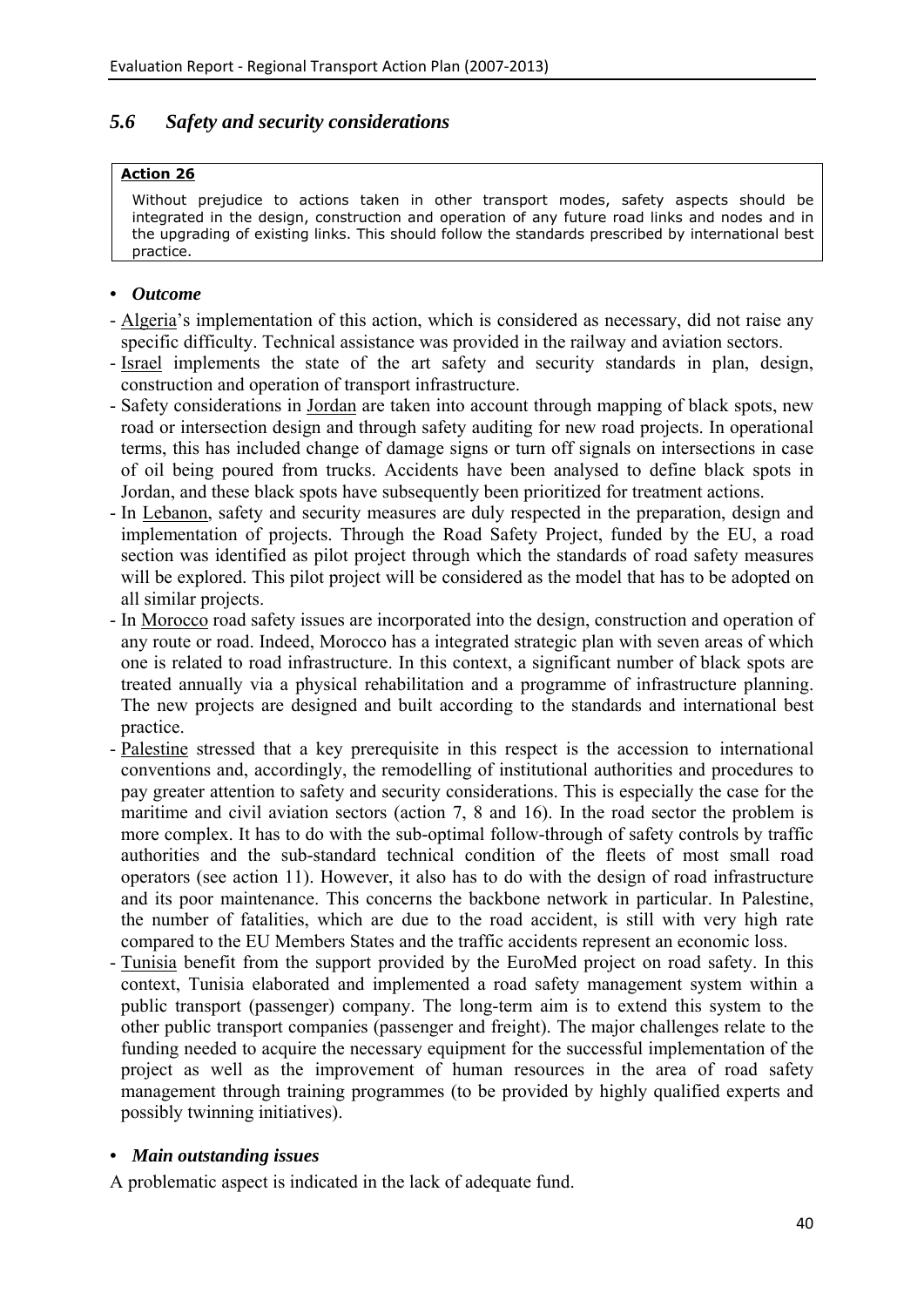Moreover, database for accidents to be used in traffic analysis to determine real problems are not available and there is no system of how to deal with traffic safety problems.

# *• Suggestions aimed at better implementing the future 2014-2020 RTAP*

- $\Rightarrow$  Traffic safety becomes a fundamental part of government policy. It is also important to ensure setting and applying rules that support traffic safety issues.
- $\Rightarrow$  Integrate in an explicit manner in the framework of the future TMN-T 2014-2 020 the goal of road safety .In this respect, establishing quantitative objectives (percentage) in the field of safety throughout the region.
- $\Rightarrow$  Financing needs for the extension of existing programmes. Twinning relating to road safety.
- $\Rightarrow$  The EU technical assistance should be provided to enable the implementation of a mandatory and permanent training mechanism for road drivers (mainly targeting public transportation and the transport of goods) and transport industry with a view to promote a road safety culture.
- $\Rightarrow$  These activities could be integrated into a broader operation as regards road safety and to effectively reduce the large number of victims on the road network in the region. Information, awareness and traffic education through communication campaigns in neighbouring countries are considered key elements to reduce road accidents.

### **Action 27**

Mediterranean Countries should continue to collaborate with the EuroMed GNSS projects and liaise with the GALILEO Euro-Mediterranean Cooperation Office (GEMCO). The Mediterranean Countries should also liaise with the European Commission regarding the progress and opportunities related to the gradual introduction of European GNSS services in the region as of 2011.

- Algeria is more involved in the EuroMed Global Navigation Satellite System (GNSS) II project and obtained significant achievements through the direct involvement of the Air Navigation Service Provider. Recently, it hosted a workshop gathering strong interest from stakeholders in the civil aviation field. A ground station of the European Geostationary Navigation Overlay Service (EGNOSS), funded by the EuroMed GNSS project, was due to be installed in Tamanrasset. However, the site has been found not suitable from technical point of view. At the above-mentioned workshop, Algerian authorities expressed their intention to identify an alternative location. They have also remarked that this Ranging and Integrity Monitoring Stations (RIMS) is a first step towards the set-up of EGNOS service coverage allowing civil aviation operations in the whole country (especially in the south).
- Egypt had already decided in 2004 to establish the Galileo EuroMed Cooperation Office (GEMCO) office in Cairo. It has also participated to the EuroMed GNSS I and II projects. Two EGNOS ground stations have been successfully installed in this country in Abu Simbel and Alexandria. One is funded by the EuroMed GNSS programme.
- Israel is participating to the EuroMed GNSS II, hosting workshops, participating with delegates and proposing way forward to promote EGNOS adoption in the region, primarily in the civil aviation domain. Interest in this field is expressed also in other sectors (mainly road). An EGNOS ground station funded by the EuroMed GNSS programme is being installed in Haifa and should become operational in the next 12 months.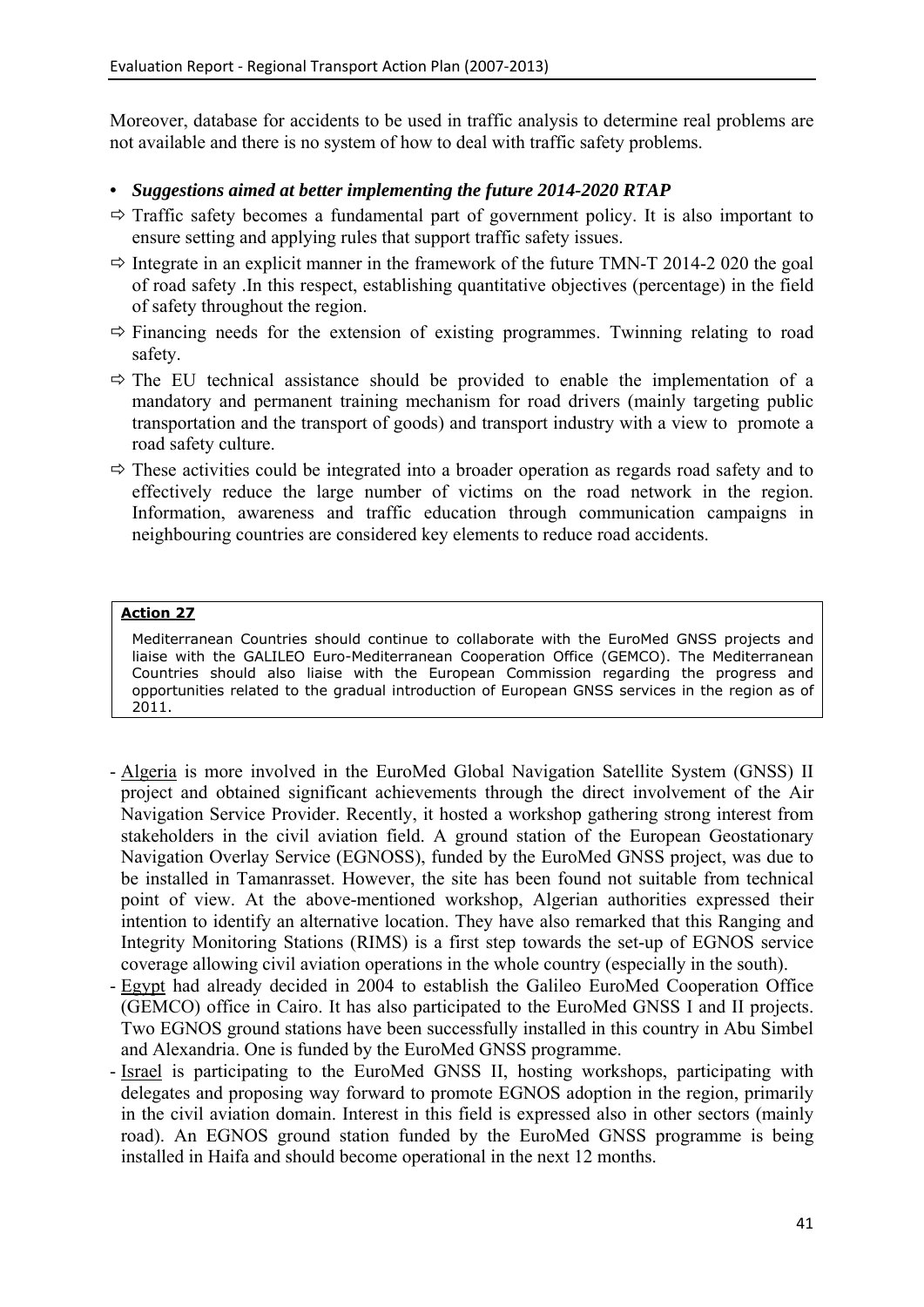- The Jordan Civil Aviation Regulatory Commission (CARC) is now developing a GNSS strategy, including GNSS, implementation for the next 20 years. Two projects related to GNSS usage in aviation (ADS-B and RNAV) are now under implementation.
- Lebanon has always showed a keen interest towards GNSS and EGNOS. A workshop is planned in Beirut by the end of 2013.
- Morocco has showed strong and constant interest in GNSS and EGNOS. In this sense, contacts between the country and the European Commission are active since early 2004. A cooperation agreement was initialled in 2005 in Brussels and signed in 2006. A GNSS Group of Economic Interest has been created in Morocco, with the following objectives: *i)* start and encourage different projects aiming to create new jobs with a strong added value component; *ii)* stipulate partnership agreements with the different Moroccan and foreign partners; *iii)* favour exchange experiences, particularly those concerning training; *iv)* improve the role of Morocco among the countries which produce new technologies and applications with a strong added value; *v)* export services and application in neighbouring countries. An EGNOS ground station, funded by EuroMed GNSS programme, has been successfully installed in Agadir and should become shortly operational.
- Palestine was actively involved in GNSS and EGNOS. It followed the initiatives launched in the frame of EuroMed GNSS, by hosting technical meetings, regularly participating to events through delegates and promoting GNSS and EGNOS towards the countries' stakeholders (especially universities and research centres) in various domains.
- Tunisia has participated very proactively to both EuroMed GNSS projects, by hosting workshops, participating to events through delegates and proposing way forward to promote EGNOS adoption in the region, notably for civil aviation. The Tunisian Air Navigation Service Provider is committed to endorse the use of EGNOS in civil aviation operations, and underlined the need for the coverage in the whole country especially in the south. Tunisia is about to host the newly revamped GEMCO lauched by EuroMed GNSS II.
- Turkey has been involved in a number of EuroMed GNSS projects. All projects in which Turksat participated were completed successfully and GNSS/EGNOS practices have been learned.

# <span id="page-42-0"></span>*5.7 Institutional and organisational capacity*

# **Action 28**

Training, twinning and exchange programmes aiming at improving institutional capacity must be continued over the next five-year period and expanded through management seminars to assist in the organizational reform of transport administrations, maintaining institutional capacity and upgrading knowledge. Mediterranean Countries are invited to propose related activities to the TAIEX instrument.

# *• Outcome*

This action plays a decisive role in the overall implementation of the RTAP. Fore institutional and organisational capacity, the partnership should aim at the "strengthening and training of human resources".

This action is thus of paramount importance for strengthening the bilateral and regional partnership.

- Algeria and Jordan benefited from two twinning programmes in the field of civil aviation and road safety.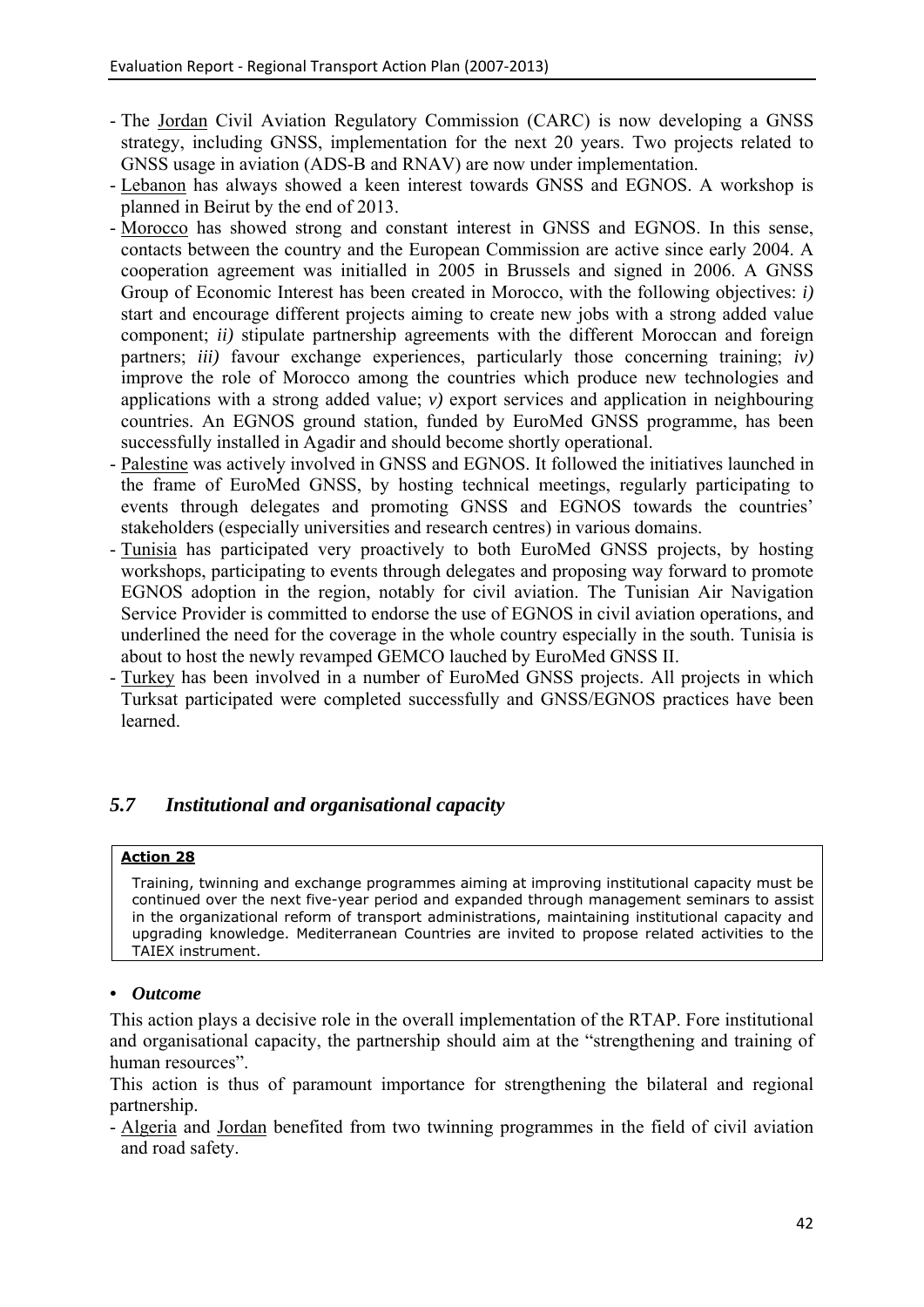- For example, Morocco has benefited from several twinning projects and technical assistance under the TAIEX instrument in particular in the areas of maritime safety and security and air transport, and road safety.
- The Ministry of Transport of Tunisia currently benefits from a Twinning project on the steering and monitoring of the transport sector. Another twinning is programmed for the Civil Aviation Administration. Other twinning proposals are on-going, namely a twinning on meteorology and a twinning for the merchant navy. The Ministry has also applied for several actions for TAIEX assistance covering different aspects of transport.
- *Suggestions aimed at better implementing the future 2014-2020 RTAP*
- $\Rightarrow$  Strengthen coordination between the instruments of bilateral and regional cooperation.
- $\Rightarrow$  Examine in the framework of bilateral cooperation the arrangements for strengthening the cooperation instruments and simplification of relevant procedures in order to ensure better implementation of this action, to the benefit of the Mediterranean partner countries.

# <span id="page-43-0"></span>*5.8 Financing prospects*

# **Action 29**

Assisted by the Working Group on infrastructure and regulatory issues, Mediterranean Countries are encouraged to start technical work on the priorities identified by the HLG or approved alternatives (see actions 19-21). These priorities should also provide the reference basis for the funding of feasibility and other studies by the NIF.

# *• Outcome*

At this stage, no study on the priority projects has been submitted to the Neighbourhood Investment Fund (NIF).

- $\Rightarrow$  Strengthen the role of the NIF as a mechanism for trans-Mediterranean connections by supporting large-scale infrastructure projects, by developing an approach similar to the one used for the trans-European transport network and the Connecting Europe Facility (CEF), currently under adoption in the European Union.<sup>24</sup>
- $\Rightarrow$  Establish a prioritisation of intervention in this framework to identify in advance the actions that will be supported by the NIF (regional actions, for example, being targeted in the first place).
- $\Rightarrow$  Support at the national level an update of the legal and financial system, create a regional system of guarantees and establish a regional fund guarantee for private sector investments in new transport infrastructure projects. In this context it would be important to explore the possible role of the UfM Secretariat.

 $24$ <sup>24</sup> European Commission proposal for a Regulation of the European Parliament and of the Council establishing the Connecting Europe Facility, COM (2011) 665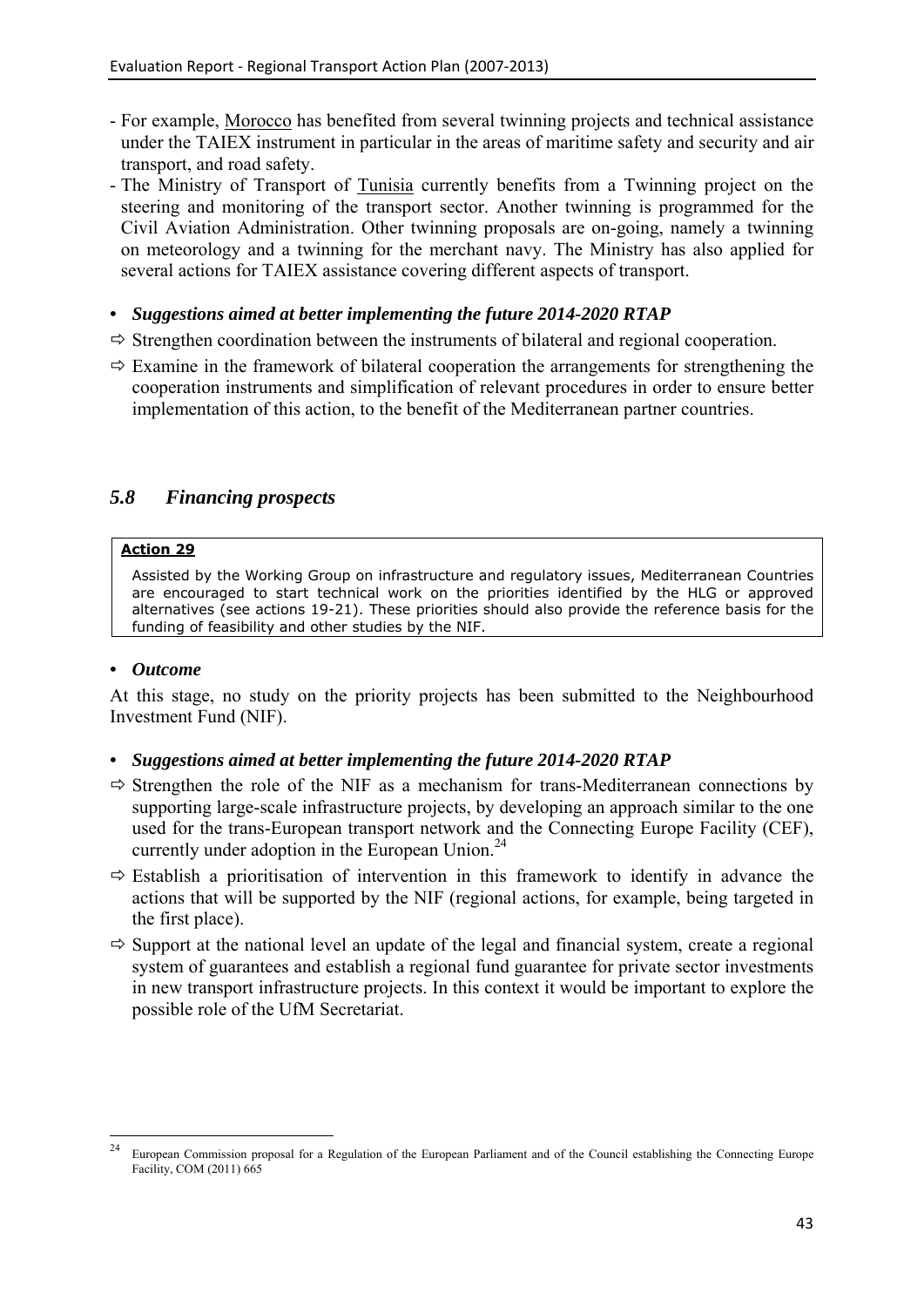#### **Action 30**

The European Commission is called upon to complete a micro-study evaluating the opportunities, chances and risks for PPPs in the Mediterranean region. The study will describe the current situation, thereby highlighting the legal possibilities and obstacles, and list the transport PPPs already implemented in the region. It will also publicize those projects with a potential to be implemented as PPPs and liaise with International Financial Institutions (IFIs) and private investors active in the Mediterranean region to gauge their potential interest in financing these projects.

# *• Outcome*

- In 2008, the EuroMed project conducted a mini study on the "Public Private Partnership in the transport sector – promoting private sector involvement in transport infrastructure development in the Mediterranean countries".25
- In 2011, the EIB conducted a study on the legal and financial frameworks of the Public-Private Partnership (PPP) in the Mediterranean Partner Countries.<sup>26</sup>
- A new policy regarding the involvement of the private sector is being implemented in Egypt at present. There is a major transformation where BOT and PPP are widely adopted in new maritime and port related projects.
- In Jordan, the PPPs Transport and Logistics Development Prospective pursue the following objectives: International trends in multi-model/ shipping port operations compliance; Boost capacity and efficiency; Enhance ports and airport regional competitiveness; Safety, security and environment; Long-term and sustainable investment; State-of-the-art equipment and new technology; Protect stakeholders and partners investments; Bringing up transport activities to an international level; Providing an efficient and reliable service to customers (cost effective and efficient); Offering a safe and inspiring place to work; Delivering shareholders sustainable, profitable growth. There are several successful stories on PPP projects (Queen Alia International Airport / Aqaba Container Terminal).
- Morocco is already involved in public-private partnership (several projects were launched in the following areas: port management, urban transport, airport services, road safety, etc). To this aim, Morocco is in the process of adopting a draft law on PPP. The Transport Minister set up a specific unit responsible for accompanying and promoting of investments, notably in the area of the PPP.
- In Turkey, various projects in the different transport sectors were registered in the period 2007-2013 in terms of PPPs, as defined in the Turkish legislation (BOT: Build-Operate-Transfer): Projects relating transport were conducted in six international airports and terminal buildings (BOT); four airports; the Göcek Tunnel (Motorways Service Stations, BOT); three Port facilities, nine Marinas (BOT); the Marmaray Bosphorus Tunnel (BOT); Motorways with a total length of 2.000 km (BOT); Restructuring of Kapıkule railways border station (BOT); the Antalya-Alanya Railways project (BOT).

# *• Main outstanding issues*

1

Among the main challenges encountered for the implementation of this RTAP Action, it emerged the need to provide an adequate definition of the Public-Private Partnership.

At this stage only a limited Number of PPP Models is covered by the current legislation (BOT, and other models). The scope of the existing PPP legislation does not include, for example, the sectors of justice, education, culture and there is a lack of harmonization among PPP laws.

<sup>25&</sup>lt;br>Available at[: http://www.euromedtransport.eu/Fr/image.php?id=144](http://www.euromedtransport.eu/Fr/image.php?id=144)<br>Available at: http://www.eib.org/attachments/country/femip\_study\_on\_ppp\_vol1\_fr.pdf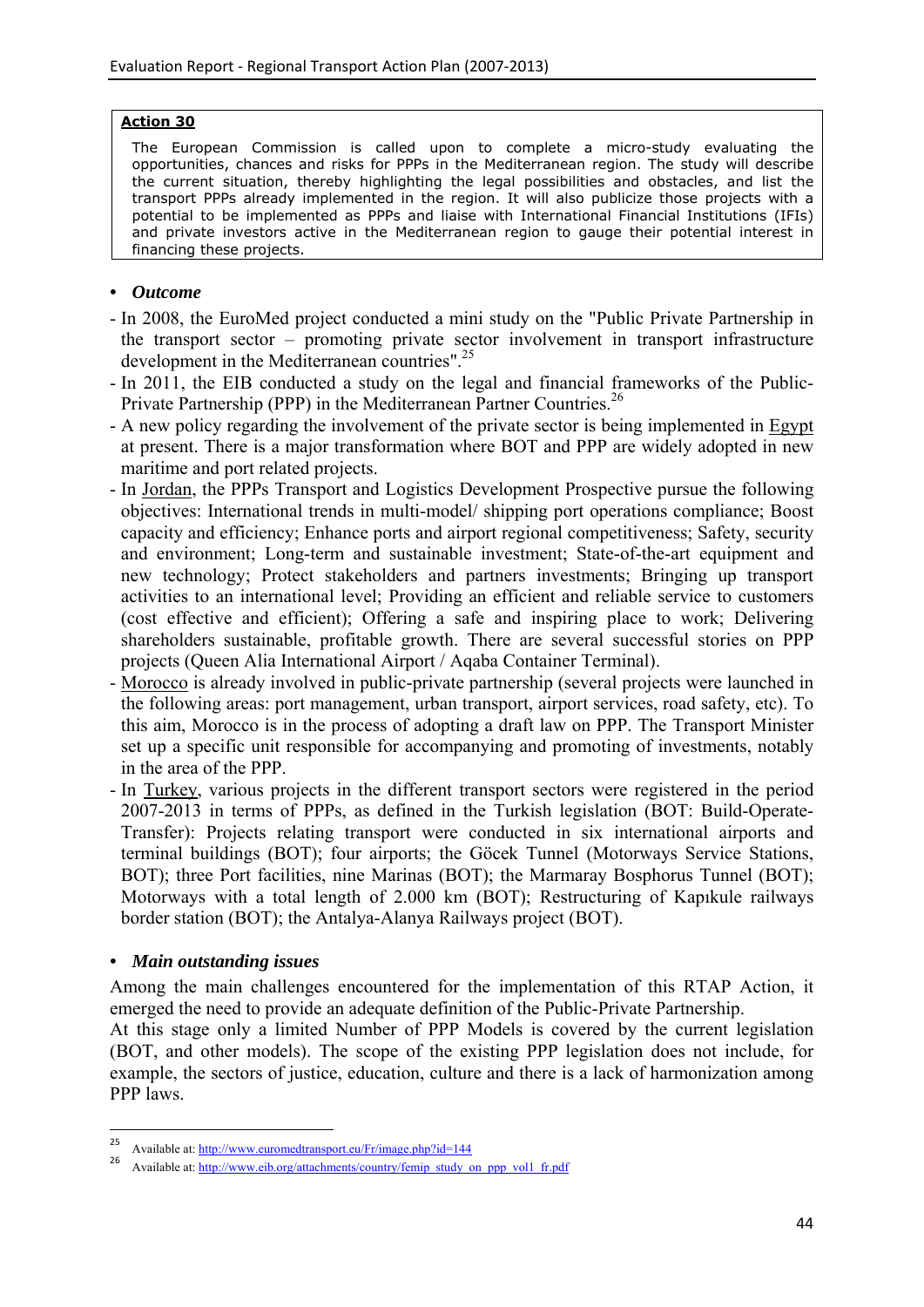Moreover, there is a lack of Central Administrative Structure for the PPP projects, in relation to their implementation and coordination.

Finally, a consistent EU reference regarding the implementation of PPP projects which will benefit from EU financial Assistance would facilitate the use of PPPs.

### *• Suggestions aimed at better implementing the future 2014-2020 RTAP*

- $\Rightarrow$  EIB support to PPPs (MED 5P initiatives), at first the priority infrastructure projects of the Mediterranean partner countries.
- $\Rightarrow$  Implement the mini study recommendations on 'public-private partnership in the transport sector" and, where appropriate, update the study to allow all the Mediterranean countries to benefit from it.

#### **Action 31**

The European Commission is called upon to hold a coordination meeting or set of meetings with the various International Financial Institutions (IFIs) active in the Mediterranean region, notably in the context of the MoU on cooperation in the MEDA region signed between the EC, the EIB and the World Bank in May 2004. The aim of these meetings – to take place in 2007-2008 and be chaired by the EC – should be to establish an Infrastructure Steering Group for facilitating coordination on regional transport priorities in line with strategies defined by the national authorities. In addition, the option for a Project Preparation Facility should be explored. Such a facility would be in charge of financing technical assistance for project preparation in order to make potential investments bankable.

#### *• Outcome*

The UfM was launched in 2008 and in 2010 received a Secretariat of the Union for the Mediterranean (SUfM). The SUfM is mandated to focus on projects, in particular their promotion and the mobilisation of funds for their implementation.

The Working Group "Infrastructure and Regulatory Issues" (action 33), in its conclusions of 13-14 January 2010, reaffirmed "the willingness to consider in conjunction with the work of the UfM, on the content and location of a conference covering transport financing, which should preferably have taken place in 2010. These further discussions, including the search for new sources of financing for the transport projects, will be investigated by a specific Task force which will report to the group of infrastructure and regulatory issues for its consideration. This Task force was set up in 2010 under the auspices of the Union for the Mediterranean. In December 2010 the working group on infrastructure and regulatory issues endorsed the key recommendations presented by the Task force on the financing of priority projects for transport infrastructure and the future tarns Mediterranean transport network, TMT-N.

- Mobilising resources in order to establish a Fund for Euro-Mediterranean Transport taking into account the experience of the mechanisms, principles of the mechanisms of TEN-T funding.
- Carry out an in-depth analyses such mechanisms and principles for financing the TMT-N and evaluate the financial needs of the transport infrastructure sector in the Mediterranean region and the mechanisms required.
- Ask the SUfM to take full account in its mission of identification, promotion and labelling of concrete transport projects, of existing results of on-going work and contribute to the search for innovative financing arrangements for future TMT-N infrastructure.
- Ensure that the "EuroMed Transport Project II" maximises benefits from existing EU financial instruments where the Mediterranean countries could be involved, including, inter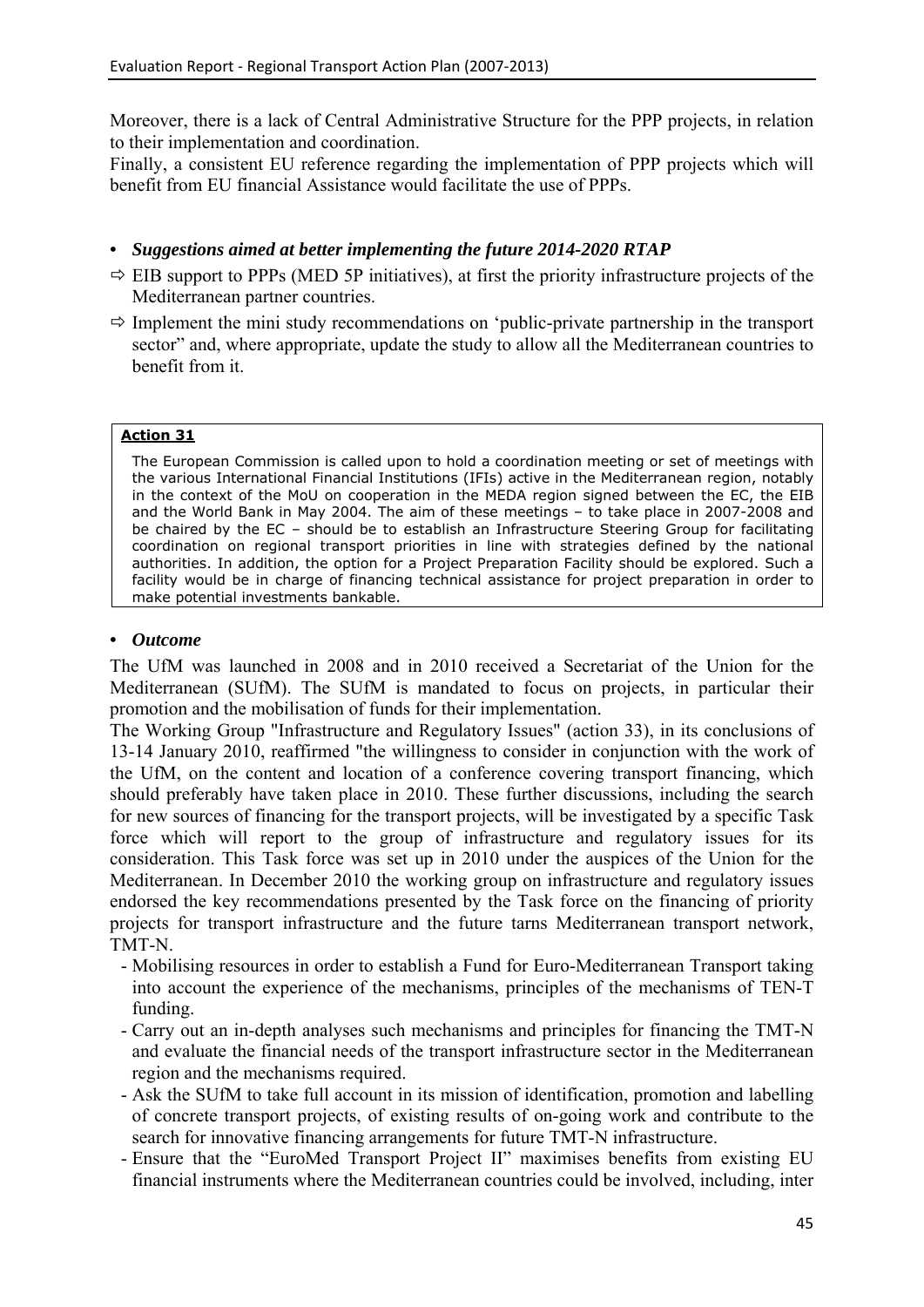alia, the programmes of the ENPI and multi-country programmes; Also exploring ways to strengthen synergies with other donors, mechanisms and financing activities.

# *• Suggestions aimed at better implementing the future 2014-2020 RTAP*

 $\Rightarrow$  The Forum meeting of January 2013 took on the recommendations made by the working group mentioned above, in its conclusions to mark their importance in the policy formulation for the future RTAP 2014-2020, which will be discussed at the forthcoming ministerial conference of November 2013.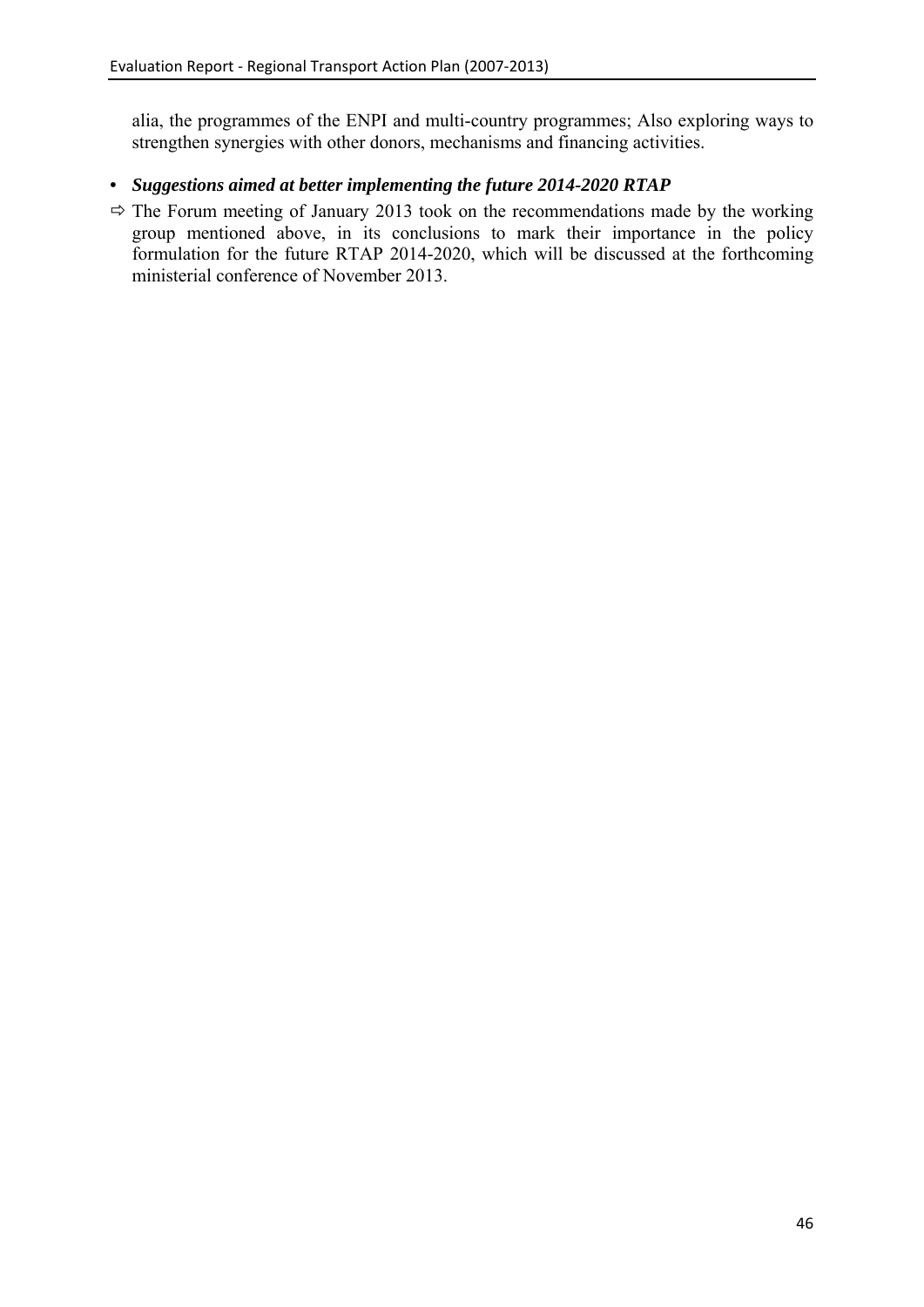# <span id="page-47-0"></span>**VI. MONITORING THE IMPLEMENTATION OF THE RTAP** *(ACTIONS 32 TO 34)*

#### **Action 32**

The Euro-Mediterranean Transport Forum as the main platform for the discussion, monitoring and regular update of the RTAP shall deliver a mid-term review of the RTAP by the end of 2009 and a final review report by mid-2013. Given that the executive capacity of the Euro-Mediterranean Transport Forum is limited, the European Commission – as secretariat of the Forum – should continue to provide the support required to prepare reports and updates.

### *• Outcome*

A first mid-term activities project was prepared in 2010 on the basis, in particular, of the IT tool for monitoring. A study has also been carried out in 2011 by the main project EuroMed Transport.

Following this first round evaluation, a new approach has been followed. This favoured the evaluation directly by the Mediterranean partners themselves.

This approach was decided by the working group on infrastructure and regulatory issues at its session of 26 March 2012.On that occasion, the conclusions of the group stressed the importance of the evaluation of the RTAP to be carried out in the first place by Mediterranean partner countries on the basis of a common methodology through a questionnaire developed by the European Commission.

The evaluation by the Mediterranean partners was carried out in accordance with the approved procedure. This is reflected in this summary report. This report is based on the replies and the contributions received from the Mediterranean partner countries as a whole to the questionnaires prepared by the Commission. The text was the subject of discussion and validation within the various EuroMed working groups concerned.

# *• Suggestions aimed at better implementing the future 2014-2020 RTAP*

- $\Rightarrow$  Ensure a continuous and regular monitoring of actions for the new RTAP. It is also essential that the partner countries continue to play a direct role in the supervision and continuous updating of measures as a whole through the work of the thematic groups concerned.
- $\Rightarrow$  Drafting a succinct Activity Report of the tangible achievements of the RTAP two years after the start of the new RTAP and thereafter every two years. The European Commission, as well as the SUfM on the actions and the projects relevant to it, should be asked to provide the necessary support to the preparation of the reports.
- $\Rightarrow$  Mention in the new structure and evaluation reports of the RTAP the possible indicators used in some actions in order to ensure the effective implementation of the RTAP.

#### **Action 33**

In order to fulfil its monitoring task with respect to the implementation of the trans-national axes in the Mediterranean, the Euro-Mediterranean Transport Forum is invited to establish an additional thematic WG in 2007 to deal with infrastructures for all modes of transport, and with regulatory issues for land transport. The working group should consider multimodality, focusing on the main Mediterranean transport axes but taking the wider transport network into account. Furthermore, it should coordinate its work with other Forum working groups. The European Commission should provide organizational and financial support for the running of these working groups.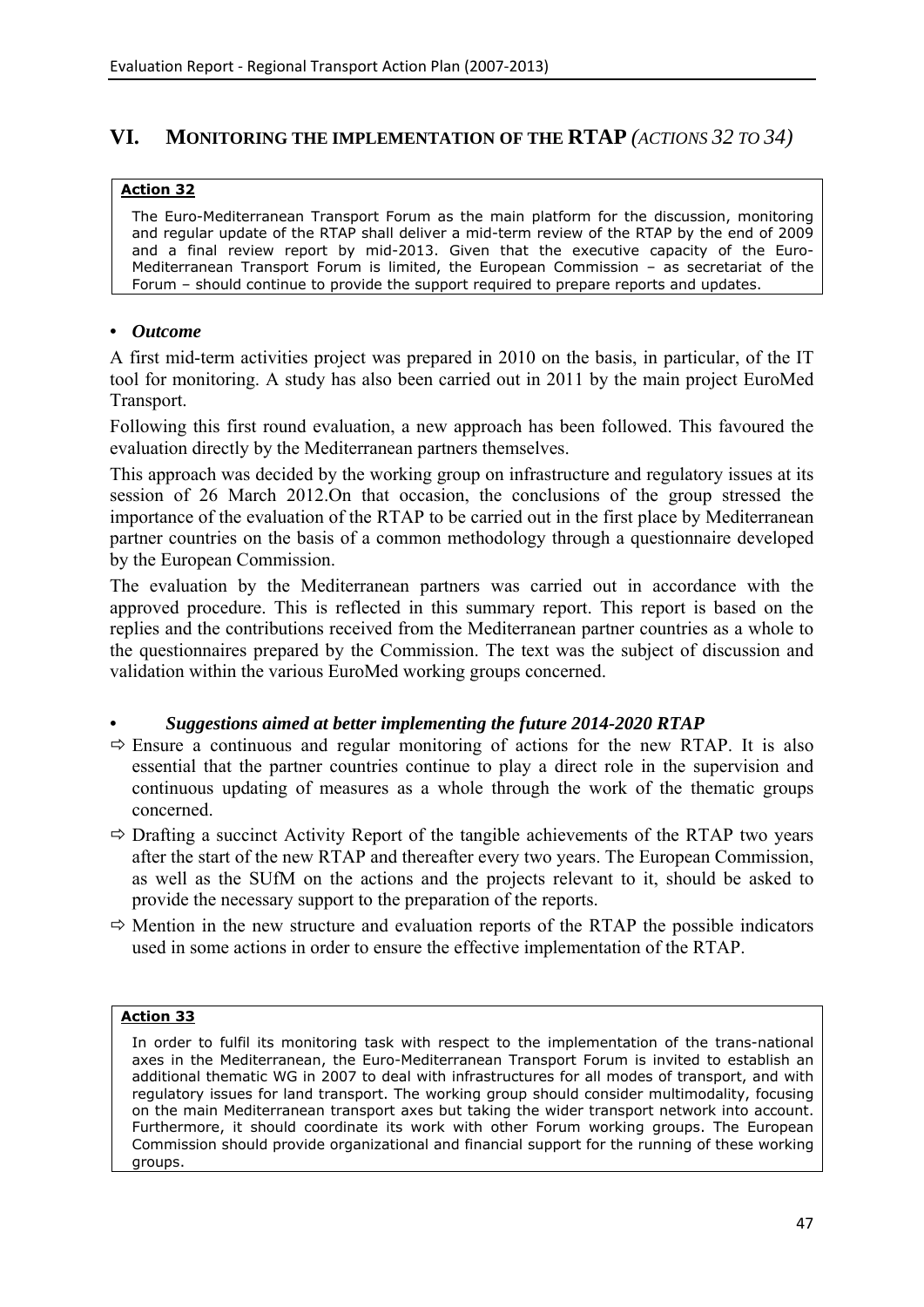# *• Outcome*

This working group on infrastructure and regulatory issues (inland transport) was created in November 2007. It is composed of the national EuroMed, coordinators who are senior representatives from the Ministries of Transport of the Mediterranean partners. This group has followed the central actions (actions 19-20-21) by developing infrastructure policy of the future trans-Mediterranean transport network, its priority projects and its connection with the TEN-T.

This group unifies the framework dialogue and technical work of the RTAP for the whole EuroMed structure implementing in a coordinated manner the two interdependent pillars of EuroMed transport cooperation, namely reforms and regulatory convergence as well as infrastructure policy.

# *• Suggestions aimed at better implementing the future 2014-2020 RTAP*

 $\Rightarrow$  Focus on delivering transport infrastructure projects and reform and modernisation of the sector.

# **Action 34**

The Commission is invited to consider the establishment and maintenance of a permanent secretariat on Mediterranean transport to support the operation of the Euro-Mediterranean Transport Forum through the systematic collection and analysis of relevant data and the supply of expertise (see also action 18). Such a secretariat should ideally comprise two programme areas dealing with Western and Eastern Mediterranean respectively, given the different opportunities and challenges and the variable development of institutional structures of regional cooperation in the two sub-regions. A feasibility plan on the establishment of such a permanent secretariat should be completed by the end of 2007 and take into account the experiences made by CETMO for the Western Mediterranean.

# *• Outcome*

Compared to the moment of the adoption of the RTAP 2007-2013, the institutional context has changed and must be taken into account in the implementation rules in the future. Indeed, the Union for the Mediterranean (UfM) was launched on 13 July 2008 at the Paris Summit as a continuation of the Euro-Mediterranean Partnership (EuroMed), derived from the Barcelona process as established at the Barcelona Conference in 1995.

As regards operational cooperation between the EuroMed Transport structure and the UfM, the following two main aspects are noteworthy:

- ¾ Since the 9th EuroMed Transport Forum of 12 December 2008, all technical meetings of the EuroMed Transport structure are "under the auspices of the UfM through its cochairmanship".
- $\triangleright$  The UfM has a Secretariat of the Union for the Mediterranean (SUfM) whose statutes have been adopted on 3 March  $2010^{27}$  This Secretariat, established in March 2010, is based in Barcelona

# *• Main outstanding issues*

An issue that should be the subject of a specific action concerns the permanent technical support to be provided to the overall Mediterranean Region. Indeed, the Eastern sub-region

 $27$ The Statutes of the SUfM is available at www.ufmsecretariat.org.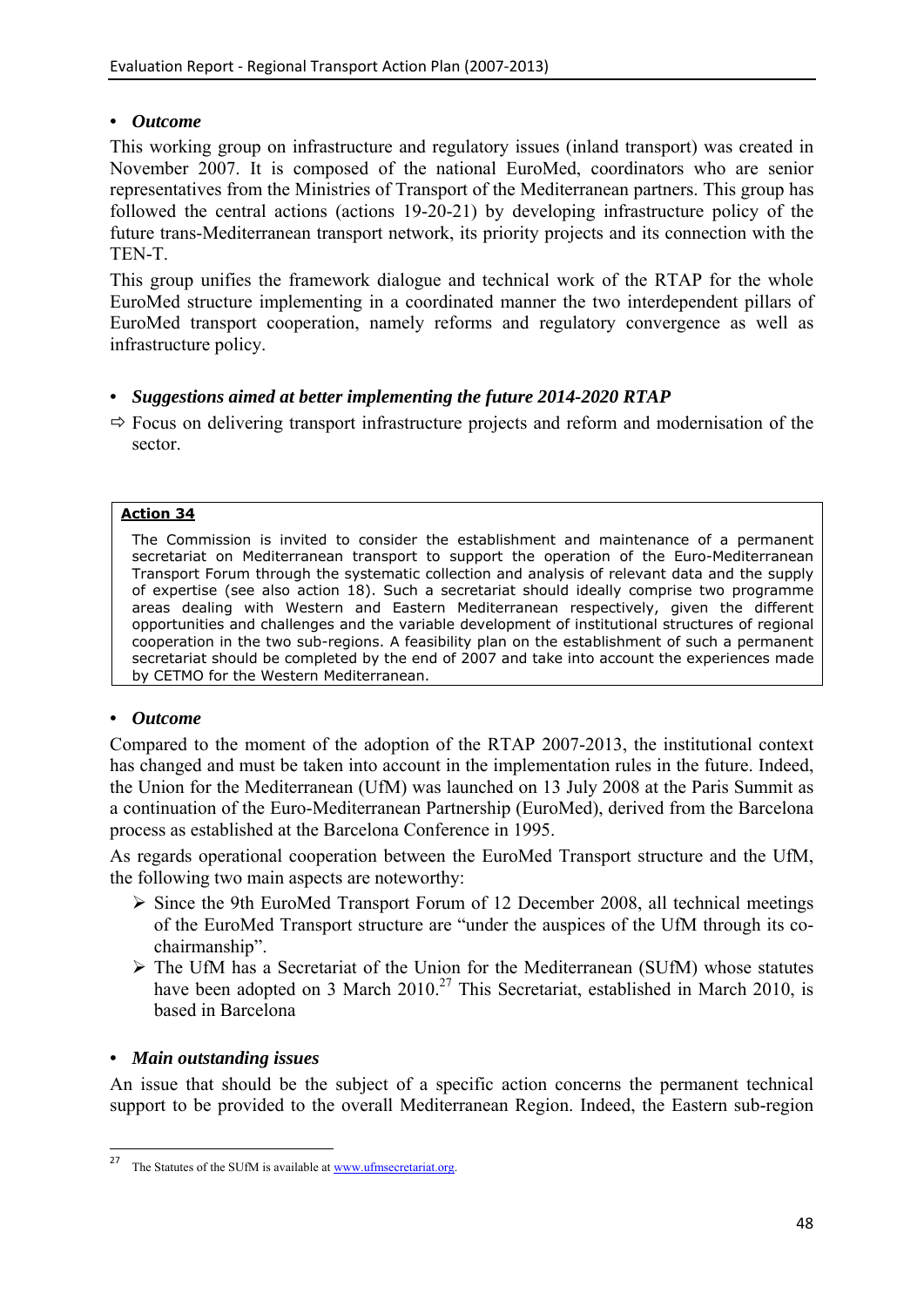benefited from subsequent technical supports, thanks to regional EuroMed programmes. This discontinued support has not prevented a collective commitment by the partners which has resulted in concrete achievements. However, a suitable and sustainable solution to this issue needs to be found in order to provide this sub-region with a permanent technical support, which should have the same technical nature as the support provided by CETMO to the Western sub-region.

- $\Rightarrow$  Clarify the relationship between the various operational technical working frameworks (EuroMed, SUfM, CETMO/GTMO) in order to ensure a better coordinated support to Mediterranean partners in the implementation of the future RTAP. In the overall context of the future RTAP, European transport agencies of should also be considered as stakeholders. The same applies to the EIB in particular through specific technical assistance programmes.
- $\Rightarrow$  More specifically, establish a permanent technical support, to be headed by the National Coordinators, to carry out the execution of the new RTAP 2014-2020 in light of a precise mandate.